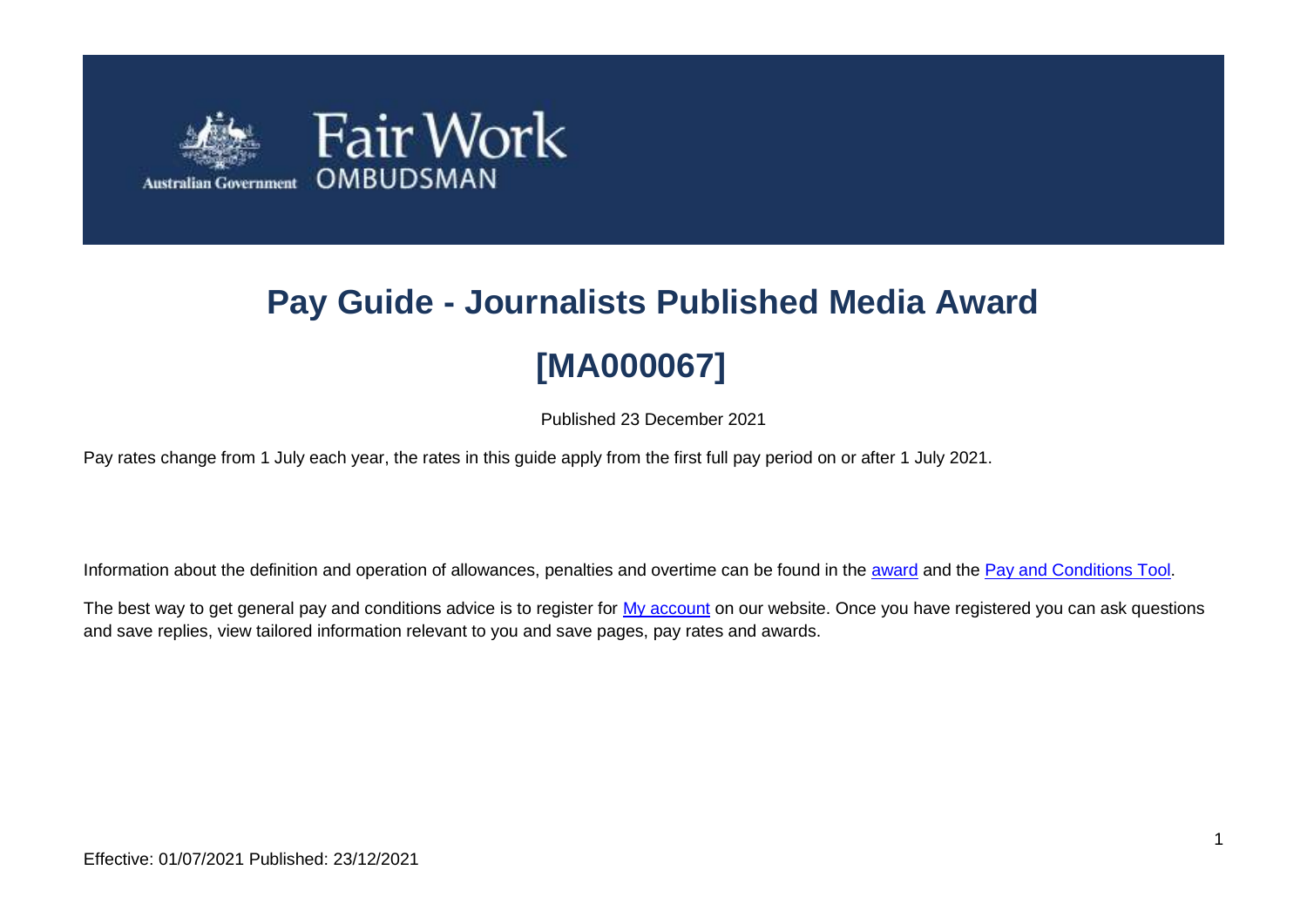# **Rates of pay**

### **Adult**

# **Magazine or wire service - Full-time & part-time**

#### **Table 1 of 3**

| <b>Classification</b>                | <b>Weekly pay</b><br>rate | Hourly pay<br>rate | Shiftwork -<br><b>Monday to</b><br>Friday - shift<br><i>includes</i><br>work<br><b>between</b><br>6am and<br>7am | Shiftwork -<br><b>Monday to</b><br>Friday -<br>finishes<br>between<br>6pm and<br>8.30pm | Shiftwork -<br><b>Monday to</b><br>Friday - shift<br><b>includes</b><br>work<br>between<br>8.30pm and<br>6am | Shiftwork -<br>Saturday &<br>Sunday -<br>shift<br><i>includes</i><br>work<br>between<br>6am and<br>7am | Shiftwork -<br>Saturday &<br>Sunday -<br>finishes<br>between<br>6pm and<br>8.30pm |
|--------------------------------------|---------------------------|--------------------|------------------------------------------------------------------------------------------------------------------|-----------------------------------------------------------------------------------------|--------------------------------------------------------------------------------------------------------------|--------------------------------------------------------------------------------------------------------|-----------------------------------------------------------------------------------|
| Cadet 1st year                       | N/A                       | \$15.50            | \$17.05                                                                                                          | \$17.05                                                                                 | \$18.21                                                                                                      | \$18.60                                                                                                | \$18.60                                                                           |
| Cadet 2nd year                       | N/A                       | \$19.37            | \$21.31                                                                                                          | \$21.31                                                                                 | \$22.76                                                                                                      | \$23.24                                                                                                | \$23.24                                                                           |
| Cadet 3rd year / Graduate cadet      | N/A                       | \$23.25            | \$25.58                                                                                                          | \$25.58                                                                                 | \$27.32                                                                                                      | \$27.90                                                                                                | \$27.90                                                                           |
| Editorial employee band 1 - level 1  | \$981.50                  | \$25.83            | \$28.41                                                                                                          | \$28.41                                                                                 | \$30.35                                                                                                      | \$31.00                                                                                                | \$31.00                                                                           |
| Editorial employee band 1 - level 2  | \$1,009.00                | \$26.55            | \$29.21                                                                                                          | \$29.21                                                                                 | \$31.20                                                                                                      | \$31.86                                                                                                | \$31.86                                                                           |
| Editorial employee band 1 - level 3  | \$1,052.40                | \$27.69            | \$30.46                                                                                                          | \$30.46                                                                                 | \$32.54                                                                                                      | \$33.23                                                                                                | \$33.23                                                                           |
| Editorial employee band 1 - level 4  | \$1,080.60                | \$28.44            | \$31.28                                                                                                          | \$31.28                                                                                 | \$33.42                                                                                                      | \$34.13                                                                                                | \$34.13                                                                           |
| Editorial employee band 1 - level 5  | \$1,108.70                | \$29.18            | \$32.10                                                                                                          | \$32.10                                                                                 | \$34.29                                                                                                      | \$35.02                                                                                                | \$35.02                                                                           |
| Editorial employee band 1 - level 6  | \$1,165.60                | \$30.67            | \$33.74                                                                                                          | \$33.74                                                                                 | \$36.04                                                                                                      | \$36.80                                                                                                | \$36.80                                                                           |
| Editorial employee band 1 - level 7  | \$1,216.50                | \$32.01            | \$35.21                                                                                                          | \$35.21                                                                                 | \$37.61                                                                                                      | \$38.41                                                                                                | \$38.41                                                                           |
| Editorial employee band 2 - level 8  | \$1,273.30                | \$33.51            | \$36.86                                                                                                          | \$36.86                                                                                 | \$39.37                                                                                                      | \$40.21                                                                                                | \$40.21                                                                           |
| Editorial employee band 2 - level 9  | \$1,357.80                | \$35.73            | \$39.08                                                                                                          | \$39.08                                                                                 | \$41.59                                                                                                      | \$42.43                                                                                                | \$42.43                                                                           |
| Editorial employee band 2 - level 10 | \$1,442.70                | \$37.97            | \$41.32                                                                                                          | \$41.32                                                                                 | \$43.83                                                                                                      | \$44.67                                                                                                | \$44.67                                                                           |
| Editorial employee band 3 - level 11 | \$1,485.30                | \$39.09            | \$42.44                                                                                                          | \$42.44                                                                                 | \$44.95                                                                                                      | \$45.79                                                                                                | \$45.79                                                                           |
| Editorial employee band 3 - level 12 | \$1,669.00                | \$43.92            | N/A                                                                                                              | N/A                                                                                     | N/A                                                                                                          | N/A                                                                                                    | N/A                                                                               |
| Editorial employee band 3 - level 13 | \$1,866.70                | \$49.12            | N/A                                                                                                              | N/A                                                                                     | N/A                                                                                                          | N/A                                                                                                    | N/A                                                                               |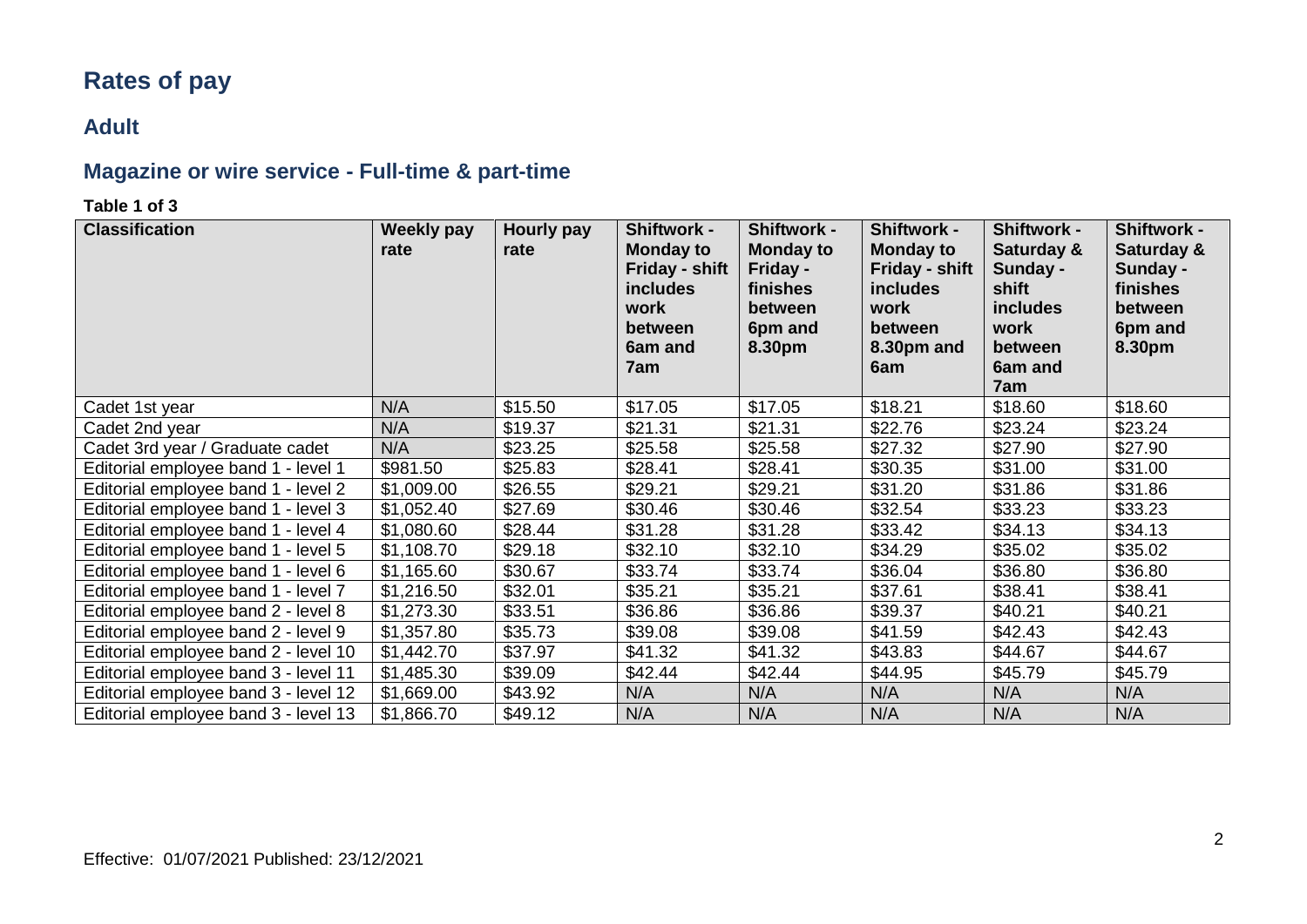| <b>Classification</b>                | <b>Shiftwork -</b><br>Saturday &<br>Sunday - shift<br>includes work<br>between<br>8.30pm and<br>6am | <b>Public holiday</b> | <b>Overtime - first</b><br>2 hours (full-<br>time only) | Overtime -<br>after 2 hours<br>(full-time only) | <b>Overtime - first</b><br>3 hours - in<br>excess of<br>agreed hours<br>(part-time only) | Overtime -<br>after 3 hours -<br>in excess of<br>agreed hours<br>(part-time only) |
|--------------------------------------|-----------------------------------------------------------------------------------------------------|-----------------------|---------------------------------------------------------|-------------------------------------------------|------------------------------------------------------------------------------------------|-----------------------------------------------------------------------------------|
| Cadet 1st year                       | \$19.76                                                                                             | \$38.75               | \$23.25                                                 | \$31.00                                         | \$23.25                                                                                  | \$31.00                                                                           |
| Cadet 2nd year                       | \$24.70                                                                                             | \$48.43               | \$29.06                                                 | \$38.74                                         | \$29.06                                                                                  | \$38.74                                                                           |
| Cadet 3rd year / Graduate cadet      | \$29.64                                                                                             | \$58.13               | \$34.88                                                 | \$46.50                                         | \$34.88                                                                                  | \$46.50                                                                           |
| Editorial employee band 1 - level 1  | \$32.93                                                                                             | \$64.58               | \$38.75                                                 | \$51.66                                         | \$38.75                                                                                  | \$51.66                                                                           |
| Editorial employee band 1 - level 2  | \$33.85                                                                                             | \$66.38               | \$39.83                                                 | \$53.10                                         | \$39.83                                                                                  | \$53.10                                                                           |
| Editorial employee band 1 - level 3  | \$35.30                                                                                             | \$69.23               | \$41.54                                                 | \$55.38                                         | \$41.54                                                                                  | \$55.38                                                                           |
| Editorial employee band 1 - level 4  | \$36.26                                                                                             | \$71.10               | \$42.66                                                 | \$56.88                                         | \$42.66                                                                                  | \$56.88                                                                           |
| Editorial employee band 1 - level 5  | \$37.20                                                                                             | \$72.95               | \$43.77                                                 | \$58.36                                         | \$43.77                                                                                  | \$58.36                                                                           |
| Editorial employee band 1 - level 6  | \$39.10                                                                                             | \$76.68               | \$46.01                                                 | \$61.34                                         | \$46.01                                                                                  | \$61.34                                                                           |
| Editorial employee band 1 - level 7  | \$40.81                                                                                             | \$80.03               | \$48.02                                                 | \$64.02                                         | \$48.02                                                                                  | \$64.02                                                                           |
| Editorial employee band 2 - level 8  | \$42.73                                                                                             | \$83.78               | \$50.27                                                 | \$67.02                                         | \$50.27                                                                                  | \$67.02                                                                           |
| Editorial employee band 2 - level 9  | \$44.95                                                                                             | \$89.33               | \$53.60                                                 | \$71.46                                         | \$53.60                                                                                  | \$71.46                                                                           |
| Editorial employee band 2 - level 10 | \$47.19                                                                                             | \$94.93               | \$56.96                                                 | \$75.94                                         | \$56.96                                                                                  | \$75.94                                                                           |
| Editorial employee band 3 - level 11 | \$48.31                                                                                             | \$97.73               | \$58.64                                                 | \$78.18                                         | \$58.64                                                                                  | \$78.18                                                                           |
| Editorial employee band 3 - level 12 | N/A                                                                                                 | \$109.80              | N/A                                                     | N/A                                             | N/A                                                                                      | N/A                                                                               |
| Editorial employee band 3 - level 13 | N/A                                                                                                 | \$122.80              | N/A                                                     | N/A                                             | N/A                                                                                      | N/A                                                                               |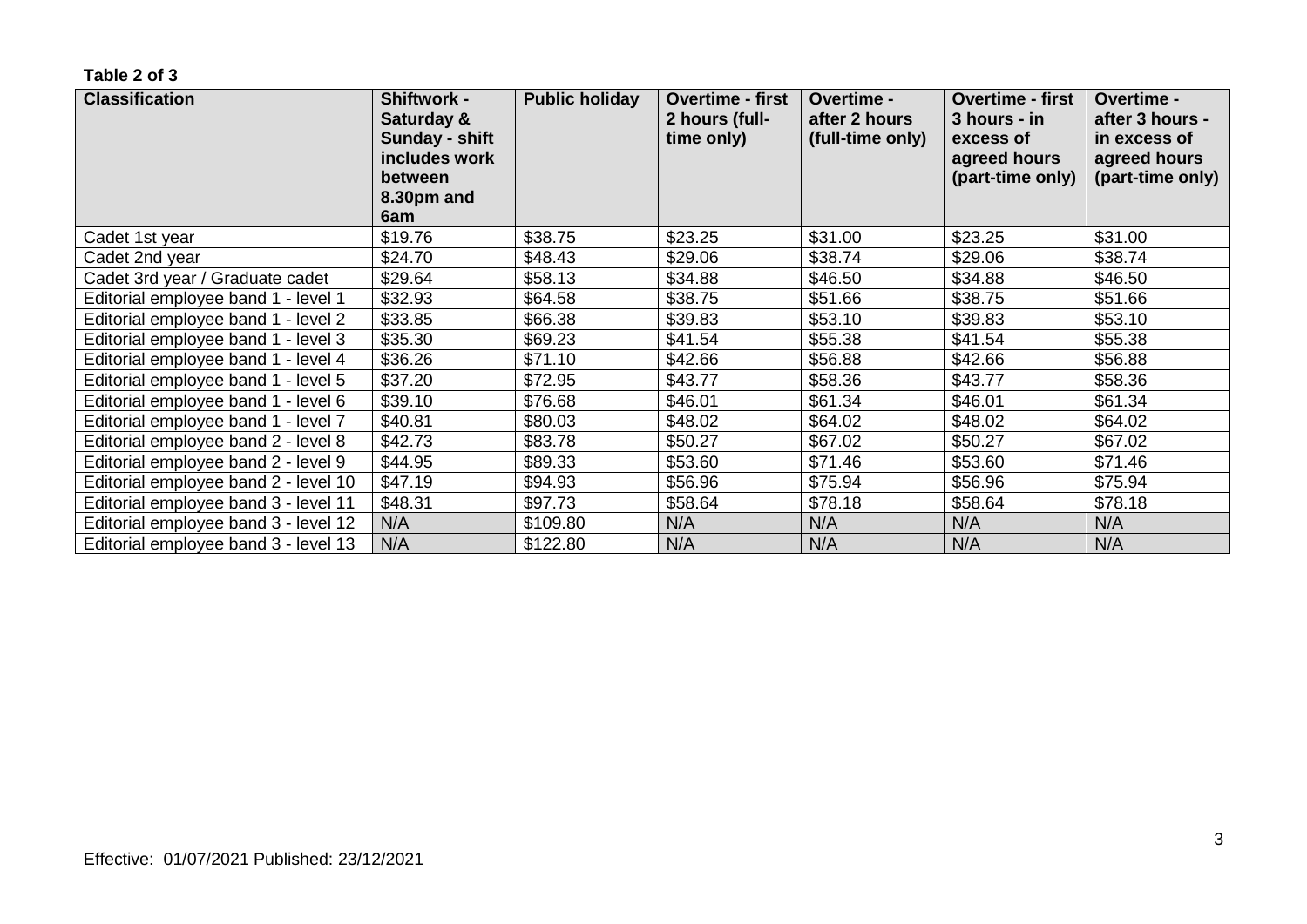| <b>Classification</b>                | <b>Overtime -</b><br>working on a<br>day off | Overtime -<br>distant<br>engagement -<br>first 8 hours | Overtime -<br>distant<br>engagement -<br>after 8 hours | Less than 12<br>hour break<br>after distant<br>engagement | Less than 8<br>hour break<br>between shifts | <b>Break of more</b><br>than 8 hours<br>but less than<br>11 hours<br>between shifts |
|--------------------------------------|----------------------------------------------|--------------------------------------------------------|--------------------------------------------------------|-----------------------------------------------------------|---------------------------------------------|-------------------------------------------------------------------------------------|
| Cadet 1st year                       | \$31.00                                      | \$23.25                                                | \$31.00                                                | \$23.25                                                   | \$31.00                                     | \$23.25                                                                             |
| Cadet 2nd year                       | \$38.74                                      | \$29.06                                                | \$38.74                                                | \$29.06                                                   | \$38.74                                     | \$29.06                                                                             |
| Cadet 3rd year / Graduate cadet      | \$46.50                                      | \$34.88                                                | \$46.50                                                | \$34.88                                                   | \$46.50                                     | \$34.88                                                                             |
| Editorial employee band 1 - level 1  | \$51.66                                      | \$38.75                                                | \$51.66                                                | \$38.75                                                   | \$51.66                                     | \$38.75                                                                             |
| Editorial employee band 1 - level 2  | \$53.10                                      | \$39.83                                                | \$53.10                                                | \$39.83                                                   | \$53.10                                     | \$39.83                                                                             |
| Editorial employee band 1 - level 3  | \$55.38                                      | \$41.54                                                | \$55.38                                                | \$41.54                                                   | \$55.38                                     | \$41.54                                                                             |
| Editorial employee band 1 - level 4  | \$56.88                                      | \$42.66                                                | \$56.88                                                | \$42.66                                                   | \$56.88                                     | \$42.66                                                                             |
| Editorial employee band 1 - level 5  | \$58.36                                      | \$43.77                                                | \$58.36                                                | \$43.77                                                   | \$58.36                                     | \$43.77                                                                             |
| Editorial employee band 1 - level 6  | \$61.34                                      | \$46.01                                                | \$61.34                                                | \$46.01                                                   | \$61.34                                     | \$46.01                                                                             |
| Editorial employee band 1 - level 7  | \$64.02                                      | \$48.02                                                | \$64.02                                                | \$48.02                                                   | \$64.02                                     | \$48.02                                                                             |
| Editorial employee band 2 - level 8  | \$67.02                                      | \$50.27                                                | \$67.02                                                | \$50.27                                                   | \$67.02                                     | \$50.27                                                                             |
| Editorial employee band 2 - level 9  | \$71.46                                      | \$53.60                                                | \$71.46                                                | \$53.60                                                   | \$71.46                                     | \$53.60                                                                             |
| Editorial employee band 2 - level 10 | \$75.94                                      | \$56.96                                                | \$75.94                                                | \$56.96                                                   | \$75.94                                     | \$56.96                                                                             |
| Editorial employee band 3 - level 11 | \$78.18                                      | \$58.64                                                | \$78.18                                                | \$58.64                                                   | \$78.18                                     | \$58.64                                                                             |
| Editorial employee band 3 - level 12 | \$87.84                                      | N/A                                                    | N/A                                                    | N/A                                                       | N/A                                         | N/A                                                                                 |
| Editorial employee band 3 - level 13 | \$98.24                                      | N/A                                                    | N/A                                                    | N/A                                                       | N/A                                         | N/A                                                                                 |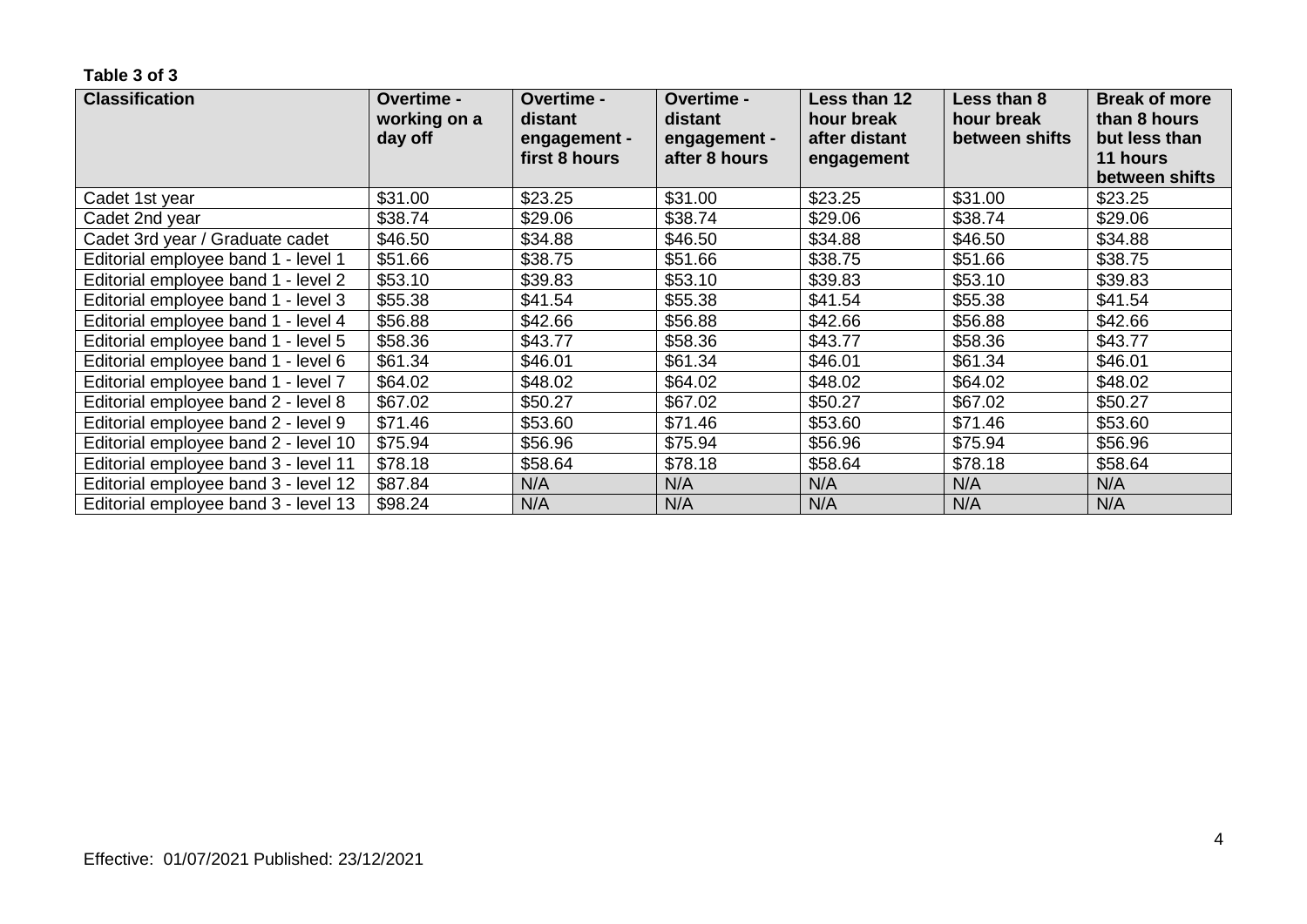### **Country non-daily newspaper - Full-time & part-time**

If the Sub-editing allowance applies the rates below should not be used, and should be calculated using **PACT**.

#### **Table 1 of 3**

| <b>Classification</b>               | Weekly pay<br>rate | Hourly pay rate | <b>Shiftwork -</b><br><b>Monday to</b><br>Friday - shift<br>includes work<br>between 6am<br>and 7am | <b>Shiftwork -</b><br><b>Monday to</b><br>Friday -<br>finishes<br>between 6pm<br>and 8.30pm | <b>Shiftwork -</b><br><b>Monday to</b><br>Friday - shift<br>includes work<br><b>between</b><br>8.30pm and<br>6am | <b>Shiftwork -</b><br>Saturday &<br>Sunday - shift<br>includes work<br>between 6am<br>and 7am |
|-------------------------------------|--------------------|-----------------|-----------------------------------------------------------------------------------------------------|---------------------------------------------------------------------------------------------|------------------------------------------------------------------------------------------------------------------|-----------------------------------------------------------------------------------------------|
| Cadet 1st year                      | N/A                | \$15.50         | \$17.05                                                                                             | \$17.05                                                                                     | \$17.83                                                                                                          | \$18.60                                                                                       |
| Cadet 2nd year                      | N/A                | \$19.37         | \$21.31                                                                                             | \$21.31                                                                                     | \$22.28                                                                                                          | \$23.24                                                                                       |
| Cadet 3rd year / Graduate cadet     | N/A                | \$23.25         | \$25.58                                                                                             | \$25.58                                                                                     | \$26.74                                                                                                          | \$27.90                                                                                       |
| Editorial employee band 1 - level 1 | \$981.50           | \$25.83         | \$28.41                                                                                             | \$28.41                                                                                     | \$29.70                                                                                                          | \$31.00                                                                                       |
| Editorial employee band 1 - level 2 | \$1,009.00         | \$26.55         | \$29.21                                                                                             | \$29.21                                                                                     | \$30.53                                                                                                          | \$31.86                                                                                       |
| Editorial employee band 1 - level 3 | \$1,052.40         | \$27.69         | \$30.46                                                                                             | \$30.46                                                                                     | \$31.84                                                                                                          | \$33.23                                                                                       |
| Editorial employee band 1 - level 4 | \$1,080.60         | \$28.44         | \$31.28                                                                                             | \$31.28                                                                                     | \$32.71                                                                                                          | \$34.13                                                                                       |
| Editorial employee band 1 - level 5 | \$1,108.70         | \$29.18         | \$32.10                                                                                             | \$32.10                                                                                     | \$33.56                                                                                                          | \$35.02                                                                                       |
| Editorial employee band 1 - level 6 | \$1,165.60         | \$30.67         | \$33.74                                                                                             | \$33.74                                                                                     | \$35.27                                                                                                          | \$36.80                                                                                       |
| Editorial employee band 1 - level 7 | \$1,216.50         | \$32.01         | \$35.08                                                                                             | \$35.08                                                                                     | \$36.61                                                                                                          | \$38.14                                                                                       |
| Editorial employee band 2 - level 8 | \$1,273.30         | \$33.51         | \$36.58                                                                                             | \$36.58                                                                                     | \$38.11                                                                                                          | \$39.64                                                                                       |
| Editorial employee band 2 - level 9 | \$1,357.80         | \$35.73         | N/A                                                                                                 | N/A                                                                                         | N/A                                                                                                              | N/A                                                                                           |

| <b>Classification</b>               | <b>Shiftwork -</b><br>Saturday &<br>Sunday -<br>finishes<br>between 6pm<br>and 8.30pm | <b>Shiftwork -</b><br>Saturday &<br>Sunday - shift<br>includes work<br>between 8.30pm<br>and 6am | <b>Public</b><br>holiday | <b>Overtime - first</b><br>2 hours (full-<br>time only) | <b>Overtime -</b><br>after 2 hours<br>(full-time only) | <b>Overtime - first</b><br>3 hours - in<br>excess of<br>agreed hours<br>(part-time only) |
|-------------------------------------|---------------------------------------------------------------------------------------|--------------------------------------------------------------------------------------------------|--------------------------|---------------------------------------------------------|--------------------------------------------------------|------------------------------------------------------------------------------------------|
| Cadet 1st year                      | \$18.60                                                                               | \$19.38                                                                                          | \$38.75                  | \$23.25                                                 | \$31.00                                                | \$23.25                                                                                  |
| Cadet 2nd year                      | \$23.24                                                                               | \$24.21                                                                                          | \$48.43                  | \$29.06                                                 | \$38.74                                                | \$29.06                                                                                  |
| Cadet 3rd year / Graduate cadet     | \$27.90                                                                               | \$29.06                                                                                          | \$58.13                  | \$34.88                                                 | \$46.50                                                | \$34.88                                                                                  |
| Editorial employee band 1 - level 1 | \$31.00                                                                               | \$32.29                                                                                          | \$64.58                  | \$38.75                                                 | \$51.66                                                | \$38.75                                                                                  |
| Editorial employee band 1 - level 2 | \$31.86                                                                               | \$33.19                                                                                          | \$66.38                  | \$39.83                                                 | \$53.10                                                | \$39.83                                                                                  |
| Editorial employee band 1 - level 3 | \$33.23                                                                               | \$34.61                                                                                          | \$69.23                  | \$41.54                                                 | \$55.38                                                | \$41.54                                                                                  |
| Editorial employee band 1 - level 4 | \$34.13                                                                               | \$35.55                                                                                          | \$71.10                  | \$42.66                                                 | \$56.88                                                | \$42.66                                                                                  |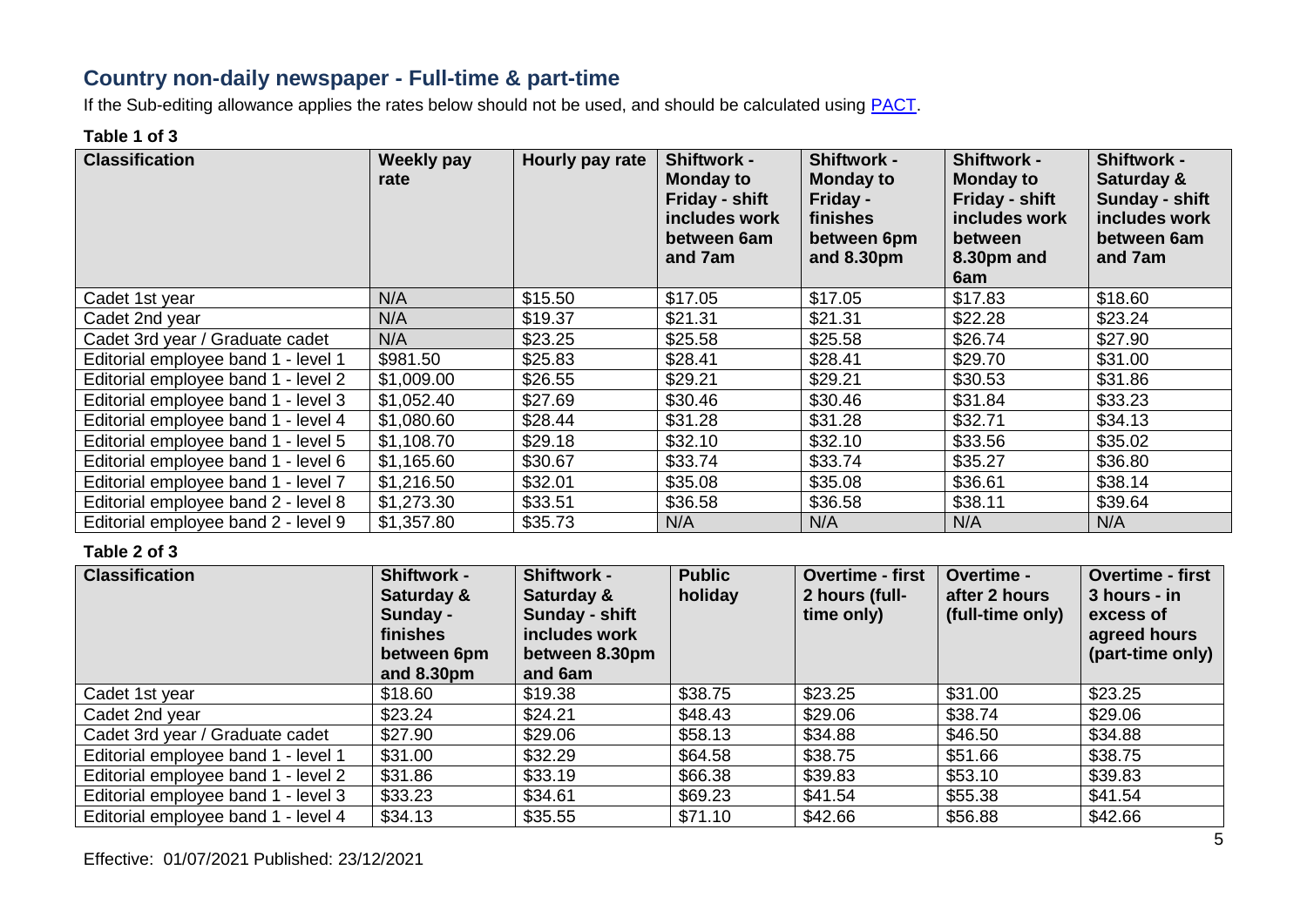| <b>Classification</b>               | Shiftwork -<br>Saturday &<br>Sunday -<br>finishes<br>between 6pm<br>and 8.30pm | Shiftwork -<br>Saturday &<br>Sunday - shift<br>includes work<br>between 8.30pm<br>and 6am | <b>Public</b><br>holiday | <b>Overtime - first</b><br>2 hours (full-<br>time only) | <b>Overtime -</b><br>after 2 hours<br>(full-time only) | <b>Overtime - first</b><br>3 hours - in<br>excess of<br>agreed hours<br>(part-time only) |
|-------------------------------------|--------------------------------------------------------------------------------|-------------------------------------------------------------------------------------------|--------------------------|---------------------------------------------------------|--------------------------------------------------------|------------------------------------------------------------------------------------------|
| Editorial employee band 1 - level 5 | \$35.02                                                                        | \$36.48                                                                                   | \$72.95                  | \$43.77                                                 | \$58.36                                                | \$43.77                                                                                  |
| Editorial employee band 1 - level 6 | \$36.80                                                                        | \$38.34                                                                                   | \$76.68                  | \$46.01                                                 | \$61.34                                                | \$46.01                                                                                  |
| Editorial employee band 1 - level 7 | \$38.14                                                                        | \$39.68                                                                                   | \$80.03                  | \$48.02                                                 | \$64.02                                                | \$48.02                                                                                  |
| Editorial employee band 2 - level 8 | \$39.64                                                                        | \$41.18                                                                                   | \$83.78                  | \$50.27                                                 | \$67.02                                                | \$50.27                                                                                  |
| Editorial employee band 2 - level 9 | N/A                                                                            | N/A                                                                                       | \$89.33                  | N/A                                                     | N/A                                                    | N/A                                                                                      |

| <b>Classification</b>               | <b>Overtime - after 3</b><br>hours - in excess<br>of agreed hours<br>(part-time only) | Overtime -<br>working on a day<br><b>off</b> | <b>Less than 12 hour</b><br>break after distant<br>engagement | Less than 8 hour<br>break between<br>shifts | <b>Break of more</b><br>than 8 hours but<br>less than 11 hours<br>between shifts |
|-------------------------------------|---------------------------------------------------------------------------------------|----------------------------------------------|---------------------------------------------------------------|---------------------------------------------|----------------------------------------------------------------------------------|
| Cadet 1st year                      | \$31.00                                                                               | \$31.00                                      | \$23.25                                                       | \$31.00                                     | \$23.25                                                                          |
| Cadet 2nd year                      | \$38.74                                                                               | \$38.74                                      | \$29.06                                                       | \$38.74                                     | \$29.06                                                                          |
| Cadet 3rd year / Graduate cadet     | \$46.50                                                                               | \$46.50                                      | \$34.88                                                       | \$46.50                                     | \$34.88                                                                          |
| Editorial employee band 1 - level 1 | \$51.66                                                                               | \$51.66                                      | \$38.75                                                       | \$51.66                                     | \$38.75                                                                          |
| Editorial employee band 1 - level 2 | \$53.10                                                                               | \$53.10                                      | \$39.83                                                       | \$53.10                                     | \$39.83                                                                          |
| Editorial employee band 1 - level 3 | \$55.38                                                                               | \$55.38                                      | \$41.54                                                       | \$55.38                                     | \$41.54                                                                          |
| Editorial employee band 1 - level 4 | \$56.88                                                                               | \$56.88                                      | \$42.66                                                       | \$56.88                                     | \$42.66                                                                          |
| Editorial employee band 1 - level 5 | \$58.36                                                                               | \$58.36                                      | \$43.77                                                       | \$58.36                                     | \$43.77                                                                          |
| Editorial employee band 1 - level 6 | \$61.34                                                                               | \$61.34                                      | \$46.01                                                       | \$61.34                                     | \$46.01                                                                          |
| Editorial employee band 1 - level 7 | \$64.02                                                                               | \$64.02                                      | \$48.02                                                       | \$64.02                                     | \$48.02                                                                          |
| Editorial employee band 2 - level 8 | \$67.02                                                                               | \$67.02                                      | \$50.27                                                       | \$67.02                                     | \$50.27                                                                          |
| Editorial employee band 2 - level 9 | N/A                                                                                   | \$71.46                                      | N/A                                                           | N/A                                         | N/A                                                                              |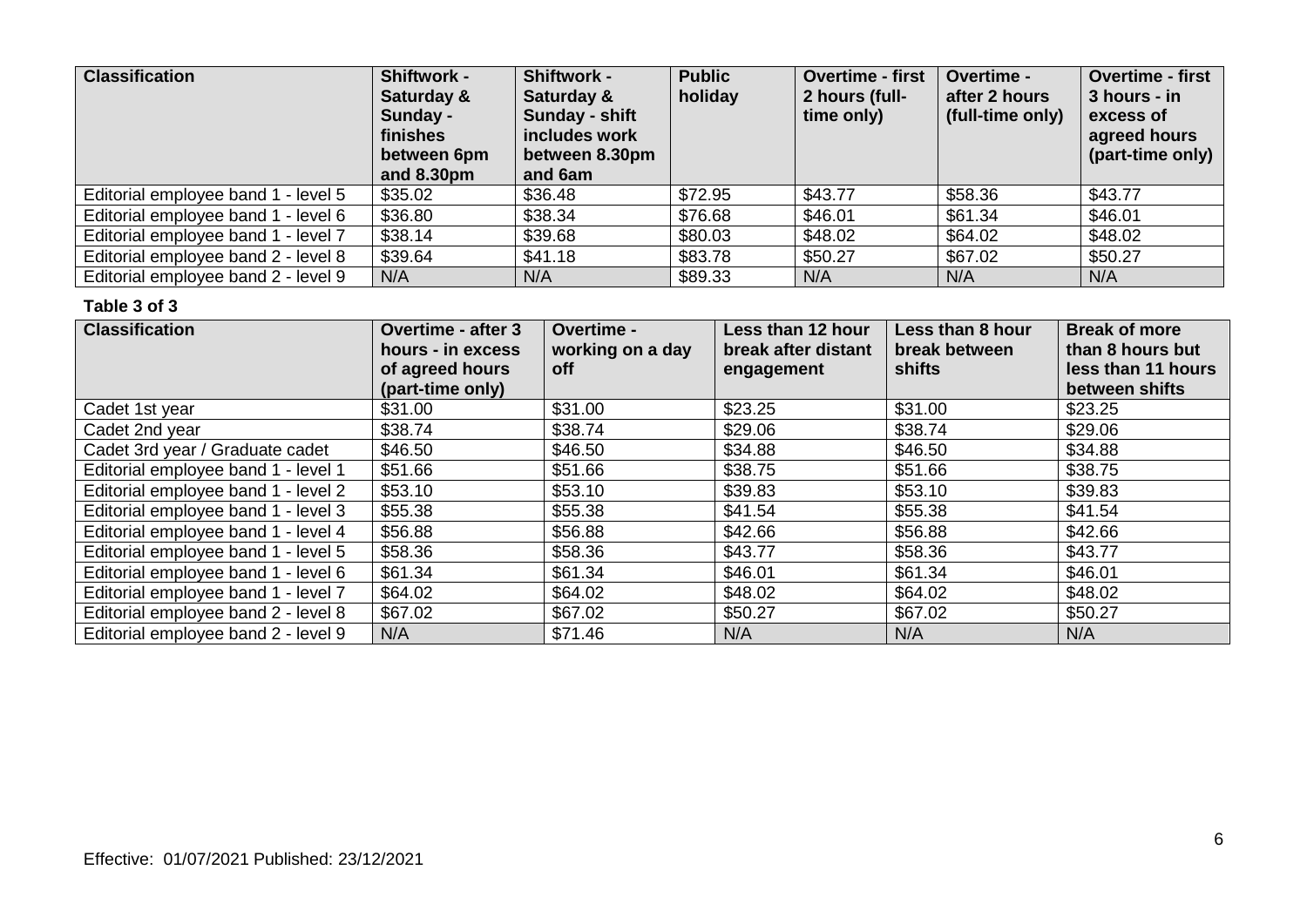# **Metropolitan daily newspaper - Full-time & part-time**

**Table 1 of 3**

| <b>Classification</b>                | Weekly pay<br>rate | Hourly pay rate | <b>Shiftwork -</b><br><b>Monday to</b><br>Friday - shift<br>includes work | <b>Shiftwork -</b><br><b>Monday to</b><br>Friday -<br>finishes | <b>Shiftwork -</b><br><b>Monday to</b><br>Friday - shift<br>includes work | <b>Shiftwork -</b><br>Saturday &<br>Sunday - shift<br>includes work |
|--------------------------------------|--------------------|-----------------|---------------------------------------------------------------------------|----------------------------------------------------------------|---------------------------------------------------------------------------|---------------------------------------------------------------------|
|                                      |                    |                 | between 6am<br>and 7am                                                    | between 6pm<br>and 8.30pm                                      | between<br>8.30pm and                                                     | between 6am<br>and 7am                                              |
|                                      |                    |                 |                                                                           |                                                                | 6am                                                                       |                                                                     |
| Cadet 1st year                       | N/A                | \$15.50         | \$17.05                                                                   | \$17.05                                                        | \$18.21                                                                   | \$18.60                                                             |
| Cadet 2nd year                       | N/A                | \$19.37         | \$21.31                                                                   | \$21.31                                                        | \$22.76                                                                   | \$23.24                                                             |
| Cadet 3rd year / Graduate cadet      | N/A                | \$23.25         | \$25.58                                                                   | \$25.58                                                        | \$27.32                                                                   | \$27.90                                                             |
| Editorial employee band 1 - level 1  | \$981.50           | \$25.83         | \$28.41                                                                   | \$28.41                                                        | \$30.35                                                                   | \$31.00                                                             |
| Editorial employee band 1 - level 2  | \$1,009.00         | \$26.55         | \$29.21                                                                   | \$29.21                                                        | \$31.20                                                                   | \$31.86                                                             |
| Editorial employee band 1 - level 3  | \$1,052.40         | \$27.69         | \$30.46                                                                   | \$30.46                                                        | \$32.54                                                                   | \$33.23                                                             |
| Editorial employee band 1 - level 4  | \$1,080.60         | \$28.44         | \$31.28                                                                   | \$31.28                                                        | \$33.42                                                                   | \$34.13                                                             |
| Editorial employee band 1 - level 5  | \$1,108.70         | \$29.18         | \$32.10                                                                   | \$32.10                                                        | \$34.29                                                                   | \$35.02                                                             |
| Editorial employee band 1 - level 6  | \$1,165.60         | \$30.67         | \$33.74                                                                   | \$33.74                                                        | \$36.04                                                                   | \$36.80                                                             |
| Editorial employee band 1 - level 7  | \$1,216.50         | \$32.01         | \$35.21                                                                   | \$35.21                                                        | \$37.61                                                                   | \$38.41                                                             |
| Editorial employee band 2 - level 8  | \$1,273.30         | \$33.51         | \$36.86                                                                   | \$36.86                                                        | \$39.37                                                                   | \$40.21                                                             |
| Editorial employee band 2 - level 9  | \$1,357.80         | \$35.73         | \$39.08                                                                   | \$39.08                                                        | \$41.59                                                                   | \$42.43                                                             |
| Editorial employee band 2 - level 10 | \$1,442.70         | \$37.97         | \$41.32                                                                   | \$41.32                                                        | \$43.83                                                                   | \$44.67                                                             |
| Editorial employee band 3 - level 11 | \$1,485.30         | \$39.09         | \$42.44                                                                   | \$42.44                                                        | \$44.95                                                                   | \$45.79                                                             |
| Editorial employee band 3 - level 12 | \$1,669.00         | \$43.92         | N/A                                                                       | N/A                                                            | N/A                                                                       | N/A                                                                 |
| Editorial employee band 3 - level 13 | \$1,866.70         | \$49.12         | N/A                                                                       | N/A                                                            | N/A                                                                       | N/A                                                                 |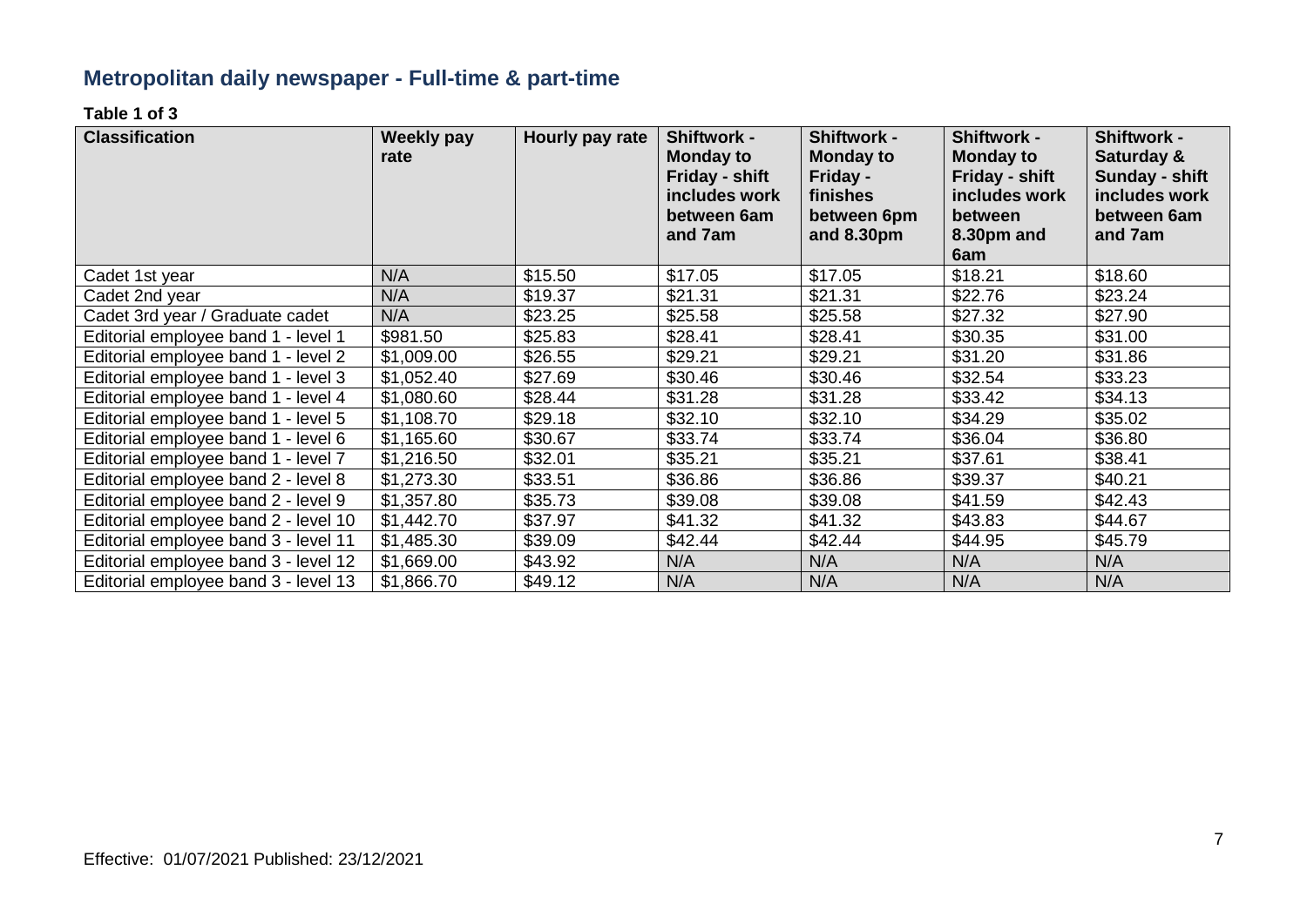| <b>Classification</b>                | <b>Shiftwork -</b><br>Saturday &<br>Sunday -<br>finishes<br>between<br>6pm and<br>8.30pm | <b>Shiftwork -</b><br>Saturday &<br>Sunday -<br>shift<br><b>includes</b><br>work<br>between<br>8.30pm and<br>6am | <b>Public</b><br>holiday | Overtime -<br>first 2 hours<br>(full-time<br>only) | Overtime -<br>after 2 hours<br>(full-time<br>only) | Overtime -<br>first 3 hours<br>- in excess<br>of agreed<br>hours (part-<br>time only) | Overtime -<br>after 3 hours<br>- in excess<br>of agreed<br>hours (part-<br>time only) |
|--------------------------------------|------------------------------------------------------------------------------------------|------------------------------------------------------------------------------------------------------------------|--------------------------|----------------------------------------------------|----------------------------------------------------|---------------------------------------------------------------------------------------|---------------------------------------------------------------------------------------|
| Cadet 1st year                       | \$18.60                                                                                  | \$19.76                                                                                                          | \$38.75                  | \$23.25                                            | \$31.00                                            | \$23.25                                                                               | \$31.00                                                                               |
| Cadet 2nd year                       | \$23.24                                                                                  | \$24.70                                                                                                          | \$48.43                  | \$29.06                                            | \$38.74                                            | \$29.06                                                                               | \$38.74                                                                               |
| Cadet 3rd year / Graduate cadet      | \$27.90                                                                                  | \$29.64                                                                                                          | \$58.13                  | \$34.88                                            | \$46.50                                            | \$34.88                                                                               | \$46.50                                                                               |
| Editorial employee band 1 - level 1  | \$31.00                                                                                  | \$32.93                                                                                                          | \$64.58                  | \$38.75                                            | \$51.66                                            | \$38.75                                                                               | \$51.66                                                                               |
| Editorial employee band 1 - level 2  | \$31.86                                                                                  | \$33.85                                                                                                          | \$66.38                  | \$39.83                                            | \$53.10                                            | \$39.83                                                                               | \$53.10                                                                               |
| Editorial employee band 1 - level 3  | \$33.23                                                                                  | \$35.30                                                                                                          | \$69.23                  | \$41.54                                            | \$55.38                                            | \$41.54                                                                               | \$55.38                                                                               |
| Editorial employee band 1 - level 4  | \$34.13                                                                                  | \$36.26                                                                                                          | \$71.10                  | \$42.66                                            | \$56.88                                            | \$42.66                                                                               | \$56.88                                                                               |
| Editorial employee band 1 - level 5  | \$35.02                                                                                  | \$37.20                                                                                                          | \$72.95                  | \$43.77                                            | \$58.36                                            | \$43.77                                                                               | \$58.36                                                                               |
| Editorial employee band 1 - level 6  | \$36.80                                                                                  | \$39.10                                                                                                          | \$76.68                  | \$46.01                                            | \$61.34                                            | \$46.01                                                                               | \$61.34                                                                               |
| Editorial employee band 1 - level 7  | \$38.41                                                                                  | \$40.81                                                                                                          | \$80.03                  | \$48.02                                            | \$64.02                                            | \$48.02                                                                               | \$64.02                                                                               |
| Editorial employee band 2 - level 8  | \$40.21                                                                                  | \$42.73                                                                                                          | \$83.78                  | \$50.27                                            | \$67.02                                            | \$50.27                                                                               | \$67.02                                                                               |
| Editorial employee band 2 - level 9  | \$42.43                                                                                  | \$44.95                                                                                                          | \$89.33                  | \$53.60                                            | \$71.46                                            | \$53.60                                                                               | \$71.46                                                                               |
| Editorial employee band 2 - level 10 | \$44.67                                                                                  | \$47.19                                                                                                          | \$94.93                  | \$56.96                                            | \$75.94                                            | \$56.96                                                                               | \$75.94                                                                               |
| Editorial employee band 3 - level 11 | \$45.79                                                                                  | \$48.31                                                                                                          | \$97.73                  | \$58.64                                            | \$78.18                                            | \$58.64                                                                               | \$78.18                                                                               |
| Editorial employee band 3 - level 12 | N/A                                                                                      | N/A                                                                                                              | \$109.80                 | N/A                                                | N/A                                                | N/A                                                                                   | N/A                                                                                   |
| Editorial employee band 3 - level 13 | N/A                                                                                      | N/A                                                                                                              | \$122.80                 | N/A                                                | N/A                                                | N/A                                                                                   | N/A                                                                                   |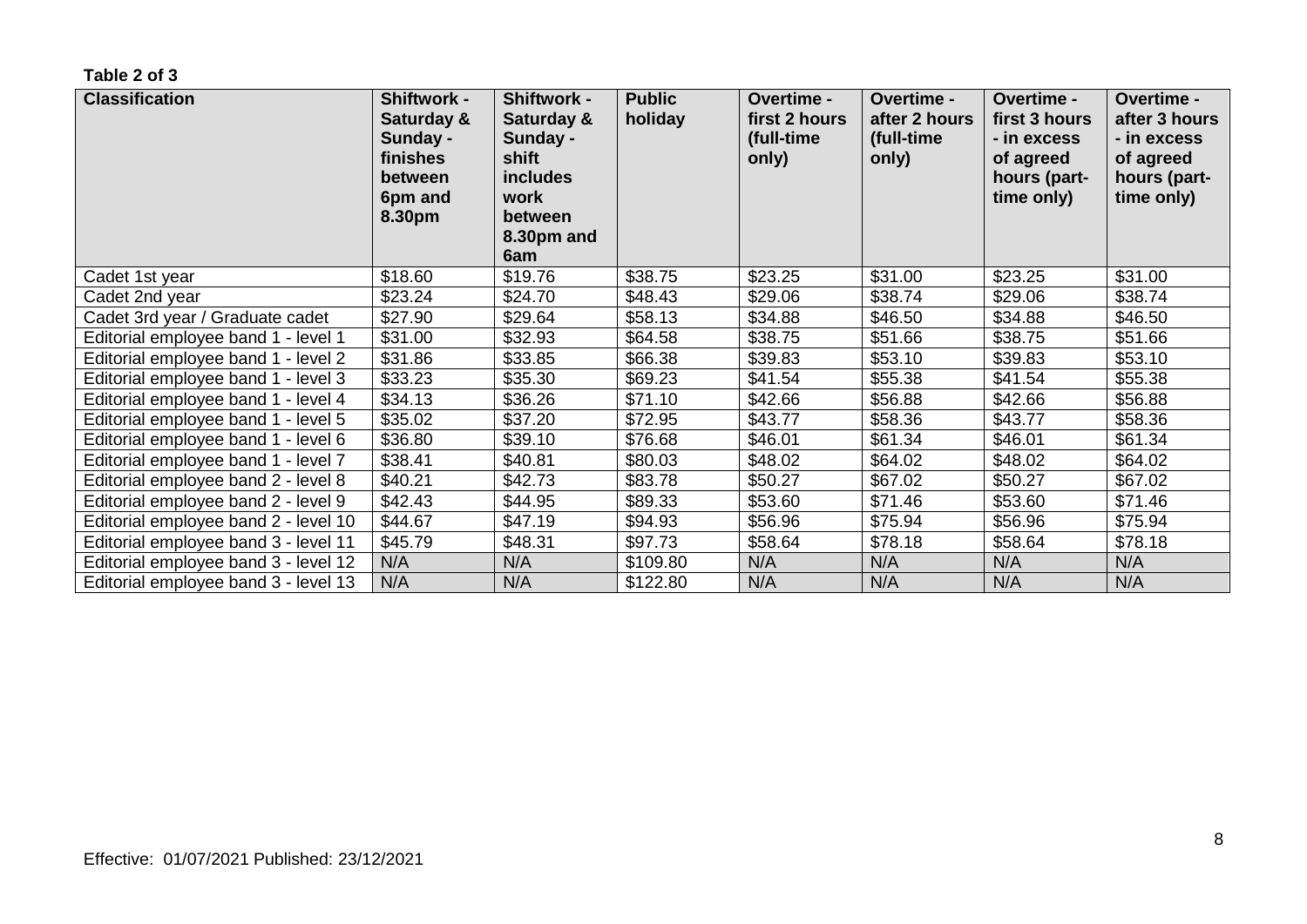| <b>Classification</b>                | Overtime -<br>working on a | Overtime -<br>distant | Overtime -<br>distant | Less than 12<br>hour break | Less than 8<br>hour break | <b>Break of more</b><br>than 8 hours |
|--------------------------------------|----------------------------|-----------------------|-----------------------|----------------------------|---------------------------|--------------------------------------|
|                                      | day off                    | engagement -          | engagement -          | after distant              | between shifts            | but less than                        |
|                                      |                            | first 8 hours         | after 8 hours         | engagement                 |                           | 11 hours                             |
|                                      |                            |                       |                       |                            |                           | between shifts                       |
| Cadet 1st year                       | \$31.00                    | \$23.25               | \$31.00               | \$23.25                    | \$31.00                   | \$23.25                              |
| Cadet 2nd year                       | \$38.74                    | \$29.06               | \$38.74               | \$29.06                    | \$38.74                   | \$29.06                              |
| Cadet 3rd year / Graduate cadet      | \$46.50                    | \$34.88               | \$46.50               | \$34.88                    | \$46.50                   | \$34.88                              |
| Editorial employee band 1 - level 1  | \$51.66                    | \$38.75               | \$51.66               | \$38.75                    | \$51.66                   | \$38.75                              |
| Editorial employee band 1 - level 2  | \$53.10                    | \$39.83               | \$53.10               | \$39.83                    | \$53.10                   | \$39.83                              |
| Editorial employee band 1 - level 3  | \$55.38                    | \$41.54               | \$55.38               | \$41.54                    | \$55.38                   | \$41.54                              |
| Editorial employee band 1 - level 4  | \$56.88                    | \$42.66               | \$56.88               | \$42.66                    | \$56.88                   | \$42.66                              |
| Editorial employee band 1 - level 5  | \$58.36                    | \$43.77               | \$58.36               | \$43.77                    | \$58.36                   | \$43.77                              |
| Editorial employee band 1 - level 6  | \$61.34                    | \$46.01               | \$61.34               | \$46.01                    | \$61.34                   | \$46.01                              |
| Editorial employee band 1 - level 7  | \$64.02                    | \$48.02               | \$64.02               | \$48.02                    | \$64.02                   | \$48.02                              |
| Editorial employee band 2 - level 8  | \$67.02                    | \$50.27               | \$67.02               | \$50.27                    | \$67.02                   | \$50.27                              |
| Editorial employee band 2 - level 9  | \$71.46                    | \$53.60               | \$71.46               | \$53.60                    | \$71.46                   | \$53.60                              |
| Editorial employee band 2 - level 10 | \$75.94                    | \$56.96               | \$75.94               | \$56.96                    | \$75.94                   | \$56.96                              |
| Editorial employee band 3 - level 11 | \$78.18                    | \$58.64               | \$78.18               | \$58.64                    | \$78.18                   | \$58.64                              |
| Editorial employee band 3 - level 12 | \$87.84                    | N/A                   | N/A                   | N/A                        | N/A                       | N/A                                  |
| Editorial employee band 3 - level 13 | \$98.24                    | N/A                   | N/A                   | N/A                        | N/A                       | N/A                                  |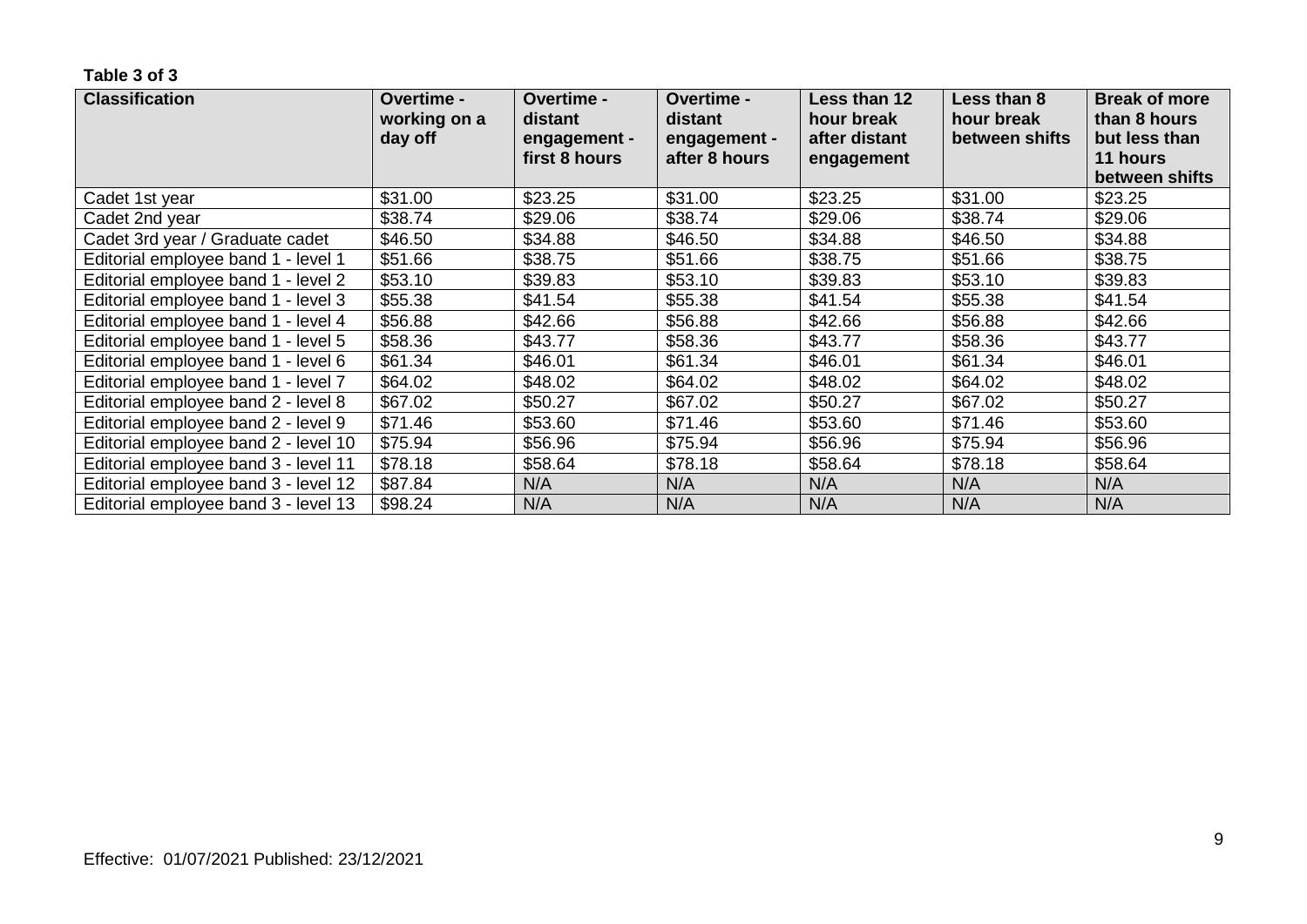### **Regional daily newspaper - Full-time & part-time**

If the Sub-editing allowance applies the rates below should not be used, and should be calculated using **PACT**.

#### **Table 1 of 3**

| <b>Classification</b>                | <b>Weekly pay</b><br>rate | Hourly pay rate | <b>Shiftwork -</b><br><b>Monday to</b><br>Friday - shift<br>includes work<br>between 6am<br>and 7am | <b>Shiftwork -</b><br><b>Monday to</b><br>Friday -<br>finishes<br>between 6pm<br>and 8.30pm | <b>Shiftwork -</b><br><b>Monday to</b><br>Friday - shift<br>includes work<br>between<br>8.30pm and<br>6am | <b>Shiftwork -</b><br>Saturday &<br>Sunday - shift<br>includes work<br>between 6am<br>and 7am |
|--------------------------------------|---------------------------|-----------------|-----------------------------------------------------------------------------------------------------|---------------------------------------------------------------------------------------------|-----------------------------------------------------------------------------------------------------------|-----------------------------------------------------------------------------------------------|
| Cadet 1st year                       | N/A                       | \$15.50         | \$17.05                                                                                             | \$17.05                                                                                     | \$17.83                                                                                                   | \$18.60                                                                                       |
| Cadet 2nd year                       | N/A                       | \$19.37         | \$21.31                                                                                             | \$21.31                                                                                     | \$22.28                                                                                                   | \$23.24                                                                                       |
| Cadet 3rd year / Graduate cadet      | N/A                       | \$23.25         | \$25.58                                                                                             | \$25.58                                                                                     | \$26.74                                                                                                   | \$27.90                                                                                       |
| Editorial employee band 1 - level 1  | \$981.50                  | \$25.83         | \$28.41                                                                                             | \$28.41                                                                                     | \$29.70                                                                                                   | \$31.00                                                                                       |
| Editorial employee band 1 - level 2  | \$1,009.00                | \$26.55         | \$29.21                                                                                             | \$29.21                                                                                     | \$30.53                                                                                                   | \$31.86                                                                                       |
| Editorial employee band 1 - level 3  | \$1,052.40                | \$27.69         | \$30.46                                                                                             | \$30.46                                                                                     | \$31.84                                                                                                   | \$33.23                                                                                       |
| Editorial employee band 1 - level 4  | \$1,080.60                | \$28.44         | \$31.28                                                                                             | \$31.28                                                                                     | \$32.71                                                                                                   | \$34.13                                                                                       |
| Editorial employee band 1 - level 5  | \$1,108.70                | \$29.18         | \$32.10                                                                                             | \$32.10                                                                                     | \$33.56                                                                                                   | \$35.02                                                                                       |
| Editorial employee band 1 - level 6  | \$1,165.60                | \$30.67         | \$33.74                                                                                             | \$33.74                                                                                     | \$35.27                                                                                                   | \$36.80                                                                                       |
| Editorial employee band 1 - level 7  | \$1,216.50                | \$32.01         | \$35.21                                                                                             | \$35.21                                                                                     | \$36.81                                                                                                   | \$38.41                                                                                       |
| Editorial employee band 2 - level 8  | \$1,273.30                | \$33.51         | \$36.86                                                                                             | \$36.86                                                                                     | \$38.54                                                                                                   | \$40.21                                                                                       |
| Editorial employee band 2 - level 9  | \$1,357.80                | \$35.73         | \$39.08                                                                                             | \$39.08                                                                                     | \$40.76                                                                                                   | \$42.43                                                                                       |
| Editorial employee band 2 - level 10 | \$1,442.70                | \$37.97         | \$41.32                                                                                             | \$41.32                                                                                     | \$43.00                                                                                                   | \$44.67                                                                                       |

| <b>Classification</b>               | <b>Shiftwork -</b><br>Saturday &<br>Sunday -<br>finishes<br>between 6pm<br>and 8.30pm | <b>Shiftwork -</b><br>Saturday &<br>Sunday - shift<br>includes work<br>between 8.30pm<br>and 6am | <b>Public</b><br>holiday | Overtime - first<br>2 hours (full-<br>time only) | <b>Overtime -</b><br>after 2 hours<br>(full-time only) | <b>Overtime - first</b><br>3 hours - in<br>excess of<br>agreed hours<br>(part-time only) |
|-------------------------------------|---------------------------------------------------------------------------------------|--------------------------------------------------------------------------------------------------|--------------------------|--------------------------------------------------|--------------------------------------------------------|------------------------------------------------------------------------------------------|
| Cadet 1st year                      | \$18.60                                                                               | \$19.38                                                                                          | \$38.75                  | \$23.25                                          | \$31.00                                                | \$23.25                                                                                  |
| Cadet 2nd year                      | \$23.24                                                                               | \$24.21                                                                                          | \$48.43                  | \$29.06                                          | \$38.74                                                | \$29.06                                                                                  |
| Cadet 3rd year / Graduate cadet     | \$27.90                                                                               | \$29.06                                                                                          | \$58.13                  | \$34.88                                          | \$46.50                                                | \$34.88                                                                                  |
| Editorial employee band 1 - level 1 | \$31.00                                                                               | \$32.29                                                                                          | \$64.58                  | \$38.75                                          | \$51.66                                                | \$38.75                                                                                  |
| Editorial employee band 1 - level 2 | \$31.86                                                                               | \$33.19                                                                                          | \$66.38                  | \$39.83                                          | \$53.10                                                | \$39.83                                                                                  |
| Editorial employee band 1 - level 3 | \$33.23                                                                               | \$34.61                                                                                          | \$69.23                  | \$41.54                                          | \$55.38                                                | \$41.54                                                                                  |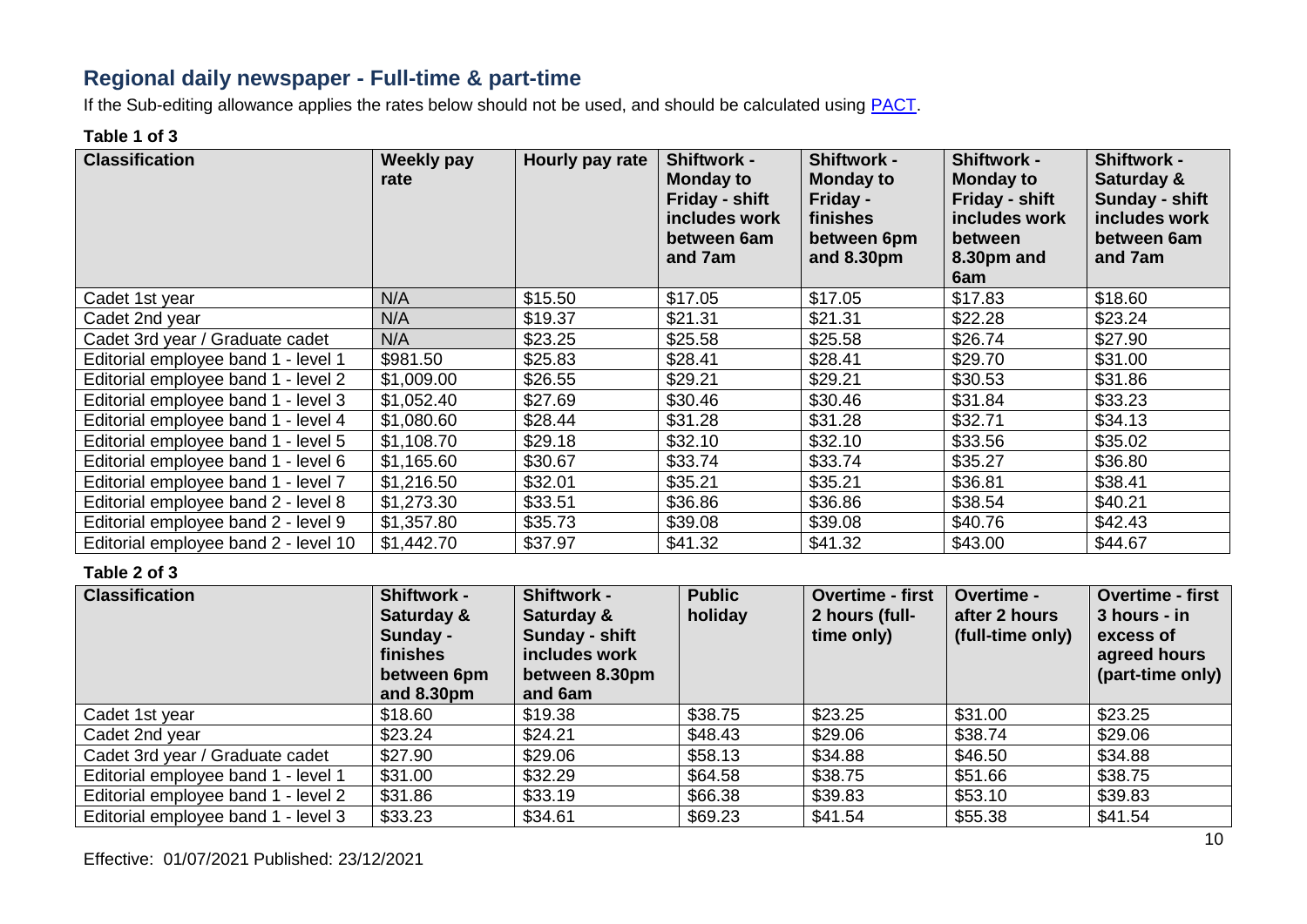| <b>Classification</b>                | <b>Shiftwork -</b><br>Saturday &<br>Sunday -<br>finishes<br>between 6pm<br>and $8.30pm$ | <b>Shiftwork -</b><br>Saturday &<br>Sunday - shift<br>includes work<br>between 8.30pm<br>and 6am | <b>Public</b><br>holiday | <b>Overtime - first</b><br>2 hours (full-<br>time only) | Overtime -<br>after 2 hours<br>(full-time only) | <b>Overtime - first</b><br>3 hours - in<br>excess of<br>agreed hours<br>(part-time only) |
|--------------------------------------|-----------------------------------------------------------------------------------------|--------------------------------------------------------------------------------------------------|--------------------------|---------------------------------------------------------|-------------------------------------------------|------------------------------------------------------------------------------------------|
| Editorial employee band 1 - level 4  | \$34.13                                                                                 | \$35.55                                                                                          | \$71.10                  | \$42.66                                                 | \$56.88                                         | \$42.66                                                                                  |
| Editorial employee band 1 - level 5  | \$35.02                                                                                 | \$36.48                                                                                          | \$72.95                  | \$43.77                                                 | \$58.36                                         | \$43.77                                                                                  |
| Editorial employee band 1 - level 6  | \$36.80                                                                                 | \$38.34                                                                                          | \$76.68                  | \$46.01                                                 | \$61.34                                         | \$46.01                                                                                  |
| Editorial employee band 1 - level 7  | \$38.41                                                                                 | \$40.01                                                                                          | \$80.03                  | \$48.02                                                 | \$64.02                                         | \$48.02                                                                                  |
| Editorial employee band 2 - level 8  | \$40.21                                                                                 | \$41.89                                                                                          | \$83.78                  | \$50.27                                                 | \$67.02                                         | \$50.27                                                                                  |
| Editorial employee band 2 - level 9  | \$42.43                                                                                 | \$44.11                                                                                          | \$89.33                  | \$53.60                                                 | \$71.46                                         | \$53.60                                                                                  |
| Editorial employee band 2 - level 10 | \$44.67                                                                                 | \$46.35                                                                                          | \$94.93                  | \$56.96                                                 | \$75.94                                         | \$56.96                                                                                  |

| <b>Classification</b>                | <b>Overtime - after 3</b> | <b>Overtime - working</b> | Less than 12 hour   | Less than 8 hour | <b>Break of more</b> |
|--------------------------------------|---------------------------|---------------------------|---------------------|------------------|----------------------|
|                                      | hours - in excess         | on a day off              | break after distant | break between    | than 8 hours but     |
|                                      | of agreed hours           |                           | engagement          | shifts           | less than 11 hours   |
|                                      | (part-time only)          |                           |                     |                  | between shifts       |
| Cadet 1st year                       | \$31.00                   | \$31.00                   | \$23.25             | \$31.00          | \$23.25              |
| Cadet 2nd year                       | \$38.74                   | \$38.74                   | \$29.06             | \$38.74          | \$29.06              |
| Cadet 3rd year / Graduate cadet      | \$46.50                   | \$46.50                   | \$34.88             | \$46.50          | \$34.88              |
| Editorial employee band 1 - level 1  | \$51.66                   | \$51.66                   | \$38.75             | \$51.66          | \$38.75              |
| Editorial employee band 1 - level 2  | \$53.10                   | \$53.10                   | \$39.83             | \$53.10          | \$39.83              |
| Editorial employee band 1 - level 3  | \$55.38                   | \$55.38                   | \$41.54             | \$55.38          | \$41.54              |
| Editorial employee band 1 - level 4  | \$56.88                   | \$56.88                   | \$42.66             | \$56.88          | \$42.66              |
| Editorial employee band 1 - level 5  | \$58.36                   | \$58.36                   | \$43.77             | \$58.36          | \$43.77              |
| Editorial employee band 1 - level 6  | \$61.34                   | \$61.34                   | \$46.01             | \$61.34          | \$46.01              |
| Editorial employee band 1 - level 7  | \$64.02                   | \$64.02                   | \$48.02             | \$64.02          | \$48.02              |
| Editorial employee band 2 - level 8  | \$67.02                   | \$67.02                   | \$50.27             | \$67.02          | \$50.27              |
| Editorial employee band 2 - level 9  | \$71.46                   | \$71.46                   | \$53.60             | \$71.46          | \$53.60              |
| Editorial employee band 2 - level 10 | \$75.94                   | \$75.94                   | \$56.96             | \$75.94          | \$56.96              |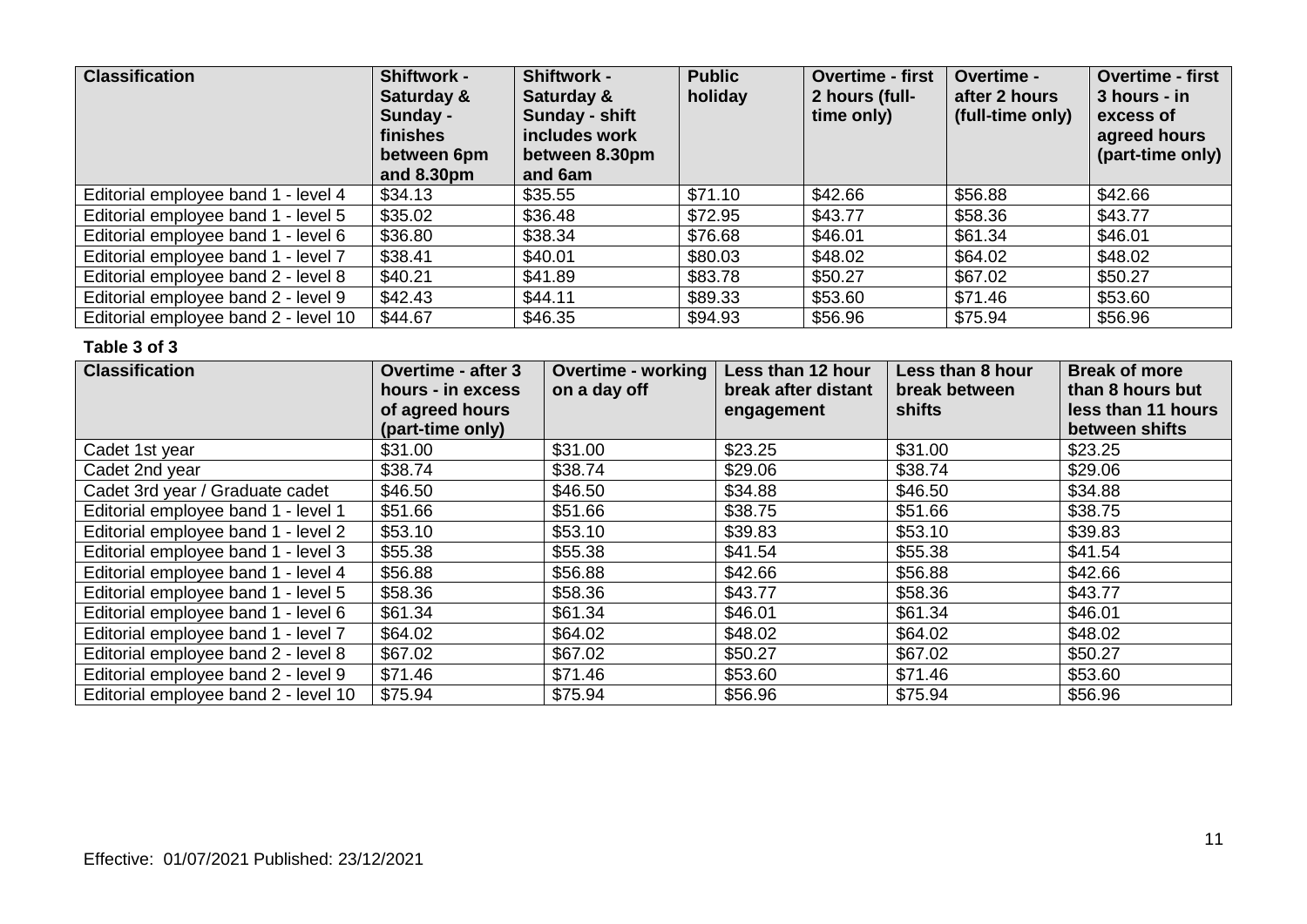# **Suburban newspaper - Full-time & part-time**

**Table 1 of 3**

| <b>Classification</b>                | Weekly pay<br>rate | Hourly pay rate | <b>Shiftwork -</b><br><b>Monday to</b><br>Friday - shift<br>includes work<br>between 6am<br>and 7am | <b>Shiftwork -</b><br><b>Monday to</b><br>Friday -<br>finishes<br>between 6pm<br>and 8.30pm | <b>Shiftwork -</b><br><b>Monday to</b><br>Friday - shift<br>includes work<br>between<br>8.30pm and<br>6am | <b>Shiftwork -</b><br>Saturday &<br><b>Sunday - shift</b><br>includes work<br>between 6am<br>and 7am |
|--------------------------------------|--------------------|-----------------|-----------------------------------------------------------------------------------------------------|---------------------------------------------------------------------------------------------|-----------------------------------------------------------------------------------------------------------|------------------------------------------------------------------------------------------------------|
| Cadet 1st year                       | N/A                | \$15.50         | \$17.05                                                                                             | \$17.05                                                                                     | \$18.21                                                                                                   | \$18.60                                                                                              |
| Cadet 2nd year                       | N/A                | \$19.37         | \$21.31                                                                                             | \$21.31                                                                                     | \$22.76                                                                                                   | \$23.24                                                                                              |
| Cadet 3rd year / Graduate cadet      | N/A                | \$23.25         | \$25.58                                                                                             | \$25.58                                                                                     | \$27.32                                                                                                   | \$27.90                                                                                              |
| Editorial employee band 1 - level 1  | \$981.50           | \$25.83         | \$28.41                                                                                             | \$28.41                                                                                     | \$30.35                                                                                                   | \$31.00                                                                                              |
| Editorial employee band 1 - level 2  | \$1,009.00         | \$26.55         | \$29.21                                                                                             | \$29.21                                                                                     | \$31.20                                                                                                   | \$31.86                                                                                              |
| Editorial employee band 1 - level 3  | \$1,052.40         | \$27.69         | \$30.46                                                                                             | \$30.46                                                                                     | \$32.54                                                                                                   | \$33.23                                                                                              |
| Editorial employee band 1 - level 4  | \$1,080.60         | \$28.44         | \$31.21                                                                                             | \$31.21                                                                                     | \$33.29                                                                                                   | \$33.98                                                                                              |
| Editorial employee band 1 - level 5  | \$1,108.70         | \$29.18         | \$31.95                                                                                             | \$31.95                                                                                     | \$34.03                                                                                                   | \$34.72                                                                                              |
| Editorial employee band 1 - level 6  | \$1,165.60         | \$30.67         | \$33.44                                                                                             | \$33.44                                                                                     | \$35.52                                                                                                   | \$36.21                                                                                              |
| Editorial employee band 1 - level 7  | \$1,216.50         | \$32.01         | \$34.78                                                                                             | \$34.78                                                                                     | \$36.86                                                                                                   | \$37.55                                                                                              |
| Editorial employee band 2 - level 8  | \$1,273.30         | \$33.51         | \$36.28                                                                                             | \$36.28                                                                                     | \$38.36                                                                                                   | \$39.05                                                                                              |
| Editorial employee band 2 - level 9  | \$1,357.80         | \$35.73         | \$38.50                                                                                             | \$38.50                                                                                     | \$40.58                                                                                                   | \$41.27                                                                                              |
| Editorial employee band 2 - level 10 | \$1,442.70         | \$37.97         | N/A                                                                                                 | N/A                                                                                         | N/A                                                                                                       | N/A                                                                                                  |

| <b>Classification</b>               | <b>Shiftwork -</b><br>Saturday &<br>Sunday -<br>finishes<br>between 6pm<br>and $8.30pm$ | <b>Shiftwork -</b><br>Saturday &<br>Sunday - shift<br>includes work<br>between<br>8.30pm and<br>6am | <b>Public holiday</b> | <b>Overtime - first</b><br>2 hours (full-<br>time only) | <b>Overtime - after</b><br>2 hours (full-<br>time only) | <b>Overtime - first</b><br>3 hours - in<br>excess of<br>agreed hours<br>(part-time only) |
|-------------------------------------|-----------------------------------------------------------------------------------------|-----------------------------------------------------------------------------------------------------|-----------------------|---------------------------------------------------------|---------------------------------------------------------|------------------------------------------------------------------------------------------|
| Cadet 1st year                      | \$18.60                                                                                 | \$19.76                                                                                             | \$38.75               | \$23.25                                                 | \$31.00                                                 | \$23.25                                                                                  |
| Cadet 2nd year                      | \$23.24                                                                                 | \$24.70                                                                                             | \$48.43               | \$29.06                                                 | \$38.74                                                 | \$29.06                                                                                  |
| Cadet 3rd year / Graduate cadet     | \$27.90                                                                                 | \$29.64                                                                                             | \$58.13               | \$34.88                                                 | \$46.50                                                 | \$34.88                                                                                  |
| Editorial employee band 1 - level 1 | \$31.00                                                                                 | \$32.93                                                                                             | \$64.58               | \$38.75                                                 | \$51.66                                                 | \$38.75                                                                                  |
| Editorial employee band 1 - level 2 | \$31.86                                                                                 | \$33.85                                                                                             | \$66.38               | \$39.83                                                 | \$53.10                                                 | \$39.83                                                                                  |
| Editorial employee band 1 - level 3 | \$33.23                                                                                 | \$35.30                                                                                             | \$69.23               | \$41.54                                                 | \$55.38                                                 | \$41.54                                                                                  |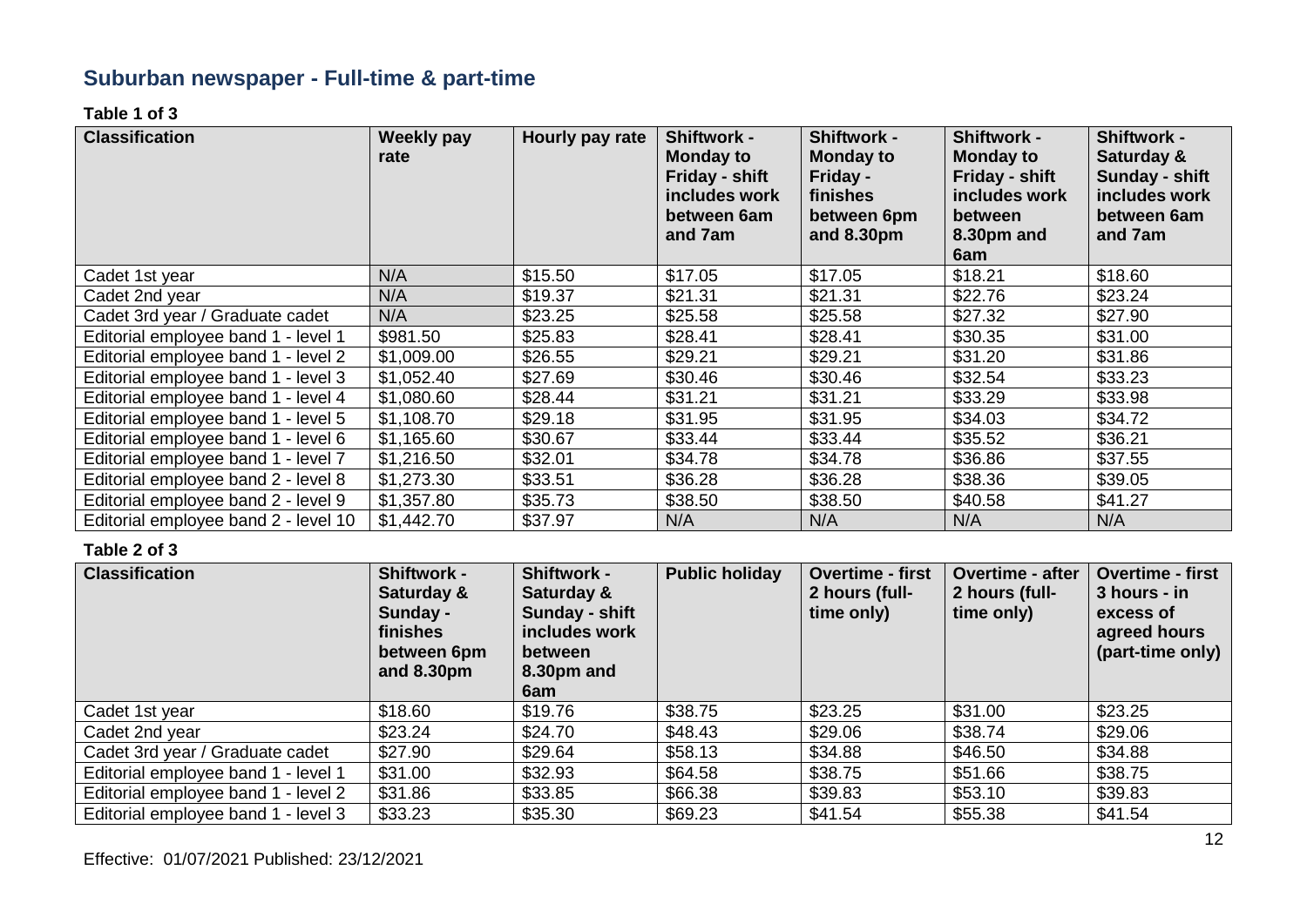| <b>Classification</b>                | <b>Shiftwork -</b><br>Saturday &<br>Sunday -<br>finishes<br>between 6pm<br>and $8.30pm$ | <b>Shiftwork -</b><br>Saturday &<br>Sunday - shift<br>includes work<br>between<br>8.30pm and<br>6am | <b>Public holiday</b> | <b>Overtime - first</b><br>2 hours (full-<br>time only) | <b>Overtime - after</b><br>2 hours (full-<br>time only) | <b>Overtime - first</b><br>3 hours - in<br>excess of<br>agreed hours<br>(part-time only) |
|--------------------------------------|-----------------------------------------------------------------------------------------|-----------------------------------------------------------------------------------------------------|-----------------------|---------------------------------------------------------|---------------------------------------------------------|------------------------------------------------------------------------------------------|
| Editorial employee band 1 - level 4  | \$33.98                                                                                 | \$36.05                                                                                             | \$71.10               | \$42.66                                                 | \$56.88                                                 | \$42.66                                                                                  |
| Editorial employee band 1 - level 5  | \$34.72                                                                                 | \$36.79                                                                                             | \$72.95               | \$43.77                                                 | \$58.36                                                 | \$43.77                                                                                  |
| Editorial employee band 1 - level 6  | \$36.21                                                                                 | \$38.28                                                                                             | \$76.68               | \$46.01                                                 | \$61.34                                                 | \$46.01                                                                                  |
| Editorial employee band 1 - level 7  | \$37.55                                                                                 | \$39.62                                                                                             | \$80.03               | \$48.02                                                 | \$64.02                                                 | \$48.02                                                                                  |
| Editorial employee band 2 - level 8  | \$39.05                                                                                 | \$41.12                                                                                             | \$83.78               | \$50.27                                                 | \$67.02                                                 | \$50.27                                                                                  |
| Editorial employee band 2 - level 9  | \$41.27                                                                                 | \$43.34                                                                                             | \$89.33               | \$53.60                                                 | \$71.46                                                 | \$53.60                                                                                  |
| Editorial employee band 2 - level 10 | N/A                                                                                     | N/A                                                                                                 | \$94.93               | N/A                                                     | N/A                                                     | N/A                                                                                      |

| <b>Classification</b>                | <b>Overtime - after 3</b><br>hours - in excess<br>of agreed hours<br>(part-time only) | Overtime -<br>working on a day<br><b>off</b> | Less than 12 hour<br>break after distant<br>engagement | Less than 8 hour<br>break between<br>shifts | <b>Break of more</b><br>than 8 hours but<br>less than 11 hours<br>between shifts |
|--------------------------------------|---------------------------------------------------------------------------------------|----------------------------------------------|--------------------------------------------------------|---------------------------------------------|----------------------------------------------------------------------------------|
| Cadet 1st year                       | \$31.00                                                                               | \$31.00                                      | \$23.25                                                | \$31.00                                     | \$23.25                                                                          |
| Cadet 2nd year                       | \$38.74                                                                               | \$38.74                                      | \$29.06                                                | \$38.74                                     | \$29.06                                                                          |
| Cadet 3rd year / Graduate cadet      | \$46.50                                                                               | \$46.50                                      | \$34.88                                                | \$46.50                                     | \$34.88                                                                          |
| Editorial employee band 1 - level 1  | \$51.66                                                                               | \$51.66                                      | \$38.75                                                | \$51.66                                     | \$38.75                                                                          |
| Editorial employee band 1 - level 2  | \$53.10                                                                               | \$53.10                                      | \$39.83                                                | \$53.10                                     | \$39.83                                                                          |
| Editorial employee band 1 - level 3  | \$55.38                                                                               | \$55.38                                      | \$41.54                                                | \$55.38                                     | \$41.54                                                                          |
| Editorial employee band 1 - level 4  | \$56.88                                                                               | \$56.88                                      | \$42.66                                                | \$56.88                                     | \$42.66                                                                          |
| Editorial employee band 1 - level 5  | \$58.36                                                                               | \$58.36                                      | \$43.77                                                | \$58.36                                     | \$43.77                                                                          |
| Editorial employee band 1 - level 6  | \$61.34                                                                               | \$61.34                                      | \$46.01                                                | \$61.34                                     | \$46.01                                                                          |
| Editorial employee band 1 - level 7  | \$64.02                                                                               | \$64.02                                      | \$48.02                                                | \$64.02                                     | \$48.02                                                                          |
| Editorial employee band 2 - level 8  | \$67.02                                                                               | \$67.02                                      | \$50.27                                                | \$67.02                                     | \$50.27                                                                          |
| Editorial employee band 2 - level 9  | \$71.46                                                                               | \$71.46                                      | \$53.60                                                | \$71.46                                     | \$53.60                                                                          |
| Editorial employee band 2 - level 10 | N/A                                                                                   | \$75.94                                      | N/A                                                    | N/A                                         | N/A                                                                              |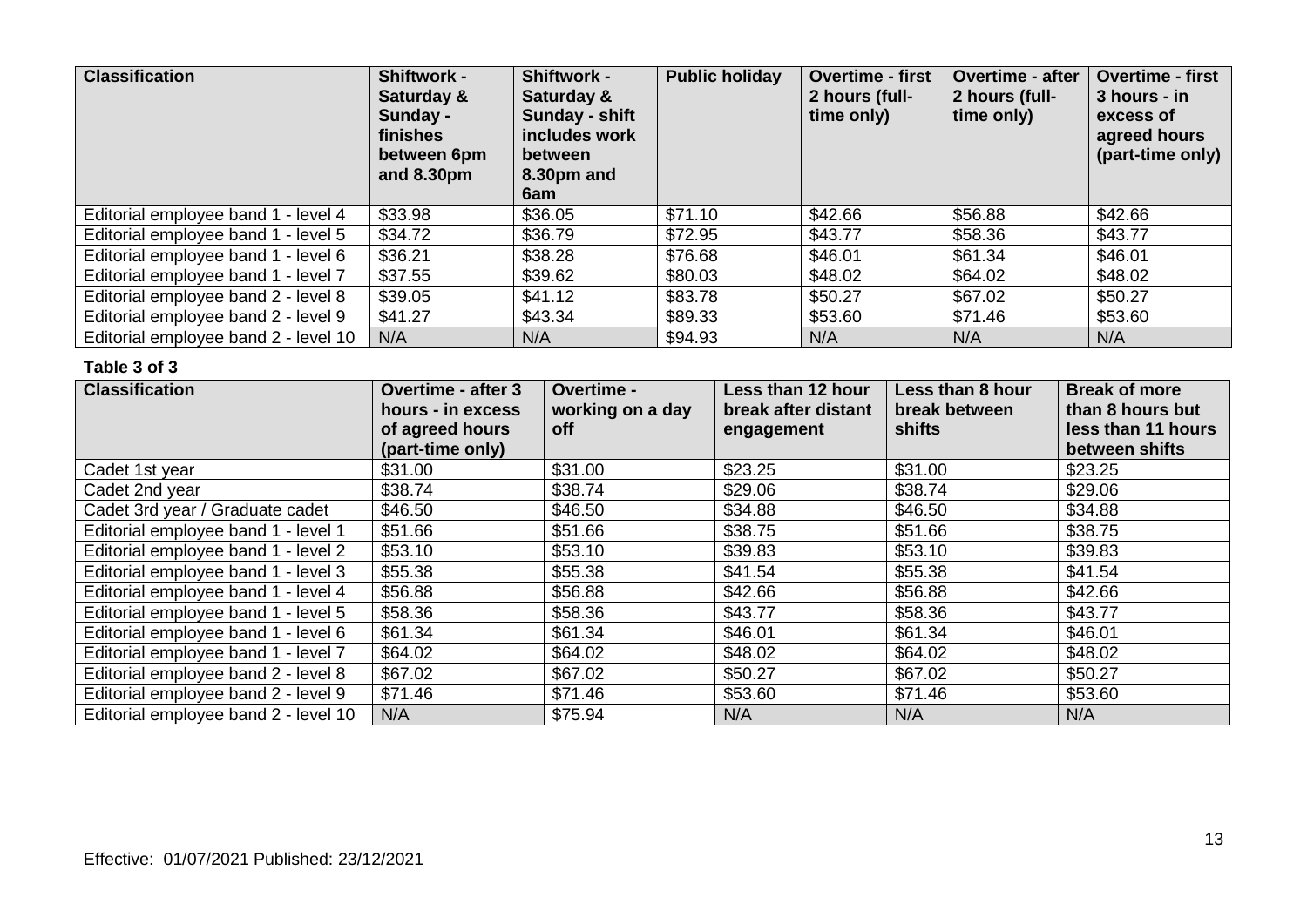### **Digital publications - Full-time & part-time**

These rates don't apply for digital publications associated with print publications.

#### **Table 1 of 3**

| <b>Classification</b>                | <b>Weekly</b> | <b>Hourly</b> | <b>Shiftwork -</b>      | <b>Shiftwork -</b>       | <b>Shiftwork -</b>      | <b>Shiftwork -</b>           |
|--------------------------------------|---------------|---------------|-------------------------|--------------------------|-------------------------|------------------------------|
|                                      | pay rate      | pay rate      | <b>Monday to Friday</b> | <b>Monday to</b>         | <b>Monday to Friday</b> | <b>Saturday &amp; Sunday</b> |
|                                      |               |               | - shift includes        | <b>Friday - finishes</b> | - shift includes        | - shift includes             |
|                                      |               |               | work between            | between 6pm              | work between            | work between 6am             |
|                                      |               |               | 6am and 7am             | and $8.30pm$             | 8.30pm and 6am          | and 7am                      |
| Cadet 1st year                       | N/A           | \$15.50       | \$17.05                 | \$17.05                  | \$17.83                 | \$18.60                      |
| Cadet 2nd year                       | N/A           | \$19.37       | \$21.31                 | \$21.31                  | \$22.28                 | \$23.24                      |
| Cadet 3rd year / Graduate cadet      | N/A           | \$23.25       | \$25.58                 | \$25.58                  | \$26.74                 | \$27.90                      |
| Editorial employee band 1 - level 1  | \$981.50      | \$25.83       | \$28.41                 | \$28.41                  | \$29.70                 | \$31.00                      |
| Editorial employee band 1 - level 2  | \$1,009.00    | \$26.55       | \$29.21                 | \$29.21                  | \$30.53                 | \$31.86                      |
| Editorial employee band 1 - level 3  | \$1,052.40    | \$27.69       | \$30.46                 | \$30.46                  | \$31.84                 | \$33.23                      |
| Editorial employee band 1 - level 4  | \$1,080.60    | \$28.44       | \$31.28                 | \$31.28                  | \$32.71                 | \$34.13                      |
| Editorial employee band 1 - level 5  | \$1,108.70    | \$29.18       | \$32.10                 | \$32.10                  | \$33.56                 | \$35.02                      |
| Editorial employee band 1 - level 6  | \$1,165.60    | \$30.67       | \$33.74                 | \$33.74                  | \$35.27                 | \$36.80                      |
| Editorial employee band 1 - level 7  | \$1,216.50    | \$32.01       | \$35.08                 | \$35.08                  | \$36.61                 | \$38.14                      |
| Editorial employee band 2 - level 8  | \$1,273.30    | \$33.51       | \$36.58                 | \$36.58                  | \$38.11                 | \$39.64                      |
| Editorial employee band 2 - level 9  | \$1,357.80    | \$35.73       | \$38.80                 | \$38.80                  | \$40.33                 | \$41.86                      |
| Editorial employee band 2 - level 10 | \$1,442.70    | \$37.97       | \$41.04                 | \$41.04                  | \$42.57                 | \$44.10                      |
| Editorial employee band 3 - level 11 | \$1,485.30    | \$39.09       | \$42.16                 | \$42.16                  | \$43.69                 | \$45.22                      |
| Editorial employee band 3 - level 12 | \$1,669.00    | \$43.92       | N/A                     | N/A                      | N/A                     | N/A                          |
| Editorial employee band 3 - level 13 | \$1,866.70    | \$49.12       | N/A                     | N/A                      | N/A                     | N/A                          |

| <b>Classification</b>               | <b>Shiftwork -</b><br>Saturday &<br><b>Sunday - finishes</b><br>between 6pm<br>and 8.30pm | <b>Shiftwork -</b><br><b>Saturday &amp; Sunday</b><br>- shift includes<br>work between<br>8.30pm and 6am | <b>Public</b><br>holiday | Overtime -<br>first 2 hours<br>(full-time)<br>only) | <b>Overtime -</b><br>after 2 hours<br>full-time<br>only) | Overtime - first<br>3 hours - in<br>excess of<br>agreed hours<br>(part-time only) |
|-------------------------------------|-------------------------------------------------------------------------------------------|----------------------------------------------------------------------------------------------------------|--------------------------|-----------------------------------------------------|----------------------------------------------------------|-----------------------------------------------------------------------------------|
| Cadet 1st year                      | \$18.60                                                                                   | \$19.38                                                                                                  | \$38.75                  | \$23.25                                             | \$31.00                                                  | \$23.25                                                                           |
| Cadet 2nd year                      | \$23.24                                                                                   | \$24.21                                                                                                  | \$48.43                  | \$29.06                                             | \$38.74                                                  | \$29.06                                                                           |
| Cadet 3rd year / Graduate cadet     | \$27.90                                                                                   | \$29.06                                                                                                  | \$58.13                  | \$34.88                                             | \$46.50                                                  | \$34.88                                                                           |
| Editorial employee band 1 - level 1 | \$31.00                                                                                   | \$32.29                                                                                                  | \$64.58                  | \$38.75                                             | \$51.66                                                  | \$38.75                                                                           |
| Editorial employee band 1 - level 2 | \$31.86                                                                                   | \$33.19                                                                                                  | \$66.38                  | \$39.83                                             | \$53.10                                                  | \$39.83                                                                           |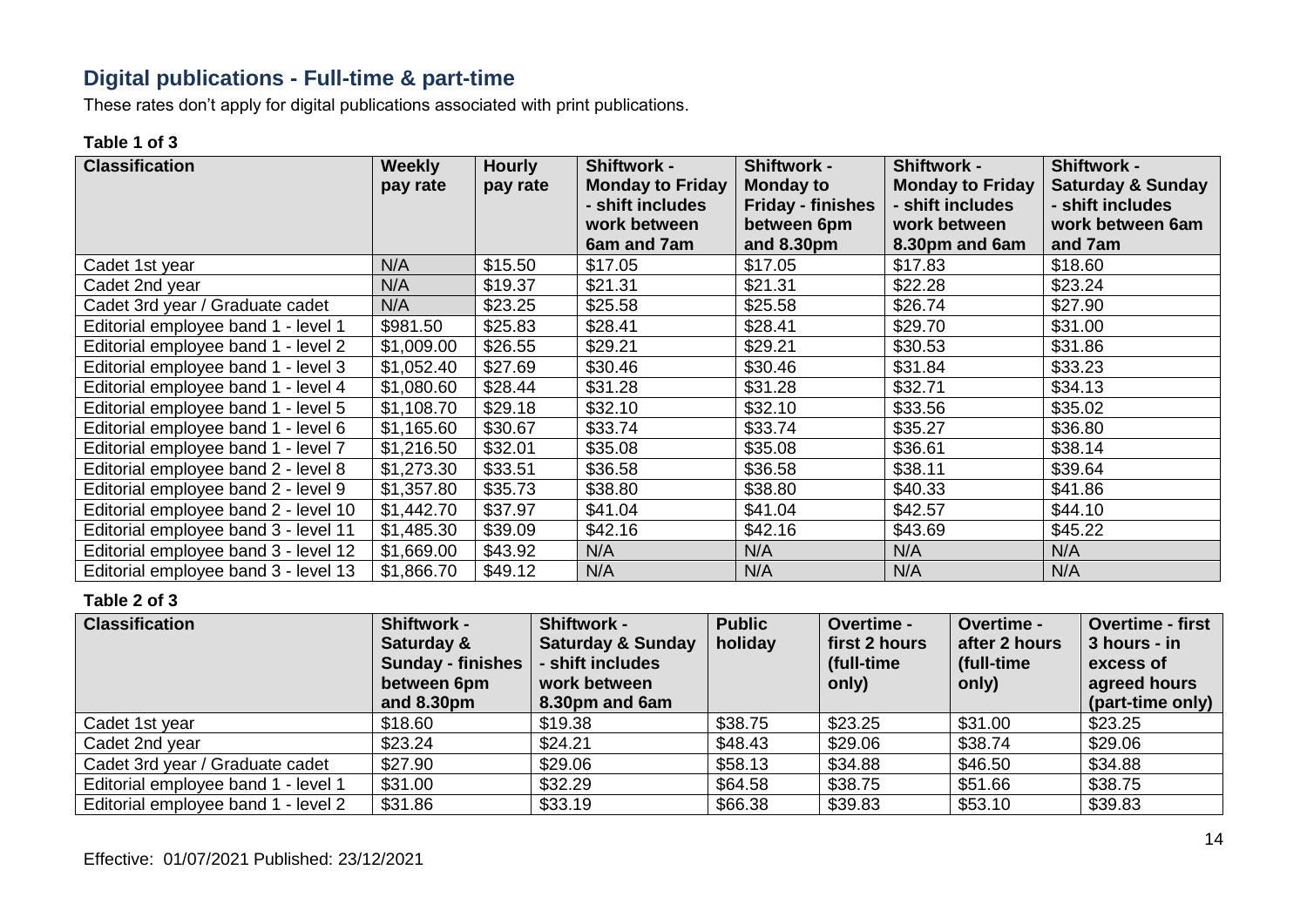| <b>Classification</b>                | Shiftwork -<br>Saturday &<br><b>Sunday - finishes</b><br>between 6pm | <b>Shiftwork -</b><br><b>Saturday &amp; Sunday</b><br>- shift includes<br>work between | <b>Public</b><br>holiday | <b>Overtime -</b><br>first 2 hours<br>(full-time<br>only) | <b>Overtime -</b><br>after 2 hours<br>(full-time)<br>only) | <b>Overtime - first</b><br>3 hours - in<br>excess of<br>agreed hours |
|--------------------------------------|----------------------------------------------------------------------|----------------------------------------------------------------------------------------|--------------------------|-----------------------------------------------------------|------------------------------------------------------------|----------------------------------------------------------------------|
|                                      | and 8.30pm                                                           | 8.30pm and 6am                                                                         |                          |                                                           |                                                            | (part-time only)                                                     |
| Editorial employee band 1 - level 3  | \$33.23                                                              | \$34.61                                                                                | \$69.23                  | \$41.54                                                   | \$55.38                                                    | \$41.54                                                              |
| Editorial employee band 1 - level 4  | \$34.13                                                              | \$35.55                                                                                | \$71.10                  | \$42.66                                                   | \$56.88                                                    | \$42.66                                                              |
| Editorial employee band 1 - level 5  | \$35.02                                                              | \$36.48                                                                                | \$72.95                  | \$43.77                                                   | \$58.36                                                    | \$43.77                                                              |
| Editorial employee band 1 - level 6  | \$36.80                                                              | \$38.34                                                                                | \$76.68                  | \$46.01                                                   | \$61.34                                                    | \$46.01                                                              |
| Editorial employee band 1 - level 7  | \$38.14                                                              | \$39.68                                                                                | \$80.03                  | \$48.02                                                   | \$64.02                                                    | \$48.02                                                              |
| Editorial employee band 2 - level 8  | \$39.64                                                              | \$41.18                                                                                | \$83.78                  | \$50.27                                                   | \$67.02                                                    | \$50.27                                                              |
| Editorial employee band 2 - level 9  | \$41.86                                                              | \$43.40                                                                                | \$89.33                  | \$53.60                                                   | \$71.46                                                    | \$53.60                                                              |
| Editorial employee band 2 - level 10 | \$44.10                                                              | \$45.64                                                                                | \$94.93                  | \$56.96                                                   | \$75.94                                                    | \$56.96                                                              |
| Editorial employee band 3 - level 11 | \$45.22                                                              | \$46.76                                                                                | \$97.73                  | \$58.64                                                   | \$78.18                                                    | \$58.64                                                              |
| Editorial employee band 3 - level 12 | N/A                                                                  | N/A                                                                                    | \$109.80                 | N/A                                                       | N/A                                                        | N/A                                                                  |
| Editorial employee band 3 - level 13 | N/A                                                                  | N/A                                                                                    | \$122.80                 | N/A                                                       | N/A                                                        | N/A                                                                  |

| <b>Classification</b>                | <b>Overtime - after 3</b><br>hours - in excess<br>of agreed hours<br>(part-time only) | Overtime -<br>working on a day<br>off | Less than 12 hour<br>break after distant<br>engagement | Less than 8 hour<br>break between<br>shifts | <b>Break of more</b><br>than 8 hours but<br>less than 11 hours<br>between shifts |
|--------------------------------------|---------------------------------------------------------------------------------------|---------------------------------------|--------------------------------------------------------|---------------------------------------------|----------------------------------------------------------------------------------|
| Cadet 1st year                       | \$31.00                                                                               | \$31.00                               | \$23.25                                                | \$31.00                                     | \$23.25                                                                          |
| Cadet 2nd year                       | \$38.74                                                                               | \$38.74                               | \$29.06                                                | \$38.74                                     | \$29.06                                                                          |
| Cadet 3rd year / Graduate cadet      | \$46.50                                                                               | \$46.50                               | \$34.88                                                | \$46.50                                     | \$34.88                                                                          |
| Editorial employee band 1 - level 1  | \$51.66                                                                               | \$51.66                               | \$38.75                                                | \$51.66                                     | \$38.75                                                                          |
| Editorial employee band 1 - level 2  | \$53.10                                                                               | \$53.10                               | \$39.83                                                | \$53.10                                     | \$39.83                                                                          |
| Editorial employee band 1 - level 3  | \$55.38                                                                               | \$55.38                               | \$41.54                                                | \$55.38                                     | \$41.54                                                                          |
| Editorial employee band 1 - level 4  | \$56.88                                                                               | \$56.88                               | \$42.66                                                | \$56.88                                     | \$42.66                                                                          |
| Editorial employee band 1 - level 5  | \$58.36                                                                               | \$58.36                               | \$43.77                                                | \$58.36                                     | \$43.77                                                                          |
| Editorial employee band 1 - level 6  | \$61.34                                                                               | \$61.34                               | \$46.01                                                | \$61.34                                     | \$46.01                                                                          |
| Editorial employee band 1 - level 7  | \$64.02                                                                               | \$64.02                               | \$48.02                                                | \$64.02                                     | \$48.02                                                                          |
| Editorial employee band 2 - level 8  | \$67.02                                                                               | \$67.02                               | \$50.27                                                | \$67.02                                     | \$50.27                                                                          |
| Editorial employee band 2 - level 9  | \$71.46                                                                               | \$71.46                               | \$53.60                                                | \$71.46                                     | \$53.60                                                                          |
| Editorial employee band 2 - level 10 | \$75.94                                                                               | \$75.94                               | \$56.96                                                | \$75.94                                     | \$56.96                                                                          |
| Editorial employee band 3 - level 11 | \$78.18                                                                               | \$78.18                               | \$58.64                                                | \$78.18                                     | \$58.64                                                                          |
| Editorial employee band 3 - level 12 | N/A                                                                                   | \$87.84                               | N/A                                                    | N/A                                         | N/A                                                                              |
| Editorial employee band 3 - level 13 | N/A                                                                                   | \$98.24                               | N/A                                                    | N/A                                         | N/A                                                                              |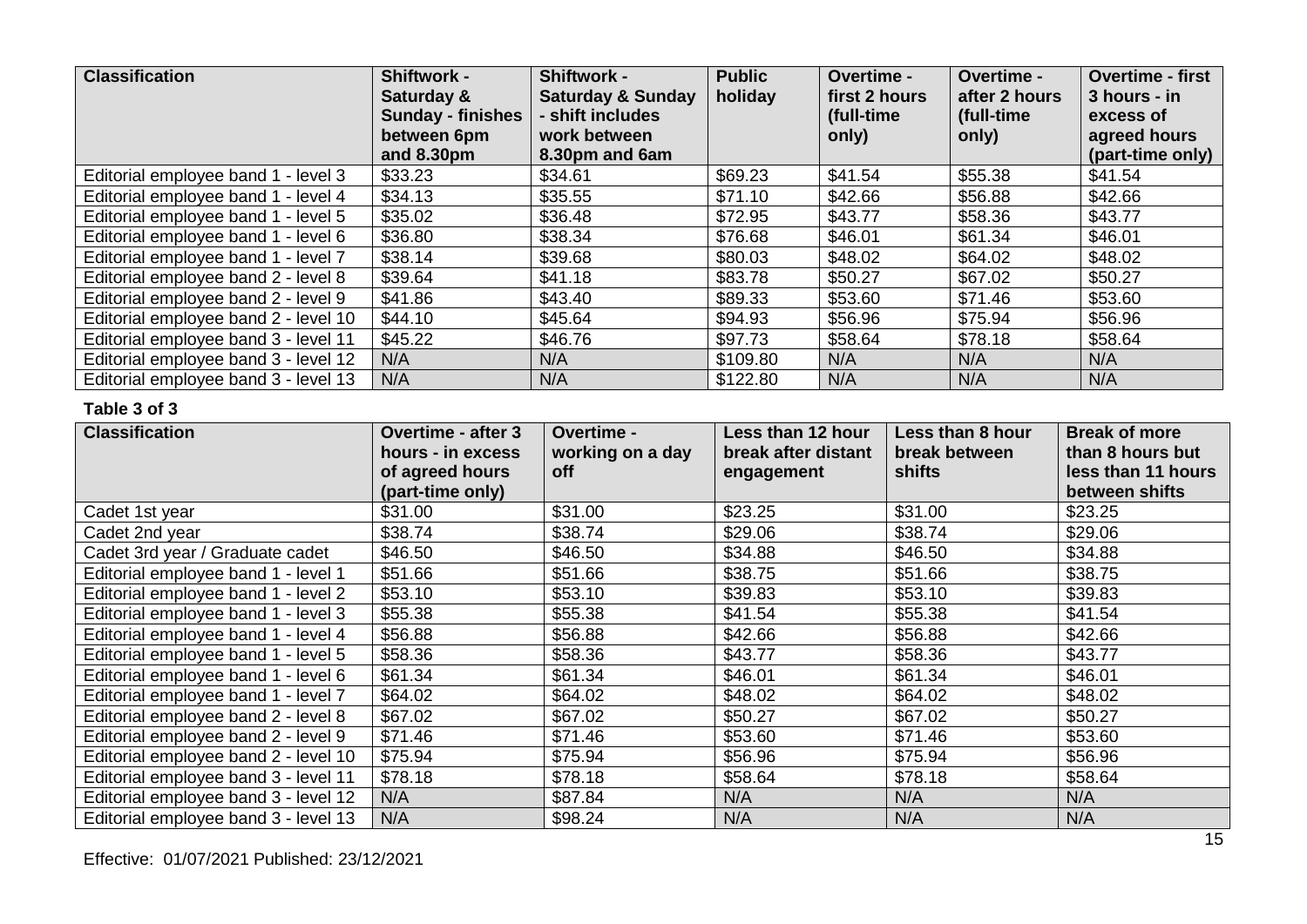# **Other publications - Full-time & part-time**

**Table 1 of 3**

| <b>Classification</b>                | Weekly pay rate | Hourly pay rate | <b>Shiftwork -</b><br><b>Monday to Friday -</b><br>shift includes<br>work between 6am<br>and 7am | <b>Shiftwork -</b><br><b>Monday to Friday -</b><br>finishes between<br>6pm and 8.30pm | <b>Shiftwork -</b><br>Saturday &<br>Sunday - shift<br>includes work<br>between 6am and<br>7am |
|--------------------------------------|-----------------|-----------------|--------------------------------------------------------------------------------------------------|---------------------------------------------------------------------------------------|-----------------------------------------------------------------------------------------------|
| Cadet 1st year                       | N/A             | \$15.50         | \$17.05                                                                                          | \$17.05                                                                               | \$18.60                                                                                       |
| Cadet 2nd year                       | N/A             | \$19.37         | \$21.31                                                                                          | \$21.31                                                                               | \$23.24                                                                                       |
| Cadet 3rd year / Graduate cadet      | N/A             | \$23.25         | \$25.58                                                                                          | \$25.58                                                                               | \$27.90                                                                                       |
| Editorial employee band 1 - level 1  | \$981.50        | \$25.83         | \$28.41                                                                                          | \$28.41                                                                               | \$31.00                                                                                       |
| Editorial employee band 1 - level 2  | \$1,009.00      | \$26.55         | \$29.21                                                                                          | \$29.21                                                                               | \$31.86                                                                                       |
| Editorial employee band 1 - level 3  | \$1,052.40      | \$27.69         | \$30.46                                                                                          | \$30.46                                                                               | \$33.23                                                                                       |
| Editorial employee band 1 - level 4  | \$1,080.60      | \$28.44         | \$31.28                                                                                          | \$31.28                                                                               | \$34.13                                                                                       |
| Editorial employee band 1 - level 5  | \$1,108.70      | \$29.18         | \$32.10                                                                                          | \$32.10                                                                               | \$35.02                                                                                       |
| Editorial employee band 1 - level 6  | \$1,165.60      | \$30.67         | \$33.74                                                                                          | \$33.74                                                                               | \$36.80                                                                                       |
| Editorial employee band 1 - level 7  | \$1,216.50      | \$32.01         | \$35.08                                                                                          | \$35.08                                                                               | \$38.14                                                                                       |
| Editorial employee band 2 - level 8  | \$1,273.30      | \$33.51         | \$36.58                                                                                          | \$36.58                                                                               | \$39.64                                                                                       |
| Editorial employee band 2 - level 9  | \$1,357.80      | \$35.73         | \$38.80                                                                                          | \$38.80                                                                               | \$41.86                                                                                       |
| Editorial employee band 2 - level 10 | \$1,442.70      | \$37.97         | \$41.04                                                                                          | \$41.04                                                                               | \$44.10                                                                                       |
| Editorial employee band 3 - level 11 | \$1,485.30      | \$39.09         | \$42.16                                                                                          | \$42.16                                                                               | \$45.22                                                                                       |
| Editorial employee band 3 - level 12 | \$1,669.00      | \$43.92         | N/A                                                                                              | N/A                                                                                   | N/A                                                                                           |
| Editorial employee band 3 - level 13 | \$1,866.70      | \$49.12         | N/A                                                                                              | N/A                                                                                   | N/A                                                                                           |

| <b>Classification</b>               | <b>Shiftwork -</b><br>Saturday &<br><b>Sunday - finishes</b><br>between 6pm and<br>8.30pm | <b>Public holiday</b> | <b>Overtime - first 2</b><br>hours (full-time<br>only) | <b>Overtime - after 2</b><br>hours (full-time<br>only) | <b>Overtime - first 3</b><br>hours - in excess<br>of agreed hours<br>(part-time only) |
|-------------------------------------|-------------------------------------------------------------------------------------------|-----------------------|--------------------------------------------------------|--------------------------------------------------------|---------------------------------------------------------------------------------------|
| Cadet 1st year                      | \$18.60                                                                                   | \$38.75               | \$23.25                                                | \$31.00                                                | \$23.25                                                                               |
| Cadet 2nd year                      | \$23.24                                                                                   | \$48.43               | \$29.06                                                | \$38.74                                                | \$29.06                                                                               |
| Cadet 3rd year / Graduate cadet     | \$27.90                                                                                   | \$58.13               | \$34.88                                                | \$46.50                                                | \$34.88                                                                               |
| Editorial employee band 1 - level 1 | \$31.00                                                                                   | \$64.58               | \$38.75                                                | \$51.66                                                | \$38.75                                                                               |
| Editorial employee band 1 - level 2 | \$31.86                                                                                   | \$66.38               | \$39.83                                                | \$53.10                                                | \$39.83                                                                               |
| Editorial employee band 1 - level 3 | \$33.23                                                                                   | \$69.23               | \$41.54                                                | \$55.38                                                | \$41.54                                                                               |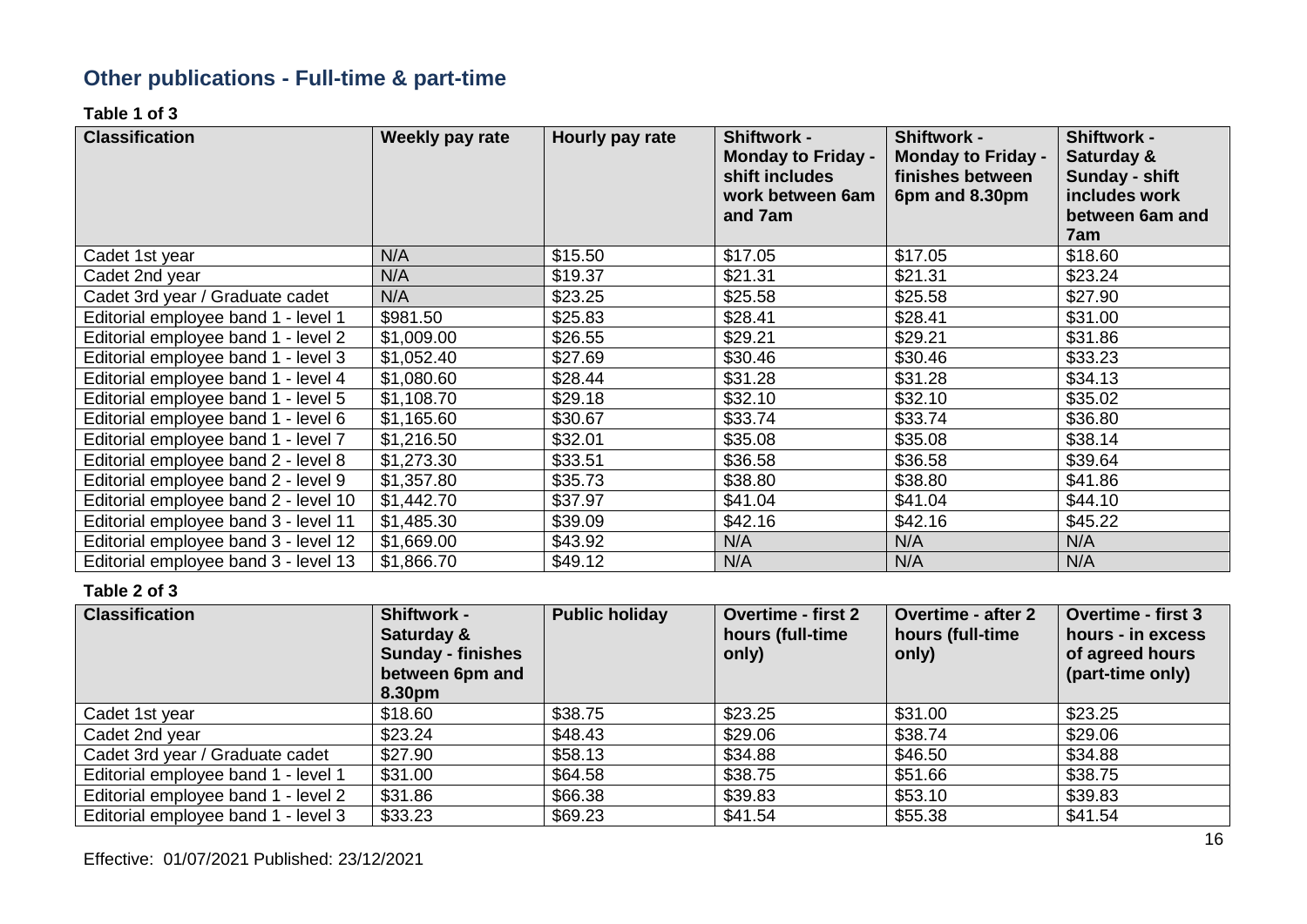| <b>Classification</b>                | <b>Shiftwork -</b><br>Saturday &<br><b>Sunday - finishes</b><br>between 6pm and<br>8.30pm | <b>Public holiday</b> | <b>Overtime - first 2</b><br>hours (full-time<br>only) | <b>Overtime - after 2</b><br>hours (full-time<br>only) | <b>Overtime - first 3</b><br>hours - in excess<br>of agreed hours<br>(part-time only) |
|--------------------------------------|-------------------------------------------------------------------------------------------|-----------------------|--------------------------------------------------------|--------------------------------------------------------|---------------------------------------------------------------------------------------|
| Editorial employee band 1 - level 4  | \$34.13                                                                                   | \$71.10               | \$42.66                                                | \$56.88                                                | \$42.66                                                                               |
| Editorial employee band 1 - level 5  | \$35.02                                                                                   | \$72.95               | \$43.77                                                | \$58.36                                                | \$43.77                                                                               |
| Editorial employee band 1 - level 6  | \$36.80                                                                                   | \$76.68               | \$46.01                                                | \$61.34                                                | \$46.01                                                                               |
| Editorial employee band 1 - level 7  | \$38.14                                                                                   | \$80.03               | \$48.02                                                | \$64.02                                                | \$48.02                                                                               |
| Editorial employee band 2 - level 8  | \$39.64                                                                                   | \$83.78               | \$50.27                                                | \$67.02                                                | \$50.27                                                                               |
| Editorial employee band 2 - level 9  | \$41.86                                                                                   | \$89.33               | \$53.60                                                | \$71.46                                                | \$53.60                                                                               |
| Editorial employee band 2 - level 10 | \$44.10                                                                                   | \$94.93               | \$56.96                                                | \$75.94                                                | \$56.96                                                                               |
| Editorial employee band 3 - level 11 | \$45.22                                                                                   | \$97.73               | \$58.64                                                | \$78.18                                                | \$58.64                                                                               |
| Editorial employee band 3 - level 12 | N/A                                                                                       | \$109.80              | N/A                                                    | N/A                                                    | N/A                                                                                   |
| Editorial employee band 3 - level 13 | N/A                                                                                       | \$122.80              | N/A                                                    | N/A                                                    | N/A                                                                                   |

| <b>Classification</b>                | <b>Overtime - after 3</b><br>hours - in excess<br>of agreed hours<br>(part-time only) | <b>Overtime - working</b><br>on a day off | Less than 12 hour<br>break after distant<br>engagement | Less than 8 hour<br>break between<br>shifts | <b>Break of more</b><br>than 8 hours but<br>less than 11 hours<br>between shifts |
|--------------------------------------|---------------------------------------------------------------------------------------|-------------------------------------------|--------------------------------------------------------|---------------------------------------------|----------------------------------------------------------------------------------|
| Cadet 1st year                       | \$31.00                                                                               | \$31.00                                   | \$23.25                                                | \$31.00                                     | \$23.25                                                                          |
| Cadet 2nd year                       | \$38.74                                                                               | \$38.74                                   | \$29.06                                                | \$38.74                                     | \$29.06                                                                          |
| Cadet 3rd year / Graduate cadet      | \$46.50                                                                               | \$46.50                                   | \$34.88                                                | \$46.50                                     | \$34.88                                                                          |
| Editorial employee band 1 - level 1  | \$51.66                                                                               | \$51.66                                   | \$38.75                                                | \$51.66                                     | \$38.75                                                                          |
| Editorial employee band 1 - level 2  | \$53.10                                                                               | \$53.10                                   | \$39.83                                                | \$53.10                                     | \$39.83                                                                          |
| Editorial employee band 1 - level 3  | \$55.38                                                                               | \$55.38                                   | \$41.54                                                | \$55.38                                     | \$41.54                                                                          |
| Editorial employee band 1 - level 4  | \$56.88                                                                               | \$56.88                                   | \$42.66                                                | \$56.88                                     | \$42.66                                                                          |
| Editorial employee band 1 - level 5  | \$58.36                                                                               | \$58.36                                   | \$43.77                                                | \$58.36                                     | \$43.77                                                                          |
| Editorial employee band 1 - level 6  | \$61.34                                                                               | \$61.34                                   | \$46.01                                                | \$61.34                                     | \$46.01                                                                          |
| Editorial employee band 1 - level 7  | \$64.02                                                                               | \$64.02                                   | \$48.02                                                | \$64.02                                     | \$48.02                                                                          |
| Editorial employee band 2 - level 8  | \$67.02                                                                               | \$67.02                                   | \$50.27                                                | \$67.02                                     | \$50.27                                                                          |
| Editorial employee band 2 - level 9  | \$71.46                                                                               | \$71.46                                   | \$53.60                                                | \$71.46                                     | \$53.60                                                                          |
| Editorial employee band 2 - level 10 | \$75.94                                                                               | \$75.94                                   | \$56.96                                                | \$75.94                                     | \$56.96                                                                          |
| Editorial employee band 3 - level 11 | \$78.18                                                                               | \$78.18                                   | \$58.64                                                | \$78.18                                     | \$58.64                                                                          |
| Editorial employee band 3 - level 12 | N/A                                                                                   | \$87.84                                   | N/A                                                    | N/A                                         | N/A                                                                              |
| Editorial employee band 3 - level 13 | N/A                                                                                   | \$98.24                                   | N/A                                                    | N/A                                         | N/A                                                                              |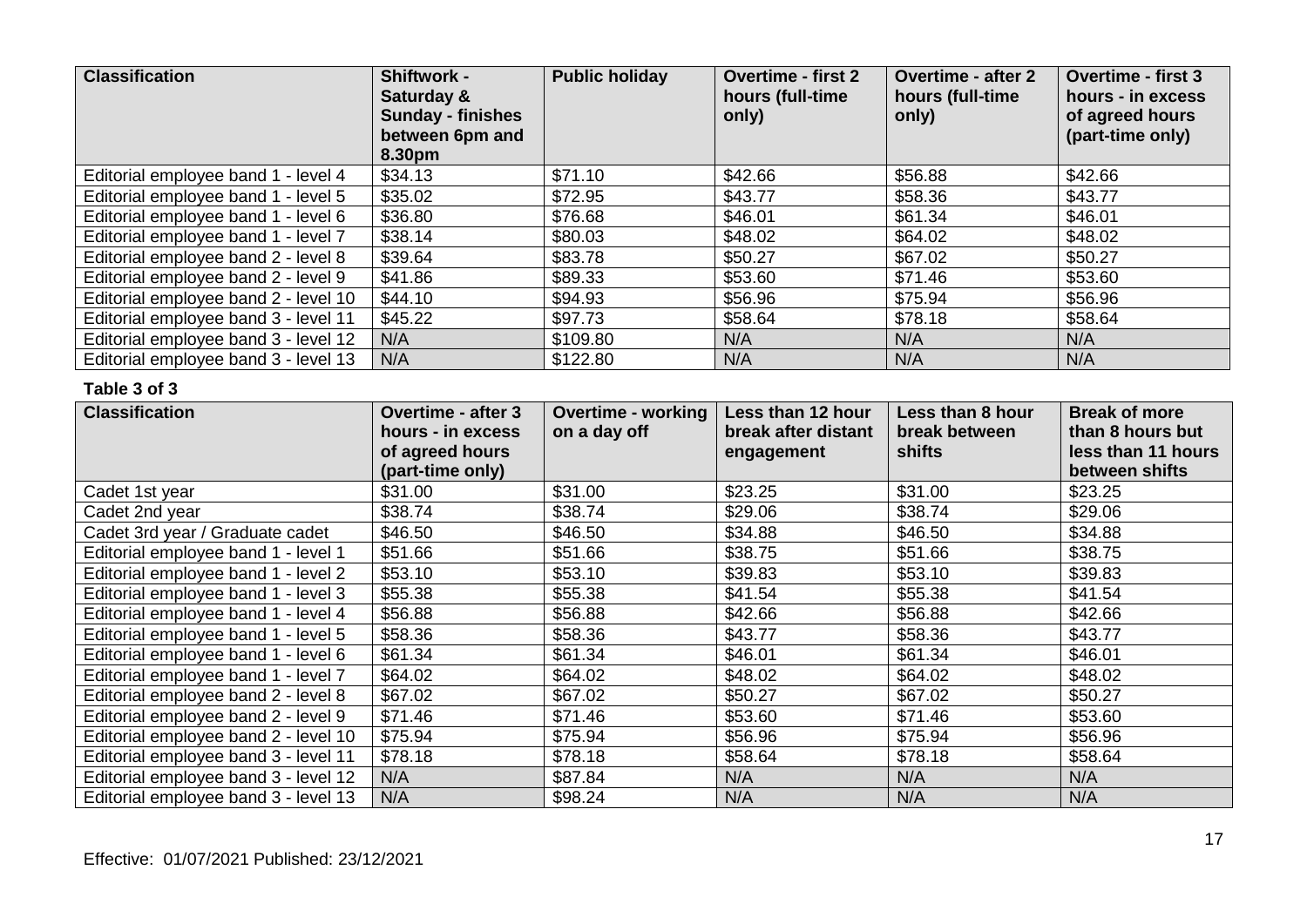# **Magazine or wire service - Casual**

**Table 1 of 3**

| <b>Classification</b>                | Hourly pay rate | <b>Shiftwork -</b><br><b>Monday to</b><br>Friday - shift<br>includes work<br>between 6am<br>and 7am | <b>Shiftwork -</b><br><b>Monday to</b><br>Friday -<br>finishes<br>between 6pm<br>and 8.30pm | <b>Shiftwork -</b><br><b>Monday to</b><br>Friday - shift<br>includes work<br><b>between</b><br>8.30pm and<br>6am | <b>Shiftwork -</b><br>Saturday &<br>Sunday - shift<br>includes work<br>between 6am<br>and 7am | <b>Shiftwork -</b><br>Saturday &<br>Sunday -<br>finishes<br>between 6pm<br>and 8.30pm |
|--------------------------------------|-----------------|-----------------------------------------------------------------------------------------------------|---------------------------------------------------------------------------------------------|------------------------------------------------------------------------------------------------------------------|-----------------------------------------------------------------------------------------------|---------------------------------------------------------------------------------------|
| Editorial employee band 1 - level 1  | \$32.29         | \$34.87                                                                                             | \$34.87                                                                                     | \$36.81                                                                                                          | \$37.46                                                                                       | \$37.46                                                                               |
| Editorial employee band 1 - level 2  | \$33.19         | \$35.85                                                                                             | \$35.85                                                                                     | \$37.84                                                                                                          | \$38.50                                                                                       | \$38.50                                                                               |
| Editorial employee band 1 - level 3  | \$34.61         | \$37.38                                                                                             | \$37.38                                                                                     | \$39.46                                                                                                          | \$40.15                                                                                       | \$40.15                                                                               |
| Editorial employee band 1 - level 4  | \$35.55         | \$38.39                                                                                             | \$38.39                                                                                     | \$40.53                                                                                                          | \$41.24                                                                                       | \$41.24                                                                               |
| Editorial employee band 1 - level 5  | \$36.48         | \$39.40                                                                                             | \$39.40                                                                                     | \$41.59                                                                                                          | \$42.32                                                                                       | \$42.32                                                                               |
| Editorial employee band 1 - level 6  | \$38.34         | \$41.41                                                                                             | \$41.41                                                                                     | \$43.71                                                                                                          | \$44.47                                                                                       | \$44.47                                                                               |
| Editorial employee band 1 - level 7  | \$40.01         | \$43.21                                                                                             | \$43.21                                                                                     | \$45.61                                                                                                          | \$46.41                                                                                       | \$46.41                                                                               |
| Editorial employee band 2 - level 8  | \$41.89         | \$45.24                                                                                             | \$45.24                                                                                     | \$47.75                                                                                                          | \$48.59                                                                                       | \$48.59                                                                               |
| Editorial employee band 2 - level 9  | \$44.66         | \$48.01                                                                                             | \$48.01                                                                                     | \$50.52                                                                                                          | \$51.36                                                                                       | \$51.36                                                                               |
| Editorial employee band 2 - level 10 | \$47.46         | \$50.81                                                                                             | \$50.81                                                                                     | \$53.32                                                                                                          | \$54.16                                                                                       | \$54.16                                                                               |
| Editorial employee band 3 - level 11 | \$48.86         | \$52.21                                                                                             | \$52.21                                                                                     | \$54.72                                                                                                          | \$55.56                                                                                       | \$55.56                                                                               |
| Editorial employee band 3 - level 12 | \$54.90         | N/A                                                                                                 | N/A                                                                                         | N/A                                                                                                              | N/A                                                                                           | N/A                                                                                   |
| Editorial employee band 3 - level 13 | \$61.40         | N/A                                                                                                 | N/A                                                                                         | N/A                                                                                                              | N/A                                                                                           | N/A                                                                                   |

| <b>Classification</b>               | <b>Shiftwork -</b><br>Saturday &<br>Sunday - shift<br>includes work<br>between 8.30pm<br>and 6am | <b>Public holiday</b> | <b>Overtime - first 2</b><br>hours | <b>Overtime - after 2</b><br>hours | Overtime -<br>working on a day<br><b>off</b> |
|-------------------------------------|--------------------------------------------------------------------------------------------------|-----------------------|------------------------------------|------------------------------------|----------------------------------------------|
| Editorial employee band 1 - level 1 | \$39.39                                                                                          | \$71.03               | \$45.20                            | \$58.12                            | \$58.12                                      |
| Editorial employee band 1 - level 2 | \$40.49                                                                                          | \$73.01               | \$46.46                            | \$59.74                            | \$59.74                                      |
| Editorial employee band 1 - level 3 | \$42.22                                                                                          | \$76.15               | \$48.46                            | \$62.30                            | \$62.30                                      |
| Editorial employee band 1 - level 4 | \$43.37                                                                                          | \$78.21               | \$49.77                            | \$63.99                            | \$63.99                                      |
| Editorial employee band 1 - level 5 | \$44.50                                                                                          | \$80.25               | \$51.07                            | \$65.66                            | \$65.66                                      |
| Editorial employee band 1 - level 6 | \$46.77                                                                                          | \$84.34               | \$53.67                            | \$69.01                            | \$69.01                                      |
| Editorial employee band 1 - level 7 | \$48.81                                                                                          | \$88.03               | \$56.02                            | \$72.02                            | \$72.02                                      |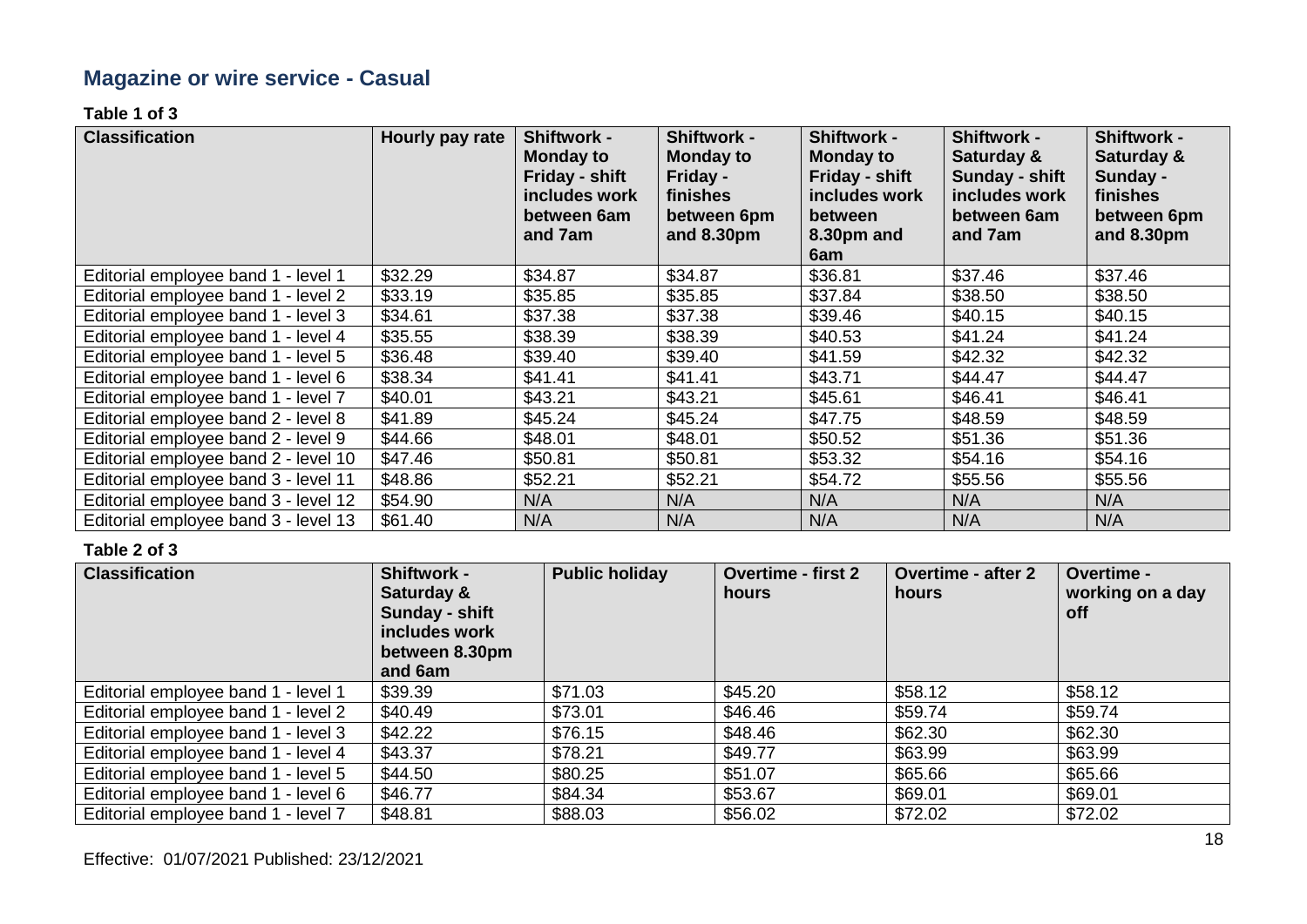| <b>Classification</b>                | <b>Shiftwork -</b><br>Saturday &<br>Sunday - shift<br>includes work<br>between 8.30pm<br>and 6am | <b>Public holiday</b> | <b>Overtime - first 2</b><br>hours | <b>Overtime - after 2</b><br>hours | Overtime -<br>working on a day<br><b>off</b> |
|--------------------------------------|--------------------------------------------------------------------------------------------------|-----------------------|------------------------------------|------------------------------------|----------------------------------------------|
| Editorial employee band 2 - level 8  | \$51.11                                                                                          | \$92.15               | \$58.64                            | \$75.40                            | \$75.40                                      |
| Editorial employee band 2 - level 9  | \$53.88                                                                                          | \$98.26               | \$62.53                            | \$80.39                            | \$80.39                                      |
| Editorial employee band 2 - level 10 | \$56.68                                                                                          | \$104.42              | \$66.45                            | \$85.43                            | \$85.43                                      |
| Editorial employee band 3 - level 11 | \$58.08                                                                                          | \$107.50              | \$68.41                            | \$87.95                            | \$87.95                                      |
| Editorial employee band 3 - level 12 | N/A                                                                                              | \$120.78              | N/A                                | N/A                                | \$98.82                                      |
| Editorial employee band 3 - level 13 | N/A                                                                                              | \$135.08              | N/A                                | N/A                                | \$110.52                                     |

| <b>Classification</b>                | <b>Overtime - distant</b><br>engagement - first<br>8 hours | <b>Overtime - distant</b><br>engagement - after<br>8 hours | Less than 12 hour<br>break after distant<br>engagement | Less than 8 hour<br>break between<br>shifts | <b>Break of more</b><br>than 8 hours but<br>less than 11 hours<br>between shifts |
|--------------------------------------|------------------------------------------------------------|------------------------------------------------------------|--------------------------------------------------------|---------------------------------------------|----------------------------------------------------------------------------------|
| Editorial employee band 1 - level 1  | \$45.20                                                    | \$58.12                                                    | \$45.20                                                | \$58.12                                     | \$45.20                                                                          |
| Editorial employee band 1 - level 2  | \$46.46                                                    | \$59.74                                                    | \$46.46                                                | \$59.74                                     | \$46.46                                                                          |
| Editorial employee band 1 - level 3  | \$48.46                                                    | \$62.30                                                    | \$48.46                                                | \$62.30                                     | \$48.46                                                                          |
| Editorial employee band 1 - level 4  | \$49.77                                                    | \$63.99                                                    | \$49.77                                                | \$63.99                                     | \$49.77                                                                          |
| Editorial employee band 1 - level 5  | \$51.07                                                    | \$65.66                                                    | \$51.07                                                | \$65.66                                     | \$51.07                                                                          |
| Editorial employee band 1 - level 6  | \$53.67                                                    | \$69.01                                                    | \$53.67                                                | \$69.01                                     | \$53.67                                                                          |
| Editorial employee band 1 - level 7  | \$56.02                                                    | \$72.02                                                    | \$56.02                                                | \$72.02                                     | \$56.02                                                                          |
| Editorial employee band 2 - level 8  | \$58.64                                                    | \$75.40                                                    | \$58.64                                                | \$75.40                                     | \$58.64                                                                          |
| Editorial employee band 2 - level 9  | \$62.53                                                    | \$80.39                                                    | \$62.53                                                | \$80.39                                     | \$62.53                                                                          |
| Editorial employee band 2 - level 10 | \$66.45                                                    | \$85.43                                                    | \$66.45                                                | \$85.43                                     | \$66.45                                                                          |
| Editorial employee band 3 - level 11 | \$68.41                                                    | \$87.95                                                    | \$68.41                                                | \$87.95                                     | \$68.41                                                                          |
| Editorial employee band 3 - level 12 | N/A                                                        | N/A                                                        | N/A                                                    | N/A                                         | N/A                                                                              |
| Editorial employee band 3 - level 13 | N/A                                                        | N/A                                                        | N/A                                                    | N/A                                         | N/A                                                                              |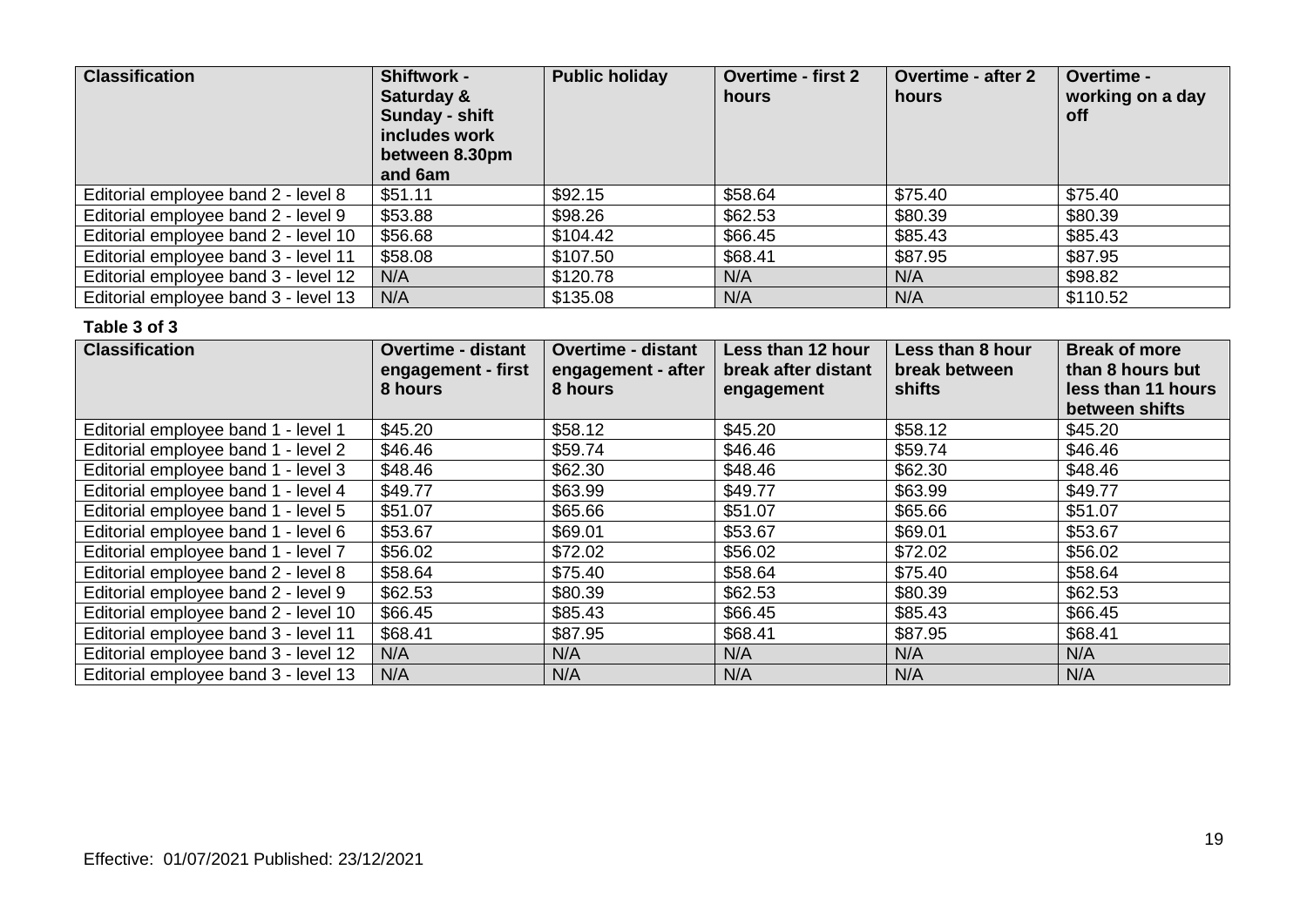### **Country non-daily newspaper – Casual**

If the Sub-editing allowance applies the rates below should not be used, and should be calculated using **PACT**.

#### **Table 1 of 2**

| <b>Classification</b>               | Hourly pay<br>rate | <b>Shiftwork -</b><br><b>Monday to</b><br>Friday - shift<br><i>includes</i><br>work<br><b>between</b><br>6am and<br>7am | <b>Shiftwork -</b><br><b>Monday to</b><br>Friday -<br>finishes<br><b>between</b><br>6pm and<br>8.30pm | <b>Shiftwork -</b><br><b>Monday to</b><br>Friday - shift<br><i>includes</i><br>work<br>between<br>8.30pm and<br>6am | <b>Shiftwork -</b><br>Saturday &<br>Sunday -<br>shift<br><i>includes</i><br>work<br>between<br>6am and<br>7am | <b>Shiftwork -</b><br>Saturday &<br>Sunday -<br>finishes<br>between<br>6pm and<br>8.30pm | <b>Shiftwork -</b><br>Saturday &<br>Sunday -<br>shift<br>includes<br>work<br>between<br>8.30pm and<br>6am |
|-------------------------------------|--------------------|-------------------------------------------------------------------------------------------------------------------------|-------------------------------------------------------------------------------------------------------|---------------------------------------------------------------------------------------------------------------------|---------------------------------------------------------------------------------------------------------------|------------------------------------------------------------------------------------------|-----------------------------------------------------------------------------------------------------------|
| Editorial employee band 1 - level 1 | \$32.29            | \$34.87                                                                                                                 | \$34.87                                                                                               | \$36.16                                                                                                             | \$37.46                                                                                                       | \$37.46                                                                                  | \$38.75                                                                                                   |
| Editorial employee band 1 - level 2 | \$33.19            | \$35.85                                                                                                                 | \$35.85                                                                                               | \$37.17                                                                                                             | \$38.50                                                                                                       | \$38.50                                                                                  | \$39.83                                                                                                   |
| Editorial employee band 1 - level 3 | \$34.61            | \$37.38                                                                                                                 | \$37.38                                                                                               | \$38.76                                                                                                             | \$40.15                                                                                                       | \$40.15                                                                                  | \$41.53                                                                                                   |
| Editorial employee band 1 - level 4 | \$35.55            | \$38.39                                                                                                                 | \$38.39                                                                                               | \$39.82                                                                                                             | \$41.24                                                                                                       | \$41.24                                                                                  | \$42.66                                                                                                   |
| Editorial employee band 1 - level 5 | \$36.48            | \$39.40                                                                                                                 | \$39.40                                                                                               | \$40.86                                                                                                             | \$42.32                                                                                                       | \$42.32                                                                                  | \$43.78                                                                                                   |
| Editorial employee band 1 - level 6 | \$38.34            | \$41.41                                                                                                                 | \$41.41                                                                                               | \$42.94                                                                                                             | \$44.47                                                                                                       | \$44.47                                                                                  | \$46.01                                                                                                   |
| Editorial employee band 1 - level 7 | \$40.01            | \$43.08                                                                                                                 | \$43.08                                                                                               | \$44.61                                                                                                             | \$46.14                                                                                                       | \$46.14                                                                                  | \$47.68                                                                                                   |
| Editorial employee band 2 - level 8 | \$41.89            | \$44.96                                                                                                                 | \$44.96                                                                                               | \$46.49                                                                                                             | \$48.02                                                                                                       | \$48.02                                                                                  | \$49.56                                                                                                   |
| Editorial employee band 2 - level 9 | \$44.66            | N/A                                                                                                                     | N/A                                                                                                   | N/A                                                                                                                 | N/A                                                                                                           | N/A                                                                                      | N/A                                                                                                       |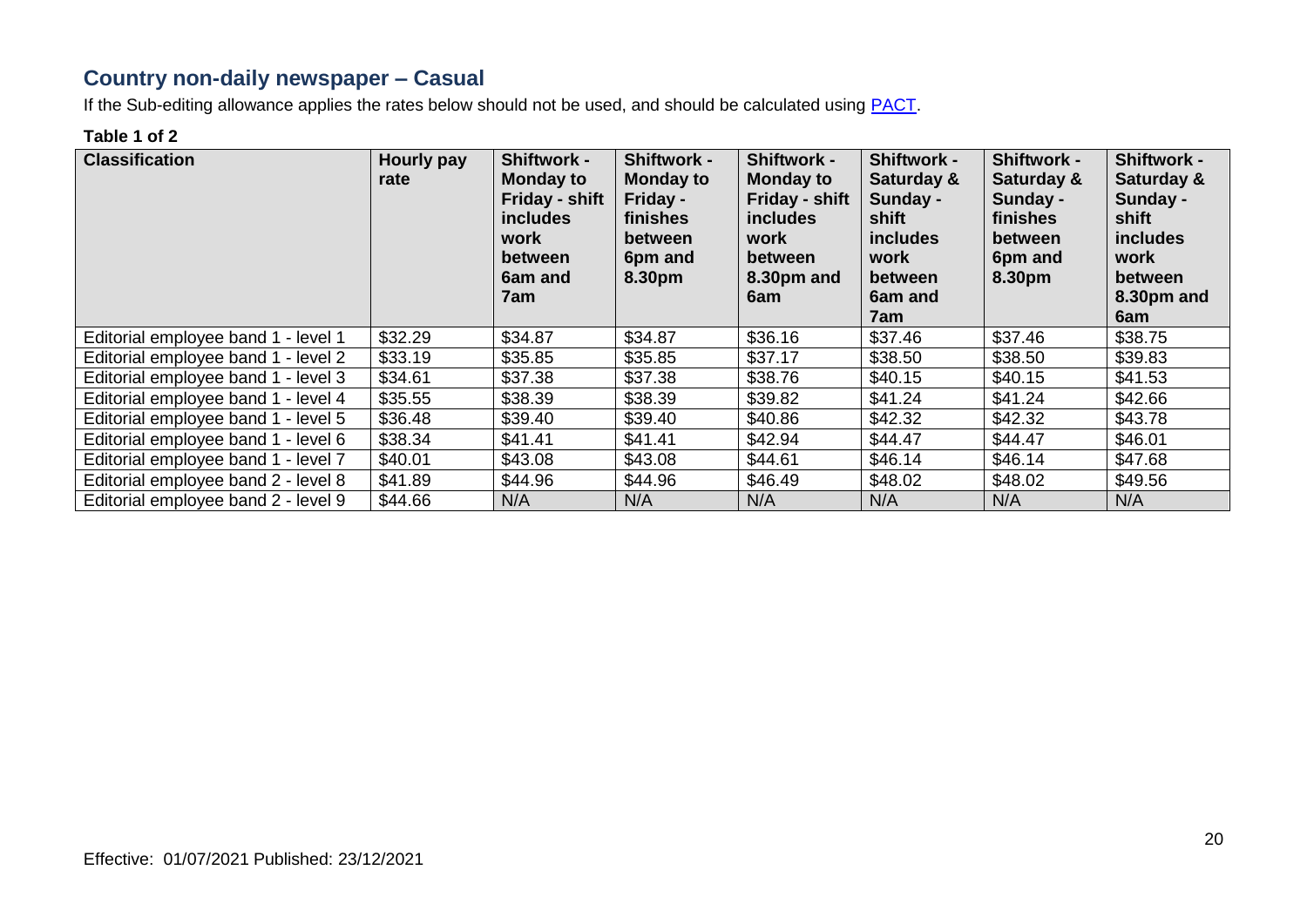| <b>Classification</b>               | <b>Public</b><br>holiday | <b>Overtime -</b><br>first 2 hours | <b>Overtime -</b><br>after 2 hours | Overtime -<br>working on a<br>day off | Less than 12<br>hour break<br>after distant<br>engagement | Less than 8<br>hour break<br>between<br>shifts | <b>Break of</b><br>more than 8<br>hours but<br>less than 11<br>hours<br>between<br>shifts |
|-------------------------------------|--------------------------|------------------------------------|------------------------------------|---------------------------------------|-----------------------------------------------------------|------------------------------------------------|-------------------------------------------------------------------------------------------|
| Editorial employee band 1 - level 1 | \$71.03                  | \$45.20                            | \$58.12                            | \$58.12                               | \$45.20                                                   | \$58.12                                        | \$45.20                                                                                   |
| Editorial employee band 1 - level 2 | \$73.01                  | \$46.46                            | \$59.74                            | \$59.74                               | \$46.46                                                   | \$59.74                                        | \$46.46                                                                                   |
| Editorial employee band 1 - level 3 | \$76.15                  | \$48.46                            | \$62.30                            | \$62.30                               | \$48.46                                                   | \$62.30                                        | \$48.46                                                                                   |
| Editorial employee band 1 - level 4 | \$78.21                  | \$49.77                            | \$63.99                            | \$63.99                               | \$49.77                                                   | \$63.99                                        | \$49.77                                                                                   |
| Editorial employee band 1 - level 5 | \$80.25                  | \$51.07                            | \$65.66                            | \$65.66                               | \$51.07                                                   | \$65.66                                        | \$51.07                                                                                   |
| Editorial employee band 1 - level 6 | \$84.34                  | \$53.67                            | \$69.01                            | \$69.01                               | \$53.67                                                   | \$69.01                                        | \$53.67                                                                                   |
| Editorial employee band 1 - level 7 | \$88.03                  | \$56.02                            | \$72.02                            | \$72.02                               | \$56.02                                                   | \$72.02                                        | \$56.02                                                                                   |
| Editorial employee band 2 - level 8 | \$92.15                  | \$58.64                            | \$75.40                            | \$75.40                               | \$58.64                                                   | \$75.40                                        | \$58.64                                                                                   |
| Editorial employee band 2 - level 9 | \$98.26                  | N/A                                | N/A                                | \$80.39                               | N/A                                                       | N/A                                            | N/A                                                                                       |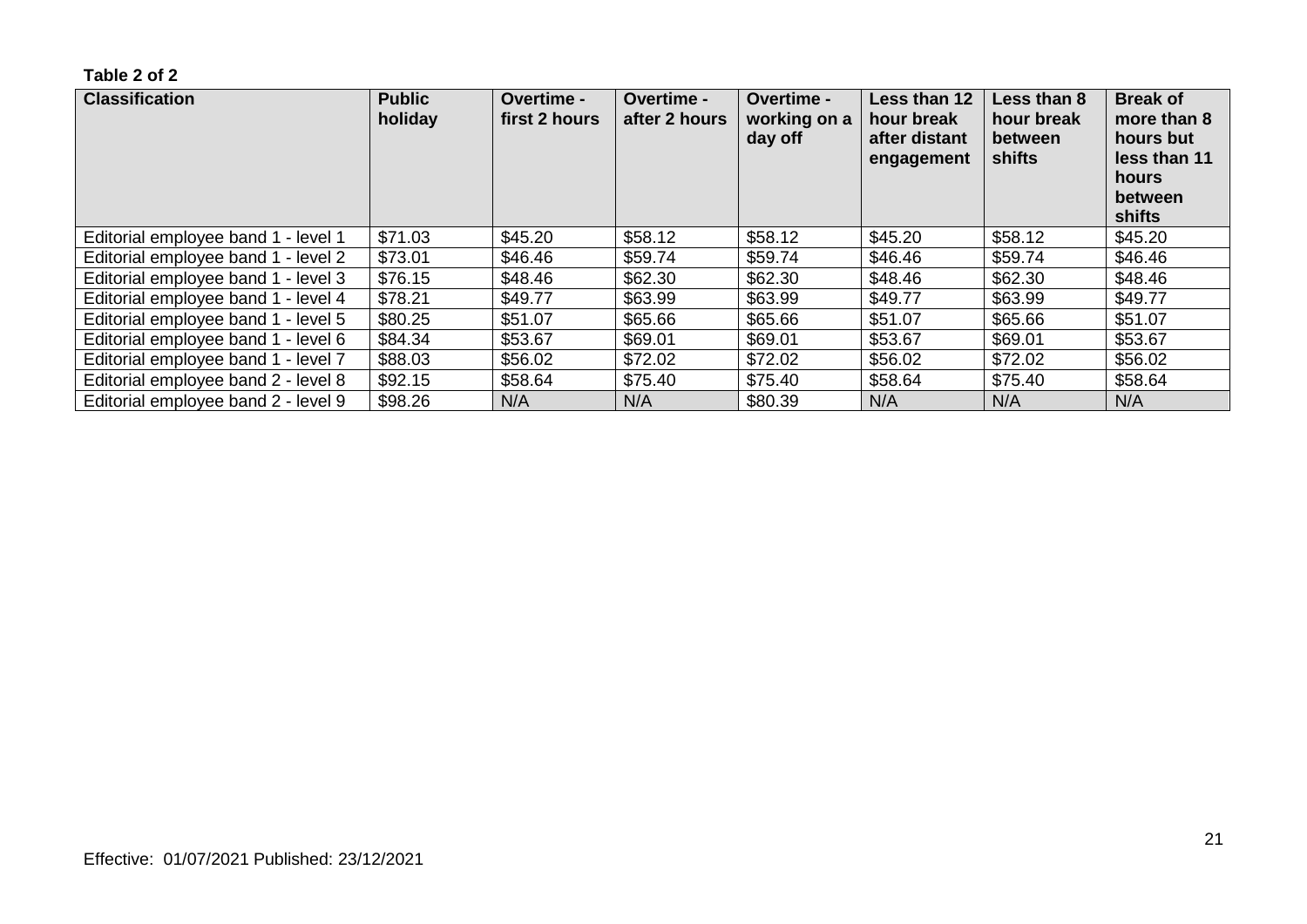# **Metropolitan daily newspaper - Casual**

**Table 1 of 3**

| <b>Classification</b>                | Hourly pay rate | <b>Shiftwork -</b><br><b>Monday to</b><br>Friday - shift<br>includes work<br>between 6am<br>and 7am | <b>Shiftwork -</b><br><b>Monday to</b><br>Friday -<br>finishes<br>between 6pm<br>and 8.30pm | <b>Shiftwork -</b><br><b>Monday to</b><br>Friday - shift<br>includes work<br>between<br>8.30pm and<br>6am | <b>Shiftwork -</b><br>Saturday &<br>Sunday - shift<br>includes work<br>between 6am<br>and 7am | <b>Shiftwork -</b><br>Saturday &<br>Sunday -<br>finishes<br>between 6pm<br>and 8.30pm |
|--------------------------------------|-----------------|-----------------------------------------------------------------------------------------------------|---------------------------------------------------------------------------------------------|-----------------------------------------------------------------------------------------------------------|-----------------------------------------------------------------------------------------------|---------------------------------------------------------------------------------------|
| Editorial employee band 1 - level 1  | \$32.29         | \$34.87                                                                                             | \$34.87                                                                                     | \$36.81                                                                                                   | \$37.46                                                                                       | \$37.46                                                                               |
| Editorial employee band 1 - level 2  | \$33.19         | \$35.85                                                                                             | \$35.85                                                                                     | \$37.84                                                                                                   | \$38.50                                                                                       | \$38.50                                                                               |
| Editorial employee band 1 - level 3  | \$34.61         | \$37.38                                                                                             | \$37.38                                                                                     | \$39.46                                                                                                   | \$40.15                                                                                       | \$40.15                                                                               |
| Editorial employee band 1 - level 4  | \$35.55         | \$38.39                                                                                             | \$38.39                                                                                     | \$40.53                                                                                                   | \$41.24                                                                                       | \$41.24                                                                               |
| Editorial employee band 1 - level 5  | \$36.48         | \$39.40                                                                                             | \$39.40                                                                                     | \$41.59                                                                                                   | \$42.32                                                                                       | \$42.32                                                                               |
| Editorial employee band 1 - level 6  | \$38.34         | \$41.41                                                                                             | \$41.41                                                                                     | \$43.71                                                                                                   | \$44.47                                                                                       | \$44.47                                                                               |
| Editorial employee band 1 - level 7  | \$40.01         | \$43.21                                                                                             | \$43.21                                                                                     | \$45.61                                                                                                   | \$46.41                                                                                       | \$46.41                                                                               |
| Editorial employee band 2 - level 8  | \$41.89         | \$45.24                                                                                             | \$45.24                                                                                     | \$47.75                                                                                                   | \$48.59                                                                                       | \$48.59                                                                               |
| Editorial employee band 2 - level 9  | \$44.66         | \$48.01                                                                                             | \$48.01                                                                                     | \$50.52                                                                                                   | \$51.36                                                                                       | \$51.36                                                                               |
| Editorial employee band 2 - level 10 | \$47.46         | \$50.81                                                                                             | \$50.81                                                                                     | \$53.32                                                                                                   | \$54.16                                                                                       | \$54.16                                                                               |
| Editorial employee band 3 - level 11 | \$48.86         | \$52.21                                                                                             | \$52.21                                                                                     | \$54.72                                                                                                   | \$55.56                                                                                       | \$55.56                                                                               |
| Editorial employee band 3 - level 12 | \$54.90         | N/A                                                                                                 | N/A                                                                                         | N/A                                                                                                       | N/A                                                                                           | N/A                                                                                   |
| Editorial employee band 3 - level 13 | \$61.40         | N/A                                                                                                 | N/A                                                                                         | N/A                                                                                                       | N/A                                                                                           | N/A                                                                                   |

| <b>Classification</b>               | <b>Shiftwork -</b><br>Saturday &<br>Sunday - shift<br>includes work<br>between 8.30pm<br>and 6am | <b>Public holiday</b> | <b>Overtime - first 2</b><br>hours | <b>Overtime - after 2</b><br>hours | Overtime -<br>working on a day<br>off |
|-------------------------------------|--------------------------------------------------------------------------------------------------|-----------------------|------------------------------------|------------------------------------|---------------------------------------|
| Editorial employee band 1 - level 1 | \$39.39                                                                                          | \$71.03               | \$45.20                            | \$58.12                            | \$58.12                               |
| Editorial employee band 1 - level 2 | \$40.49                                                                                          | \$73.01               | \$46.46                            | \$59.74                            | \$59.74                               |
| Editorial employee band 1 - level 3 | \$42.22                                                                                          | \$76.15               | \$48.46                            | \$62.30                            | \$62.30                               |
| Editorial employee band 1 - level 4 | \$43.37                                                                                          | \$78.21               | \$49.77                            | \$63.99                            | \$63.99                               |
| Editorial employee band 1 - level 5 | \$44.50                                                                                          | \$80.25               | \$51.07                            | \$65.66                            | \$65.66                               |
| Editorial employee band 1 - level 6 | \$46.77                                                                                          | \$84.34               | \$53.67                            | \$69.01                            | \$69.01                               |
| Editorial employee band 1 - level 7 | \$48.81                                                                                          | \$88.03               | \$56.02                            | \$72.02                            | \$72.02                               |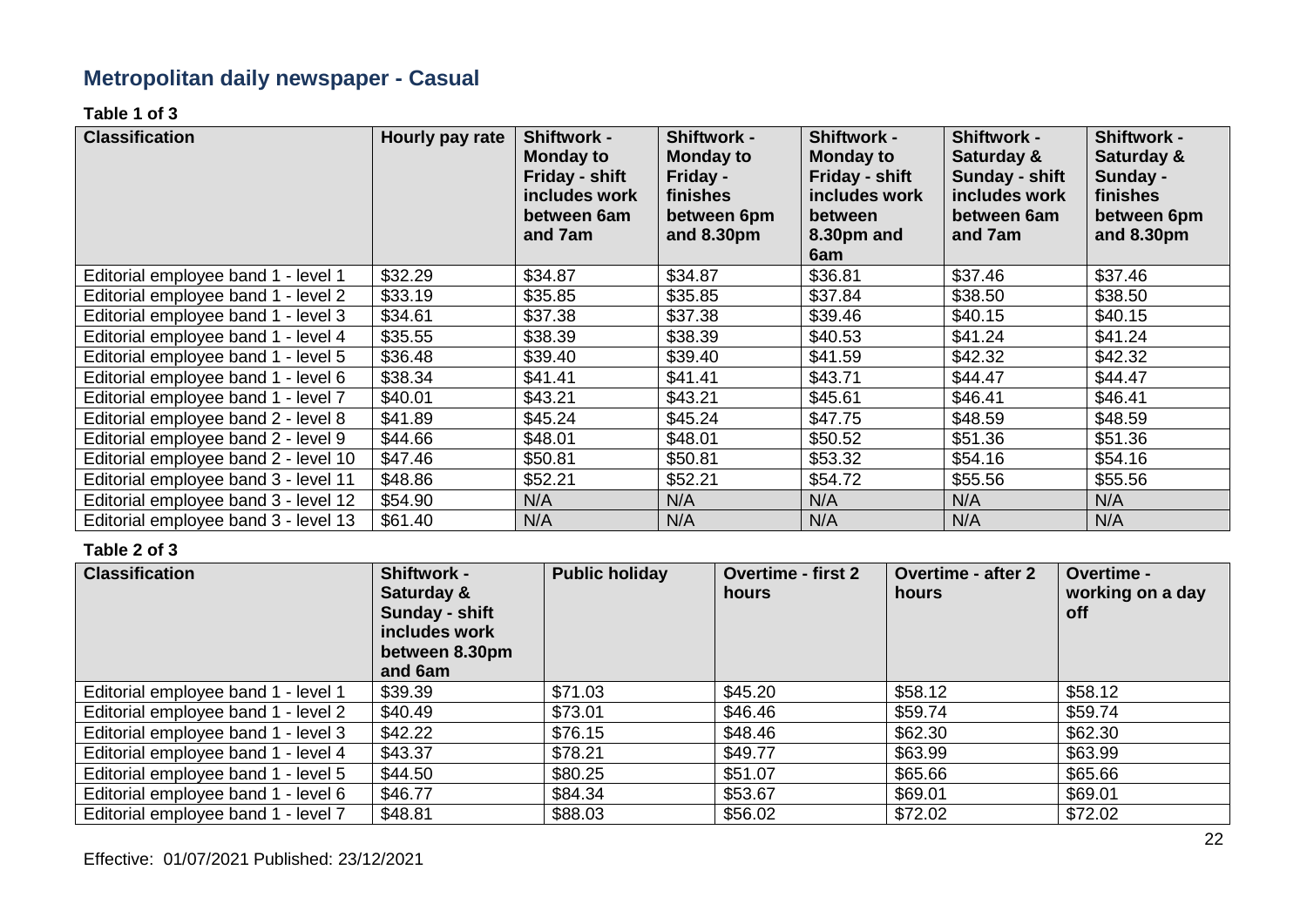| <b>Classification</b>                | <b>Shiftwork -</b><br>Saturday &<br>Sunday - shift<br>includes work<br>between 8.30pm<br>and 6am | <b>Public holiday</b> | <b>Overtime - first 2</b><br>hours | <b>Overtime - after 2</b><br>hours | Overtime -<br>working on a day<br><b>off</b> |
|--------------------------------------|--------------------------------------------------------------------------------------------------|-----------------------|------------------------------------|------------------------------------|----------------------------------------------|
| Editorial employee band 2 - level 8  | \$51.11                                                                                          | \$92.15               | \$58.64                            | \$75.40                            | \$75.40                                      |
| Editorial employee band 2 - level 9  | \$53.88                                                                                          | \$98.26               | \$62.53                            | \$80.39                            | \$80.39                                      |
| Editorial employee band 2 - level 10 | \$56.68                                                                                          | \$104.42              | \$66.45                            | \$85.43                            | \$85.43                                      |
| Editorial employee band 3 - level 11 | \$58.08                                                                                          | \$107.50              | \$68.41                            | \$87.95                            | \$87.95                                      |
| Editorial employee band 3 - level 12 | N/A                                                                                              | \$120.78              | N/A                                | N/A                                | \$98.82                                      |
| Editorial employee band 3 - level 13 | N/A                                                                                              | \$135.08              | N/A                                | N/A                                | \$110.52                                     |

| <b>Classification</b>                | <b>Overtime - distant</b><br>engagement - first<br>8 hours | <b>Overtime - distant</b><br>engagement - after<br>8 hours | Less than 12 hour<br>break after distant<br>engagement | Less than 8 hour<br>break between<br>shifts | <b>Break of more</b><br>than 8 hours but<br>less than 11 hours<br>between shifts |
|--------------------------------------|------------------------------------------------------------|------------------------------------------------------------|--------------------------------------------------------|---------------------------------------------|----------------------------------------------------------------------------------|
| Editorial employee band 1 - level 1  | \$45.20                                                    | \$58.12                                                    | \$45.20                                                | \$58.12                                     | \$45.20                                                                          |
| Editorial employee band 1 - level 2  | \$46.46                                                    | \$59.74                                                    | \$46.46                                                | \$59.74                                     | \$46.46                                                                          |
| Editorial employee band 1 - level 3  | \$48.46                                                    | \$62.30                                                    | \$48.46                                                | \$62.30                                     | \$48.46                                                                          |
| Editorial employee band 1 - level 4  | \$49.77                                                    | \$63.99                                                    | \$49.77                                                | \$63.99                                     | \$49.77                                                                          |
| Editorial employee band 1 - level 5  | \$51.07                                                    | \$65.66                                                    | \$51.07                                                | \$65.66                                     | \$51.07                                                                          |
| Editorial employee band 1 - level 6  | \$53.67                                                    | \$69.01                                                    | \$53.67                                                | \$69.01                                     | \$53.67                                                                          |
| Editorial employee band 1 - level 7  | \$56.02                                                    | \$72.02                                                    | \$56.02                                                | \$72.02                                     | \$56.02                                                                          |
| Editorial employee band 2 - level 8  | \$58.64                                                    | \$75.40                                                    | \$58.64                                                | \$75.40                                     | \$58.64                                                                          |
| Editorial employee band 2 - level 9  | \$62.53                                                    | \$80.39                                                    | \$62.53                                                | \$80.39                                     | \$62.53                                                                          |
| Editorial employee band 2 - level 10 | \$66.45                                                    | \$85.43                                                    | \$66.45                                                | \$85.43                                     | \$66.45                                                                          |
| Editorial employee band 3 - level 11 | \$68.41                                                    | \$87.95                                                    | \$68.41                                                | \$87.95                                     | \$68.41                                                                          |
| Editorial employee band 3 - level 12 | N/A                                                        | N/A                                                        | N/A                                                    | N/A                                         | N/A                                                                              |
| Editorial employee band 3 - level 13 | N/A                                                        | N/A                                                        | N/A                                                    | N/A                                         | N/A                                                                              |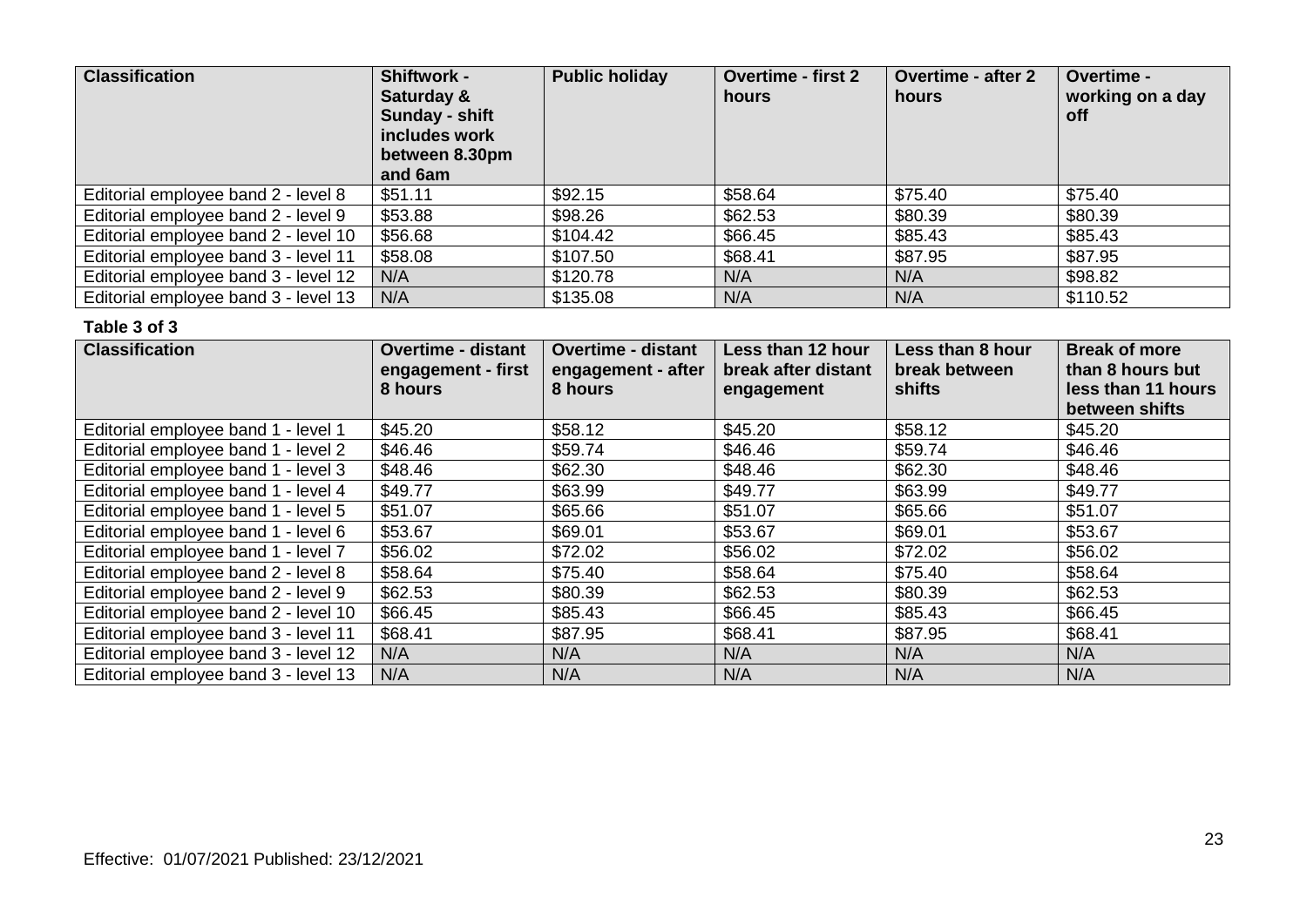# **Regional daily newspaper – Casual**

If the Sub-editing allowance applies the rates below should not be used, and should be calculated using **PACT**.

#### **Table 1 of 2**

| <b>Classification</b>                | Hourly pay<br>rate | <b>Shiftwork -</b><br><b>Monday to</b><br>Friday - shift<br><b>includes</b><br>work between | <b>Shiftwork</b><br>- Monday<br>to Friday -<br>finishes<br>between | <b>Shiftwork -</b><br><b>Monday to</b><br>Friday - shift<br>includes work<br>between | <b>Shiftwork -</b><br>Saturday &<br>Sunday - shift<br><i>includes</i><br>work between | <b>Shiftwork -</b><br>Saturday &<br>Sunday -<br>finishes<br>between | <b>Shiftwork -</b><br>Saturday &<br>Sunday - shift<br>includes work<br>between |
|--------------------------------------|--------------------|---------------------------------------------------------------------------------------------|--------------------------------------------------------------------|--------------------------------------------------------------------------------------|---------------------------------------------------------------------------------------|---------------------------------------------------------------------|--------------------------------------------------------------------------------|
|                                      |                    | 6am and 7am                                                                                 | 6pm and<br>8.30pm                                                  | 8.30pm and<br>6am                                                                    | 6am and 7am                                                                           | 6pm and<br>8.30pm                                                   | 8.30pm and<br>6am                                                              |
| Editorial employee band 1 - level 1  | \$32.29            | \$34.87                                                                                     | \$34.87                                                            | \$36.16                                                                              | \$37.46                                                                               | \$37.46                                                             | \$38.75                                                                        |
| Editorial employee band 1 - level 2  | \$33.19            | \$35.85                                                                                     | \$35.85                                                            | \$37.17                                                                              | \$38.50                                                                               | \$38.50                                                             | \$39.83                                                                        |
| Editorial employee band 1 - level 3  | \$34.61            | \$37.38                                                                                     | \$37.38                                                            | \$38.76                                                                              | \$40.15                                                                               | \$40.15                                                             | \$41.53                                                                        |
| Editorial employee band 1 - level 4  | \$35.55            | \$38.39                                                                                     | \$38.39                                                            | \$39.82                                                                              | \$41.24                                                                               | \$41.24                                                             | \$42.66                                                                        |
| Editorial employee band 1 - level 5  | \$36.48            | \$39.40                                                                                     | \$39.40                                                            | \$40.86                                                                              | \$42.32                                                                               | \$42.32                                                             | \$43.78                                                                        |
| Editorial employee band 1 - level 6  | \$38.34            | \$41.41                                                                                     | \$41.41                                                            | \$42.94                                                                              | \$44.47                                                                               | \$44.47                                                             | \$46.01                                                                        |
| Editorial employee band 1 - level 7  | \$40.01            | \$43.21                                                                                     | \$43.21                                                            | \$44.81                                                                              | \$46.41                                                                               | \$46.41                                                             | \$48.01                                                                        |
| Editorial employee band 2 - level 8  | \$41.89            | \$45.24                                                                                     | \$45.24                                                            | \$46.92                                                                              | \$48.59                                                                               | \$48.59                                                             | \$50.27                                                                        |
| Editorial employee band 2 - level 9  | \$44.66            | \$48.01                                                                                     | \$48.01                                                            | \$49.69                                                                              | \$51.36                                                                               | \$51.36                                                             | \$53.04                                                                        |
| Editorial employee band 2 - level 10 | \$47.46            | \$50.81                                                                                     | \$50.81                                                            | \$52.49                                                                              | \$54.16                                                                               | \$54.16                                                             | \$55.84                                                                        |

| <b>Classification</b>                | <b>Public</b><br>holiday | <b>Overtime -</b><br>first 2 hours | <b>Overtime -</b><br>after 2 hours | <b>Overtime -</b><br>working on a<br>day off | Less than 12<br>hour break<br>after distant<br>engagement | Less than 8<br>hour break<br>between<br>shifts | <b>Break of more</b><br>than 8 hours<br>but less than<br>11 hours<br>between shifts |
|--------------------------------------|--------------------------|------------------------------------|------------------------------------|----------------------------------------------|-----------------------------------------------------------|------------------------------------------------|-------------------------------------------------------------------------------------|
| Editorial employee band 1 - level 1  | \$71.03                  | \$45.20                            | \$58.12                            | \$58.12                                      | \$45.20                                                   | \$58.12                                        | \$45.20                                                                             |
| Editorial employee band 1 - level 2  | \$73.01                  | \$46.46                            | \$59.74                            | \$59.74                                      | \$46.46                                                   | \$59.74                                        | \$46.46                                                                             |
| Editorial employee band 1 - level 3  | \$76.15                  | \$48.46                            | \$62.30                            | \$62.30                                      | \$48.46                                                   | \$62.30                                        | \$48.46                                                                             |
| Editorial employee band 1 - level 4  | \$78.21                  | \$49.77                            | \$63.99                            | \$63.99                                      | \$49.77                                                   | \$63.99                                        | \$49.77                                                                             |
| Editorial employee band 1 - level 5  | \$80.25                  | \$51.07                            | \$65.66                            | \$65.66                                      | \$51.07                                                   | \$65.66                                        | \$51.07                                                                             |
| Editorial employee band 1 - level 6  | \$84.34                  | \$53.67                            | \$69.01                            | \$69.01                                      | \$53.67                                                   | \$69.01                                        | \$53.67                                                                             |
| Editorial employee band 1 - level 7  | \$88.03                  | \$56.02                            | \$72.02                            | \$72.02                                      | \$56.02                                                   | \$72.02                                        | \$56.02                                                                             |
| Editorial employee band 2 - level 8  | \$92.15                  | \$58.64                            | \$75.40                            | \$75.40                                      | \$58.64                                                   | \$75.40                                        | \$58.64                                                                             |
| Editorial employee band 2 - level 9  | \$98.26                  | \$62.53                            | \$80.39                            | \$80.39                                      | \$62.53                                                   | \$80.39                                        | \$62.53                                                                             |
| Editorial employee band 2 - level 10 | \$104.42                 | \$66.45                            | \$85.43                            | \$85.43                                      | \$66.45                                                   | \$85.43                                        | \$66.45                                                                             |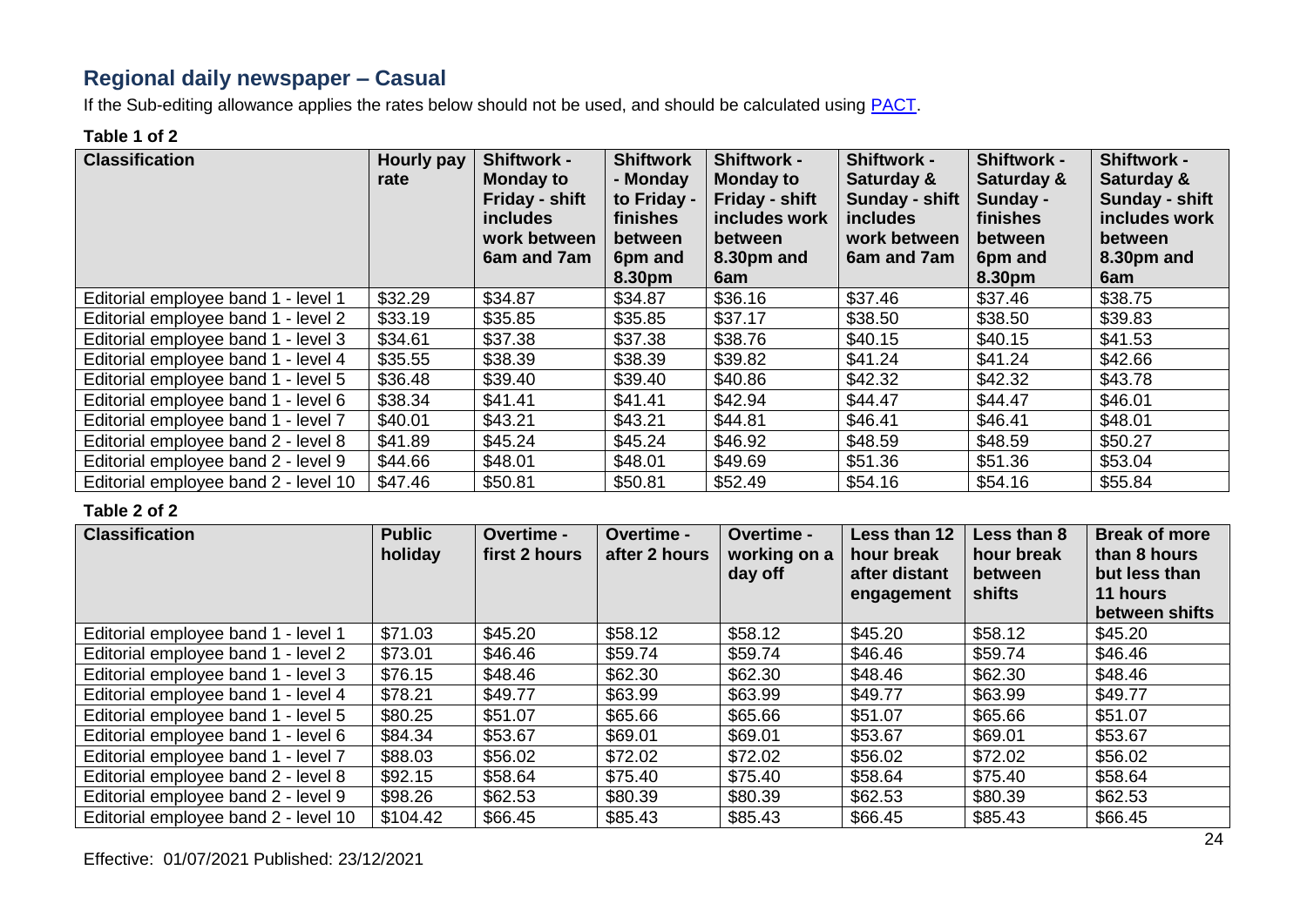# **Suburban newspaper - Casual**

#### **Table 1 of 2**

| <b>Classification</b>                | <b>Hourly pay</b><br>rate | <b>Shiftwork -</b><br><b>Monday to</b><br>Friday - shift<br><i>includes</i><br>work<br><b>between</b><br>6am and<br>7am | <b>Shiftwork -</b><br><b>Monday to</b><br>Friday -<br><b>finishes</b><br><b>between</b><br>6pm and<br>8.30pm | <b>Shiftwork -</b><br><b>Monday to</b><br>Friday - shift<br><i>includes</i><br>work<br><b>between</b><br>8.30pm and<br>6am | <b>Shiftwork -</b><br>Saturday &<br>Sunday - shift<br>includes work<br>between 6am<br>and 7am | <b>Shiftwork -</b><br>Saturday &<br>Sunday -<br>finishes<br>between<br>6pm and<br>8.30pm | <b>Shiftwork -</b><br>Saturday &<br>Sunday -<br>shift includes<br>work<br>between<br>8.30pm and<br>6am |
|--------------------------------------|---------------------------|-------------------------------------------------------------------------------------------------------------------------|--------------------------------------------------------------------------------------------------------------|----------------------------------------------------------------------------------------------------------------------------|-----------------------------------------------------------------------------------------------|------------------------------------------------------------------------------------------|--------------------------------------------------------------------------------------------------------|
| Editorial employee band 1 - level 1  | \$32.29                   | \$34.87                                                                                                                 | \$34.87                                                                                                      | \$36.81                                                                                                                    | \$37.46                                                                                       | \$37.46                                                                                  | \$39.39                                                                                                |
| Editorial employee band 1 - level 2  | \$33.19                   | \$35.85                                                                                                                 | \$35.85                                                                                                      | \$37.84                                                                                                                    | \$38.50                                                                                       | \$38.50                                                                                  | \$40.49                                                                                                |
| Editorial employee band 1 - level 3  | \$34.61                   | \$37.38                                                                                                                 | \$37.38                                                                                                      | \$39.46                                                                                                                    | \$40.15                                                                                       | \$40.15                                                                                  | \$42.22                                                                                                |
| Editorial employee band 1 - level 4  | \$35.55                   | \$38.32                                                                                                                 | \$38.32                                                                                                      | \$40.40                                                                                                                    | \$41.09                                                                                       | \$41.09                                                                                  | \$43.16                                                                                                |
| Editorial employee band 1 - level 5  | \$36.48                   | \$39.25                                                                                                                 | \$39.25                                                                                                      | \$41.33                                                                                                                    | \$42.02                                                                                       | \$42.02                                                                                  | \$44.09                                                                                                |
| Editorial employee band 1 - level 6  | \$38.34                   | \$41.11                                                                                                                 | \$41.11                                                                                                      | \$43.19                                                                                                                    | \$43.88                                                                                       | \$43.88                                                                                  | \$45.95                                                                                                |
| Editorial employee band 1 - level 7  | \$40.01                   | \$42.78                                                                                                                 | \$42.78                                                                                                      | \$44.86                                                                                                                    | \$45.55                                                                                       | \$45.55                                                                                  | \$47.62                                                                                                |
| Editorial employee band 2 - level 8  | \$41.89                   | \$44.66                                                                                                                 | \$44.66                                                                                                      | \$46.74                                                                                                                    | \$47.43                                                                                       | \$47.43                                                                                  | \$49.50                                                                                                |
| Editorial employee band 2 - level 9  | \$44.66                   | \$47.43                                                                                                                 | \$47.43                                                                                                      | \$49.51                                                                                                                    | \$50.20                                                                                       | \$50.20                                                                                  | \$52.27                                                                                                |
| Editorial employee band 2 - level 10 | \$47.46                   | N/A                                                                                                                     | N/A                                                                                                          | N/A                                                                                                                        | N/A                                                                                           | N/A                                                                                      | N/A                                                                                                    |

| <b>Classification</b>                | <b>Public</b><br>holiday | Overtime -<br>first 2 hours | <b>Overtime -</b><br>after 2 hours | <b>Overtime -</b><br>working on a<br>day off | Less than 12<br>hour break<br>after distant<br>engagement | Less than 8<br>hour break<br>between<br>shifts | <b>Break of more</b><br>than 8 hours<br>but less than<br>11 hours<br>between shifts |
|--------------------------------------|--------------------------|-----------------------------|------------------------------------|----------------------------------------------|-----------------------------------------------------------|------------------------------------------------|-------------------------------------------------------------------------------------|
| Editorial employee band 1 - level 1  | \$71.03                  | \$45.20                     | \$58.12                            | \$58.12                                      | \$45.20                                                   | \$58.12                                        | \$45.20                                                                             |
| Editorial employee band 1 - level 2  | \$73.01                  | \$46.46                     | \$59.74                            | \$59.74                                      | \$46.46                                                   | \$59.74                                        | \$46.46                                                                             |
| Editorial employee band 1 - level 3  | \$76.15                  | \$48.46                     | \$62.30                            | \$62.30                                      | \$48.46                                                   | \$62.30                                        | \$48.46                                                                             |
| Editorial employee band 1 - level 4  | \$78.21                  | \$49.77                     | \$63.99                            | \$63.99                                      | \$49.77                                                   | \$63.99                                        | \$49.77                                                                             |
| Editorial employee band 1 - level 5  | \$80.25                  | \$51.07                     | \$65.66                            | \$65.66                                      | \$51.07                                                   | \$65.66                                        | \$51.07                                                                             |
| Editorial employee band 1 - level 6  | \$84.34                  | \$53.67                     | \$69.01                            | \$69.01                                      | \$53.67                                                   | \$69.01                                        | \$53.67                                                                             |
| Editorial employee band 1 - level 7  | \$88.03                  | \$56.02                     | \$72.02                            | \$72.02                                      | \$56.02                                                   | \$72.02                                        | \$56.02                                                                             |
| Editorial employee band 2 - level 8  | \$92.15                  | \$58.64                     | \$75.40                            | \$75.40                                      | \$58.64                                                   | \$75.40                                        | \$58.64                                                                             |
| Editorial employee band 2 - level 9  | \$98.26                  | \$62.53                     | \$80.39                            | \$80.39                                      | \$62.53                                                   | \$80.39                                        | \$62.53                                                                             |
| Editorial employee band 2 - level 10 | \$104.42                 | N/A                         | N/A                                | \$85.43                                      | N/A                                                       | N/A                                            | N/A                                                                                 |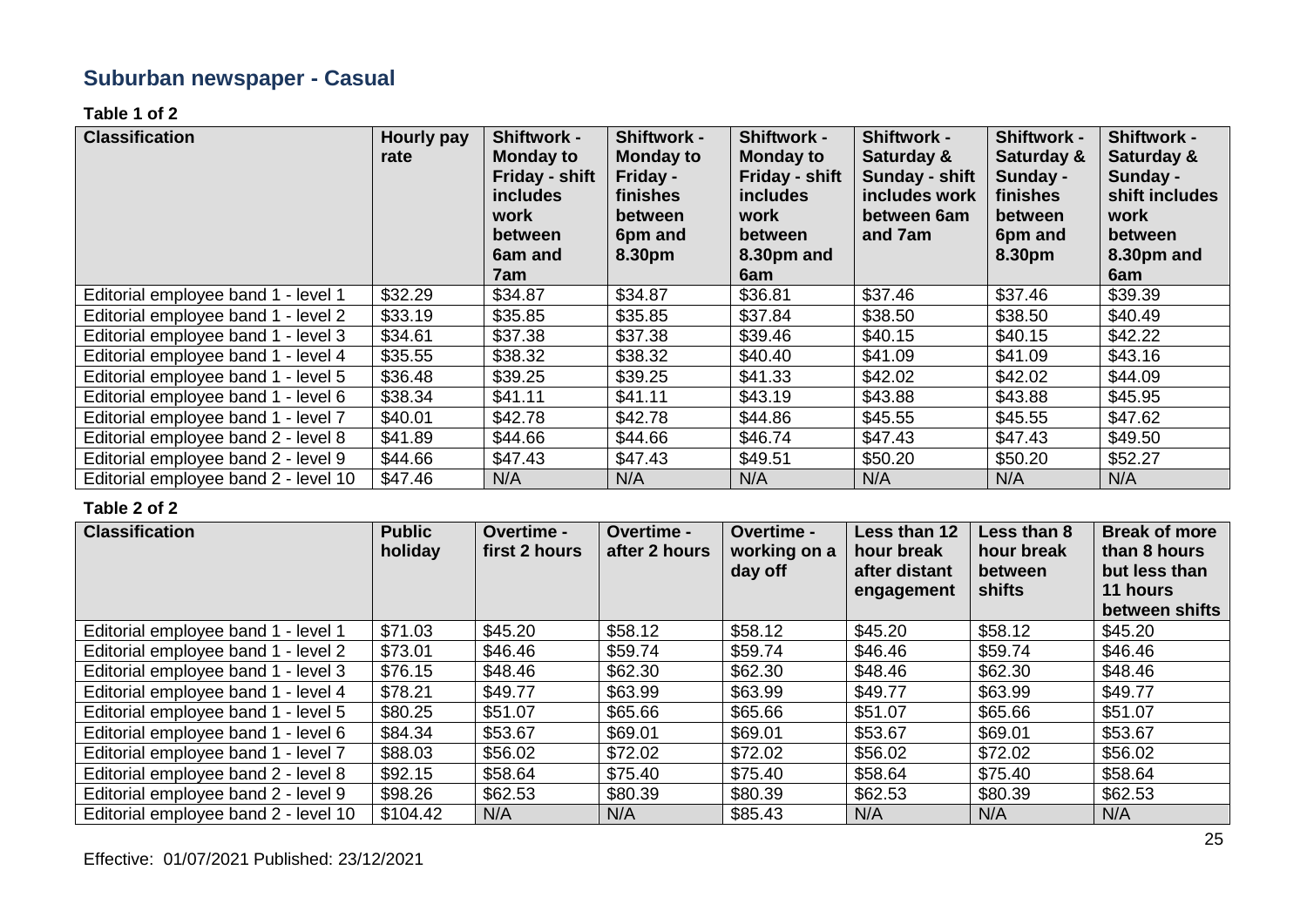# **Digital publications – Casual**

These rates don't apply for digital publications associated with print publications.

#### **Table 1 of 2**

| <b>Classification</b>                | Hourly pay<br>rate | Shiftwork -<br>Monday to<br>Friday - shift<br><b>includes</b><br>work<br>between<br>6am and<br>7am | Shiftwork -<br><b>Monday to</b><br>Friday -<br>finishes<br>between<br>6pm and<br>8.30pm | <b>Shiftwork -</b><br><b>Monday to</b><br><b>Friday - shift</b><br><i>includes</i><br>work<br>between<br>8.30pm and<br>6am | <b>Shiftwork -</b><br>Saturday &<br>Sunday -<br>shift<br>includes<br>work<br>between<br>6am and<br>7am | <b>Shiftwork -</b><br>Saturday &<br>Sunday -<br>finishes<br>between<br>6pm and<br>8.30pm | Shiftwork -<br>Saturday &<br>Sunday -<br>shift<br><b>includes</b><br>work<br>between<br>8.30pm and<br>6am |
|--------------------------------------|--------------------|----------------------------------------------------------------------------------------------------|-----------------------------------------------------------------------------------------|----------------------------------------------------------------------------------------------------------------------------|--------------------------------------------------------------------------------------------------------|------------------------------------------------------------------------------------------|-----------------------------------------------------------------------------------------------------------|
| Editorial employee band 1 - level 1  | \$32.29            | \$34.87                                                                                            | \$34.87                                                                                 | \$36.16                                                                                                                    | \$37.46                                                                                                | \$37.46                                                                                  | \$38.75                                                                                                   |
| Editorial employee band 1 - level 2  | \$33.19            | \$35.85                                                                                            | \$35.85                                                                                 | \$37.17                                                                                                                    | \$38.50                                                                                                | \$38.50                                                                                  | \$39.83                                                                                                   |
| Editorial employee band 1 - level 3  | \$34.61            | \$37.38                                                                                            | \$37.38                                                                                 | \$38.76                                                                                                                    | \$40.15                                                                                                | \$40.15                                                                                  | \$41.53                                                                                                   |
| Editorial employee band 1 - level 4  | \$35.55            | \$38.39                                                                                            | \$38.39                                                                                 | \$39.82                                                                                                                    | \$41.24                                                                                                | \$41.24                                                                                  | \$42.66                                                                                                   |
| Editorial employee band 1 - level 5  | \$36.48            | \$39.40                                                                                            | \$39.40                                                                                 | \$40.86                                                                                                                    | \$42.32                                                                                                | \$42.32                                                                                  | \$43.78                                                                                                   |
| Editorial employee band 1 - level 6  | \$38.34            | \$41.41                                                                                            | \$41.41                                                                                 | \$42.94                                                                                                                    | \$44.47                                                                                                | \$44.47                                                                                  | \$46.01                                                                                                   |
| Editorial employee band 1 - level 7  | \$40.01            | \$43.08                                                                                            | \$43.08                                                                                 | \$44.61                                                                                                                    | \$46.14                                                                                                | \$46.14                                                                                  | \$47.68                                                                                                   |
| Editorial employee band 2 - level 8  | \$41.89            | \$44.96                                                                                            | \$44.96                                                                                 | \$46.49                                                                                                                    | \$48.02                                                                                                | \$48.02                                                                                  | \$49.56                                                                                                   |
| Editorial employee band 2 - level 9  | \$44.66            | \$47.73                                                                                            | \$47.73                                                                                 | \$49.26                                                                                                                    | \$50.79                                                                                                | \$50.79                                                                                  | \$52.33                                                                                                   |
| Editorial employee band 2 - level 10 | \$47.46            | \$50.53                                                                                            | \$50.53                                                                                 | \$52.06                                                                                                                    | \$53.59                                                                                                | \$53.59                                                                                  | \$55.13                                                                                                   |
| Editorial employee band 3 - level 11 | \$48.86            | \$51.93                                                                                            | \$51.93                                                                                 | \$53.46                                                                                                                    | \$54.99                                                                                                | \$54.99                                                                                  | \$56.53                                                                                                   |
| Editorial employee band 3 - level 12 | \$54.90            | N/A                                                                                                | N/A                                                                                     | N/A                                                                                                                        | N/A                                                                                                    | N/A                                                                                      | N/A                                                                                                       |
| Editorial employee band 3 - level 13 | \$61.40            | N/A                                                                                                | N/A                                                                                     | N/A                                                                                                                        | N/A                                                                                                    | N/A                                                                                      | N/A                                                                                                       |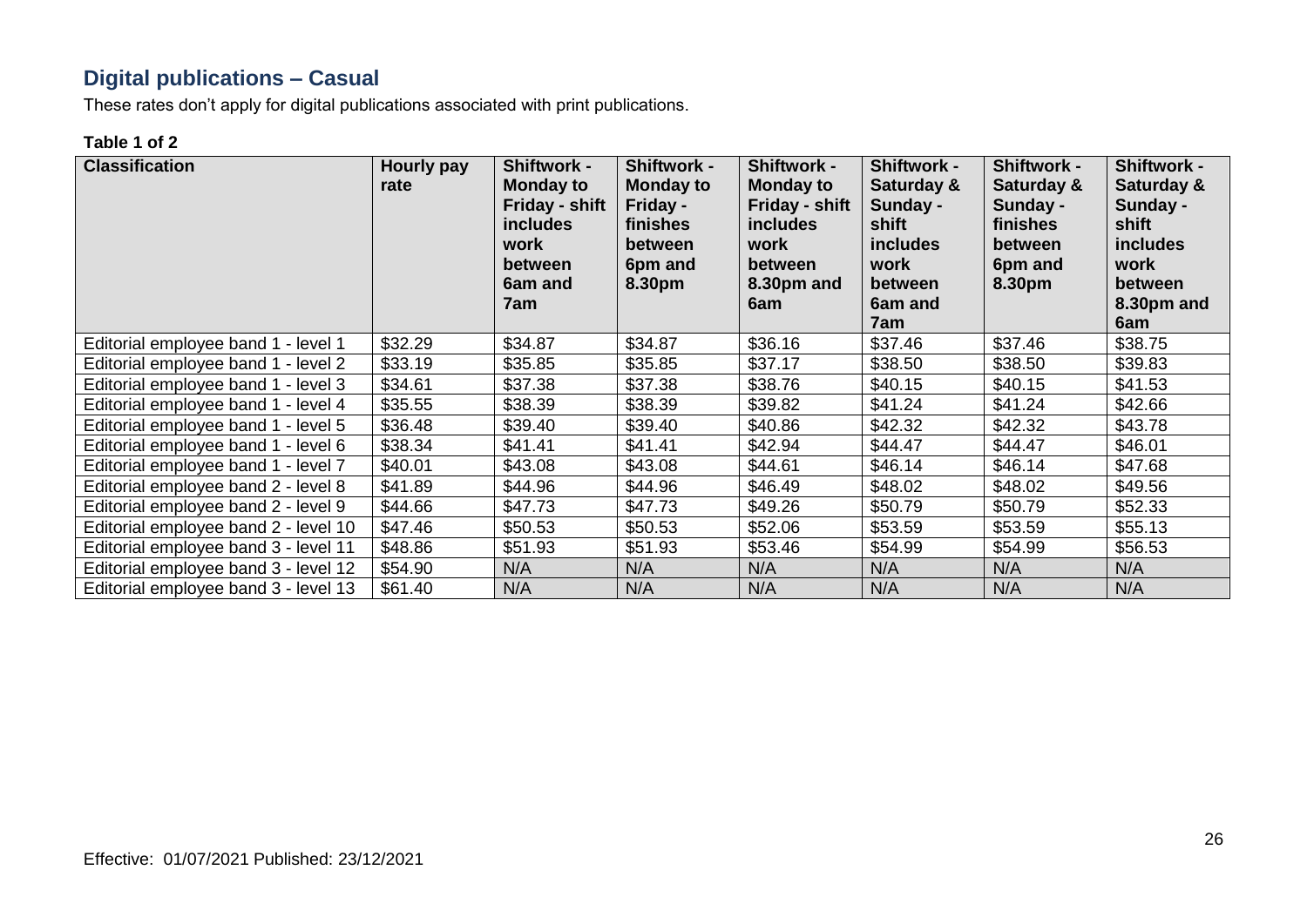| <b>Classification</b>                | <b>Public</b><br>holiday | Overtime -<br>first 2 hours | <b>Overtime -</b><br>after 2 hours | Overtime -<br>working on a<br>day off | Less than 12<br>hour break<br>after distant<br>engagement | Less than 8<br>hour break<br>between<br>shifts | <b>Break of</b><br>more than 8<br>hours but<br>less than 11<br>hours<br>between<br>shifts |
|--------------------------------------|--------------------------|-----------------------------|------------------------------------|---------------------------------------|-----------------------------------------------------------|------------------------------------------------|-------------------------------------------------------------------------------------------|
| Editorial employee band 1 - level 1  | \$71.03                  | \$45.20                     | \$58.12                            | \$58.12                               | \$45.20                                                   | \$58.12                                        | \$45.20                                                                                   |
| Editorial employee band 1 - level 2  | \$73.01                  | \$46.46                     | \$59.74                            | \$59.74                               | \$46.46                                                   | \$59.74                                        | \$46.46                                                                                   |
| Editorial employee band 1 - level 3  | \$76.15                  | \$48.46                     | \$62.30                            | \$62.30                               | \$48.46                                                   | \$62.30                                        | \$48.46                                                                                   |
| Editorial employee band 1 - level 4  | \$78.21                  | \$49.77                     | \$63.99                            | \$63.99                               | \$49.77                                                   | \$63.99                                        | \$49.77                                                                                   |
| Editorial employee band 1 - level 5  | \$80.25                  | \$51.07                     | \$65.66                            | \$65.66                               | \$51.07                                                   | \$65.66                                        | \$51.07                                                                                   |
| Editorial employee band 1 - level 6  | \$84.34                  | \$53.67                     | \$69.01                            | \$69.01                               | \$53.67                                                   | \$69.01                                        | \$53.67                                                                                   |
| Editorial employee band 1 - level 7  | \$88.03                  | \$56.02                     | \$72.02                            | \$72.02                               | \$56.02                                                   | \$72.02                                        | \$56.02                                                                                   |
| Editorial employee band 2 - level 8  | \$92.15                  | \$58.64                     | \$75.40                            | \$75.40                               | \$58.64                                                   | \$75.40                                        | \$58.64                                                                                   |
| Editorial employee band 2 - level 9  | \$98.26                  | \$62.53                     | \$80.39                            | \$80.39                               | \$62.53                                                   | \$80.39                                        | \$62.53                                                                                   |
| Editorial employee band 2 - level 10 | \$104.42                 | \$66.45                     | \$85.43                            | \$85.43                               | \$66.45                                                   | \$85.43                                        | \$66.45                                                                                   |
| Editorial employee band 3 - level 11 | \$107.50                 | \$68.41                     | \$87.95                            | \$87.95                               | \$68.41                                                   | \$87.95                                        | \$68.41                                                                                   |
| Editorial employee band 3 - level 12 | \$120.78                 | N/A                         | N/A                                | \$98.82                               | N/A                                                       | N/A                                            | N/A                                                                                       |
| Editorial employee band 3 - level 13 | \$135.08                 | N/A                         | N/A                                | \$110.52                              | N/A                                                       | N/A                                            | N/A                                                                                       |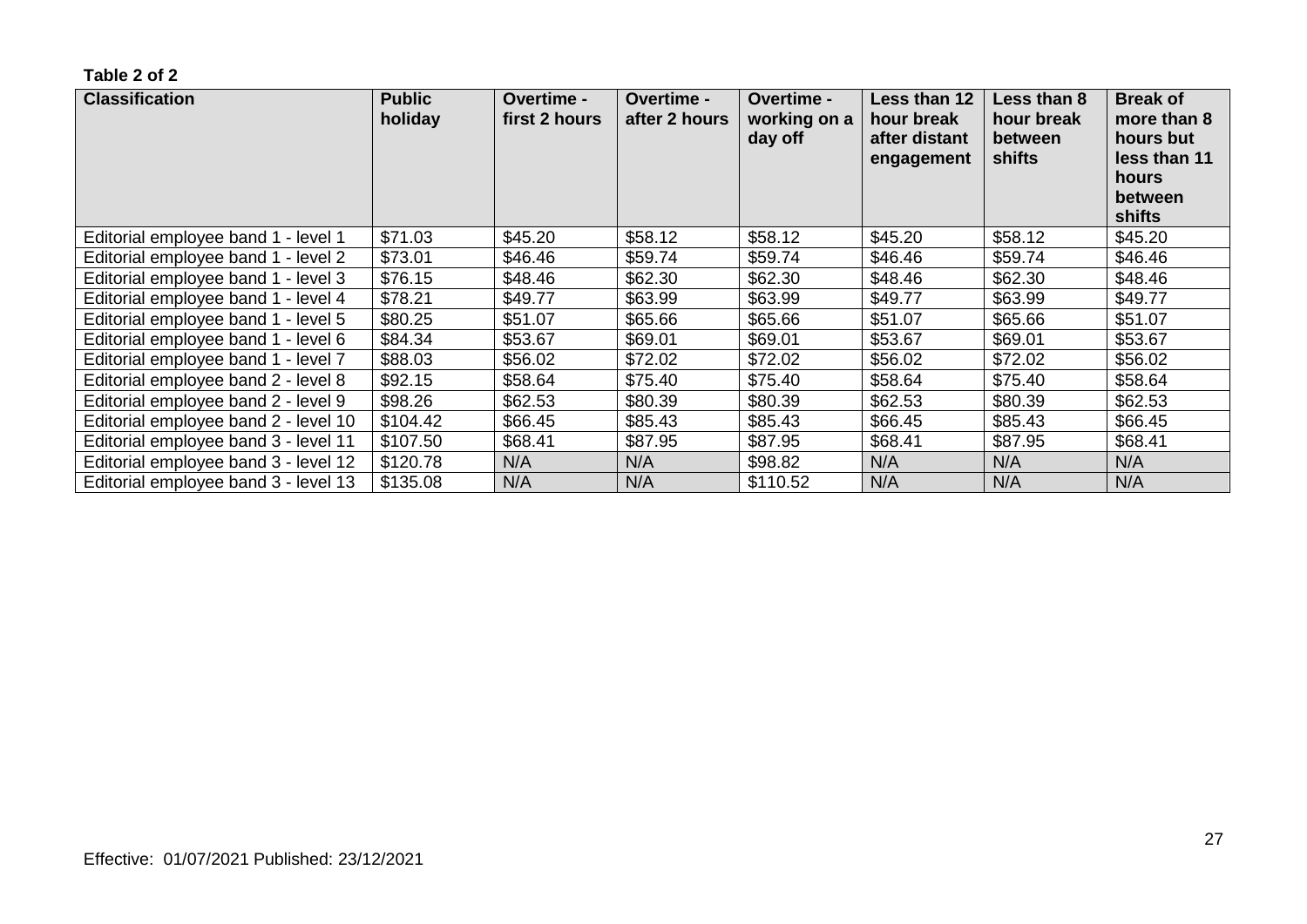# **Other publications - Casual**

**Table 1 of 2**

| <b>Classification</b>                | Hourly pay rate | <b>Shiftwork -</b><br><b>Monday to</b><br>Friday - shift<br>includes work<br>between 6am<br>and 7am | <b>Shiftwork -</b><br><b>Monday to</b><br>Friday -<br>finishes<br>between 6pm<br>and 8.30pm | <b>Shiftwork -</b><br>Saturday &<br>Sunday - shift<br>includes work<br>between 6am<br>and 7am | <b>Shiftwork -</b><br>Saturday &<br>Sunday -<br>finishes<br>between 6pm<br>and 8.30pm | <b>Public holiday</b> |
|--------------------------------------|-----------------|-----------------------------------------------------------------------------------------------------|---------------------------------------------------------------------------------------------|-----------------------------------------------------------------------------------------------|---------------------------------------------------------------------------------------|-----------------------|
| Editorial employee band 1 - level 1  | \$32.29         | \$34.87                                                                                             | \$34.87                                                                                     | \$37.46                                                                                       | \$37.46                                                                               | \$71.03               |
| Editorial employee band 1 - level 2  | \$33.19         | \$35.85                                                                                             | \$35.85                                                                                     | \$38.50                                                                                       | \$38.50                                                                               | \$73.01               |
| Editorial employee band 1 - level 3  | \$34.61         | \$37.38                                                                                             | \$37.38                                                                                     | \$40.15                                                                                       | \$40.15                                                                               | \$76.15               |
| Editorial employee band 1 - level 4  | \$35.55         | \$38.39                                                                                             | \$38.39                                                                                     | \$41.24                                                                                       | \$41.24                                                                               | \$78.21               |
| Editorial employee band 1 - level 5  | \$36.48         | \$39.40                                                                                             | \$39.40                                                                                     | \$42.32                                                                                       | \$42.32                                                                               | \$80.25               |
| Editorial employee band 1 - level 6  | \$38.34         | \$41.41                                                                                             | \$41.41                                                                                     | \$44.47                                                                                       | \$44.47                                                                               | \$84.34               |
| Editorial employee band 1 - level 7  | \$40.01         | \$43.08                                                                                             | \$43.08                                                                                     | \$46.14                                                                                       | \$46.14                                                                               | \$88.03               |
| Editorial employee band 2 - level 8  | \$41.89         | \$44.96                                                                                             | \$44.96                                                                                     | \$48.02                                                                                       | \$48.02                                                                               | \$92.15               |
| Editorial employee band 2 - level 9  | \$44.66         | \$47.73                                                                                             | \$47.73                                                                                     | \$50.79                                                                                       | \$50.79                                                                               | \$98.26               |
| Editorial employee band 2 - level 10 | \$47.46         | \$50.53                                                                                             | \$50.53                                                                                     | \$53.59                                                                                       | \$53.59                                                                               | \$104.42              |
| Editorial employee band 3 - level 11 | \$48.86         | \$51.93                                                                                             | \$51.93                                                                                     | \$54.99                                                                                       | \$54.99                                                                               | \$107.50              |
| Editorial employee band 3 - level 12 | \$54.90         | N/A                                                                                                 | N/A                                                                                         | N/A                                                                                           | N/A                                                                                   | \$120.78              |
| Editorial employee band 3 - level 13 | \$61.40         | N/A                                                                                                 | N/A                                                                                         | N/A                                                                                           | N/A                                                                                   | \$135.08              |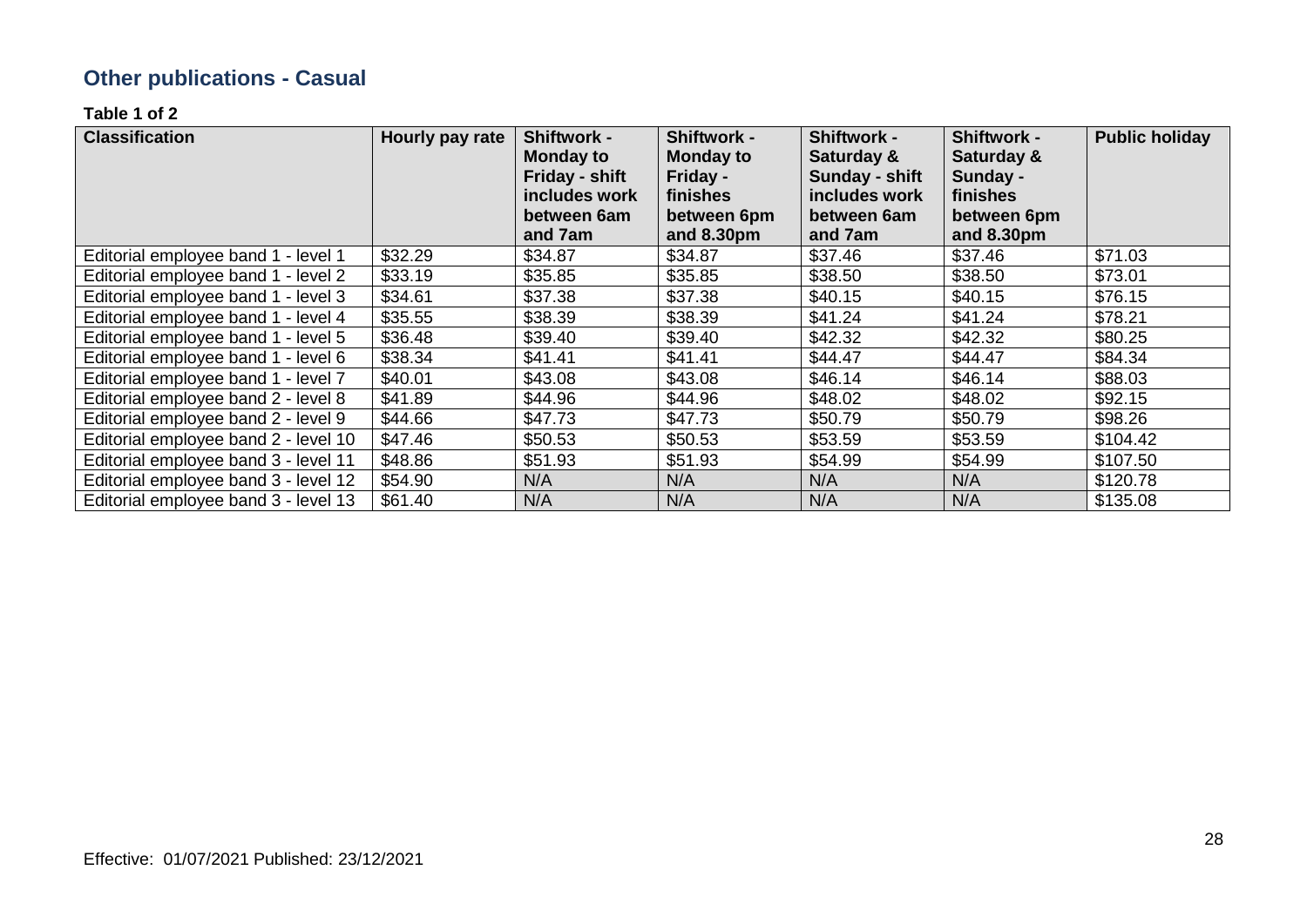| <b>Classification</b>                | <b>Overtime - first</b><br>2 hours | <b>Overtime - after</b><br>2 hours | Overtime -<br>working on a<br>day off | Less than 12<br>hour break<br>after distant<br>engagement | Less than 8<br>hour break<br>between shifts | <b>Break of more</b><br>than 8 hours<br>but less than<br>11 hours<br>between shifts |
|--------------------------------------|------------------------------------|------------------------------------|---------------------------------------|-----------------------------------------------------------|---------------------------------------------|-------------------------------------------------------------------------------------|
| Editorial employee band 1 - level 1  | \$45.20                            | \$58.12                            | \$58.12                               | \$45.20                                                   | \$58.12                                     | \$45.20                                                                             |
| Editorial employee band 1 - level 2  | \$46.46                            | \$59.74                            | \$59.74                               | \$46.46                                                   | \$59.74                                     | \$46.46                                                                             |
| Editorial employee band 1 - level 3  | \$48.46                            | \$62.30                            | \$62.30                               | \$48.46                                                   | \$62.30                                     | \$48.46                                                                             |
| Editorial employee band 1 - level 4  | \$49.77                            | \$63.99                            | \$63.99                               | \$49.77                                                   | \$63.99                                     | \$49.77                                                                             |
| Editorial employee band 1 - level 5  | \$51.07                            | \$65.66                            | \$65.66                               | \$51.07                                                   | \$65.66                                     | \$51.07                                                                             |
| Editorial employee band 1 - level 6  | \$53.67                            | \$69.01                            | \$69.01                               | \$53.67                                                   | \$69.01                                     | \$53.67                                                                             |
| Editorial employee band 1 - level 7  | \$56.02                            | \$72.02                            | \$72.02                               | \$56.02                                                   | \$72.02                                     | \$56.02                                                                             |
| Editorial employee band 2 - level 8  | \$58.64                            | \$75.40                            | \$75.40                               | \$58.64                                                   | \$75.40                                     | \$58.64                                                                             |
| Editorial employee band 2 - level 9  | \$62.53                            | \$80.39                            | \$80.39                               | \$62.53                                                   | \$80.39                                     | \$62.53                                                                             |
| Editorial employee band 2 - level 10 | \$66.45                            | \$85.43                            | \$85.43                               | \$66.45                                                   | \$85.43                                     | \$66.45                                                                             |
| Editorial employee band 3 - level 11 | \$68.41                            | \$87.95                            | \$87.95                               | \$68.41                                                   | \$87.95                                     | \$68.41                                                                             |
| Editorial employee band 3 - level 12 | N/A                                | N/A                                | \$98.82                               | N/A                                                       | N/A                                         | N/A                                                                                 |
| Editorial employee band 3 - level 13 | N/A                                | N/A                                | \$110.52                              | N/A                                                       | N/A                                         | N/A                                                                                 |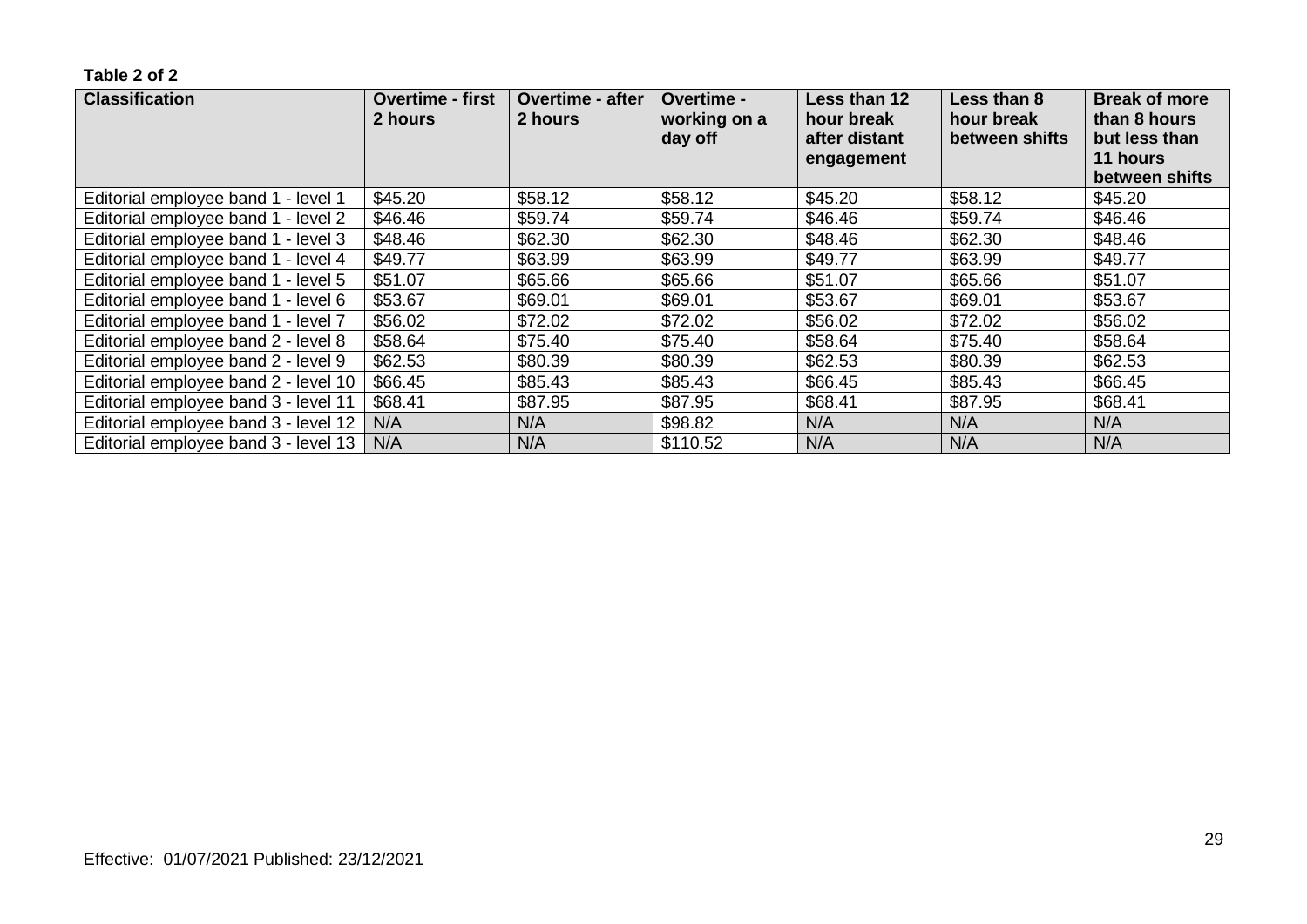### **Allowances**

If any all purpose allowances apply (marked \*), they should be added to the minimum rate before casual loading, penalties and overtime are calculated.

| <b>Allowances</b>                                         | Rate                                                                                                                                                                                                              |
|-----------------------------------------------------------|-------------------------------------------------------------------------------------------------------------------------------------------------------------------------------------------------------------------|
| Cadet journalist fees reimbursement                       | reimbursement of fees for prescribed courses (excluding amounts owed under the Higher<br><b>Education Contribution Scheme)</b>                                                                                    |
| Damage to clothing reimbursement                          | reasonable compensation for damage to clothing and personal effects                                                                                                                                               |
| Evening attire                                            | \$300 minimum per year                                                                                                                                                                                            |
| Expenses reimbursement                                    | reimbursement for reasonable out-of-pocket expenses, including transport expenses                                                                                                                                 |
| Meal allowance - more than one meal a day away from       | \$20.66 per meal for the 2nd and 3rd meal                                                                                                                                                                         |
| home                                                      |                                                                                                                                                                                                                   |
| Permanent transfer to another location reimbursement      | reimbursement for reasonable travelling expenses for the employee and their family and<br>the transfer or storage of furniture and personal property                                                              |
| Personal air travel insurance reimbursement               | reimbursement for additional personal insurance to cover any existing personal insurance<br>policies that would be invalidated by such travel                                                                     |
| Special risk insurance reimbursement                      | reimbursement for the cost of insuring against injury or death by accident from any air<br>travel other than by regular passenger carrying service or any duties performed in a war<br>zone or warlike operations |
| *Sub-editing allowance - country non-daily newspaper or a | 5% of th employee's minimum hourly rate per hour for an employee who works a full shift                                                                                                                           |
| regional daily newspaper                                  | as a sub-editor                                                                                                                                                                                                   |
| Temporary transfer to another location reimbursement      | reimbursement for all reasonable expenses for accommodation and travel                                                                                                                                            |

#### **Disclaimer**

The Fair Work Ombudsman is committed to providing advice that you can rely on. You can find out more about accountability and what you can expect from us in our [Customer service charter](https://www.fairwork.gov.au/about-us/our-role-and-purpose/our-priorities/our-commitment-to-you#customer-service-charter) at [www.fairwork.gov.au/our-commitment-to-you.](http://www.fairwork.gov.au/our-commitment-to-you)

We take care to ensure that data in this pay guide is accurate and incorporates changes to minimum rates of pay, allowances and penalty rates in awards as soon as they come into effect.

However, there may be a delay between when a change takes effect and when the data in this pay guide is updated. This means we cannot guarantee the accuracy, reliability, currency or completeness of the data in this pay guide.